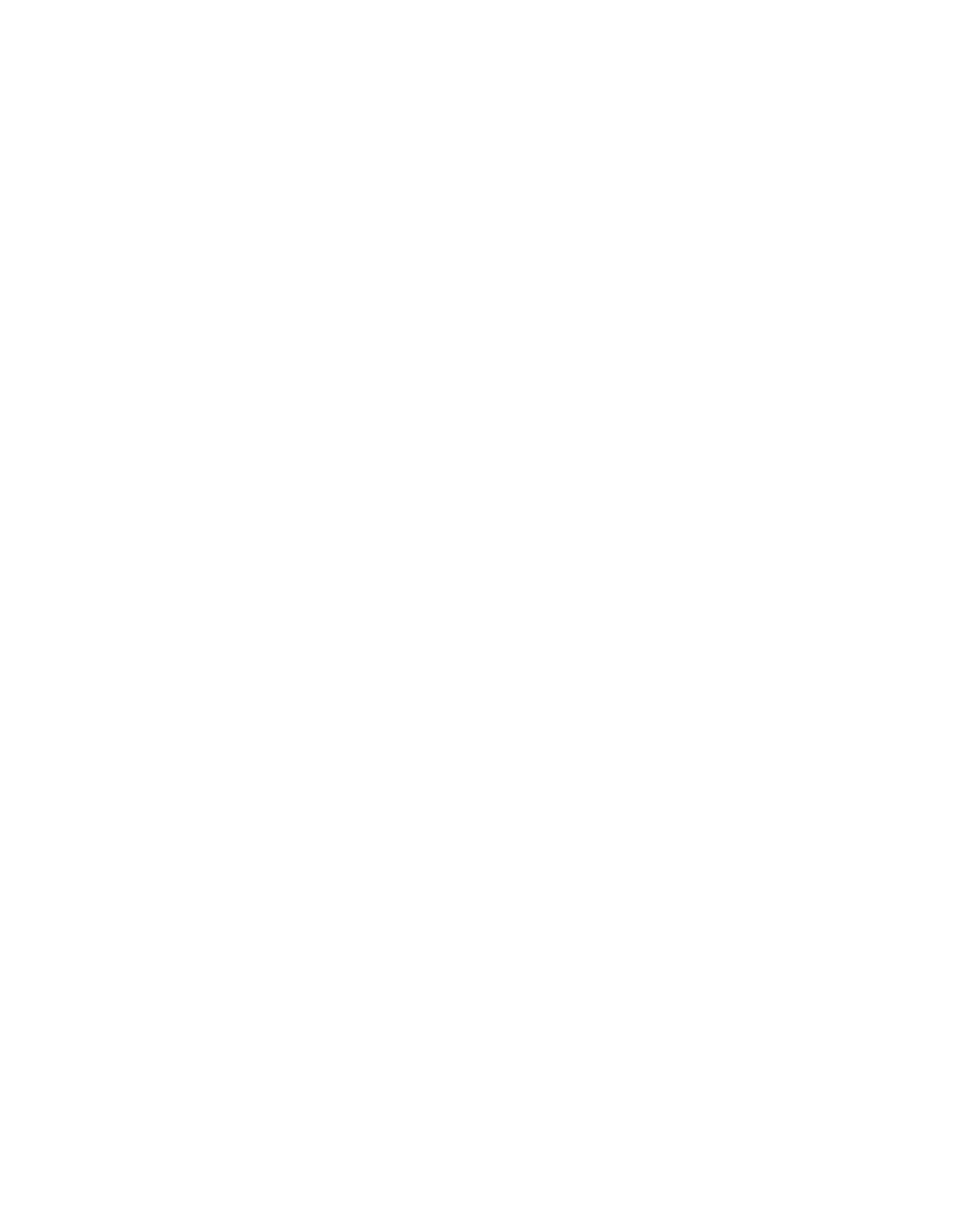

### Table of Contents

| <b>SPECIAL APPROVALS</b><br>Fireline, ABS, API and Special Specifications.  2    |
|----------------------------------------------------------------------------------|
| <b>SPECIAL APPROVALS</b>                                                         |
| <b>TEMPLATES FOR DRILLING</b><br>150 lb., 300 lb. and 600 lb. steel standards 4  |
| <b>FLANGE BOLTING DATA</b>                                                       |
| "Y" TYPE STRAINERS<br>Cast Iron, Bronze, Cast Steel, Stainless Steel 6           |
| <b>BASKET TYPE STRAINERS</b><br>Cast Iron, Bronze, Cast Steel, Stainless Steel 9 |
| <b>DUPLEX STRAINERS</b><br>REVOLUTIONARY BALL - PLEX™ 10                         |
| <b>SPECIAL STRAINERS</b>                                                         |
| <b>FABRICATED STRAINERS</b>                                                      |
| <b>PUMP PROTECTION</b><br>Control-Chek®, Suction Diffuser  15                    |
|                                                                                  |
| <b>SILENT CHECK VALVES</b><br>Compact Wafer & Wafer Globe Type 19                |
| <b>SURE CHECK<sup>®</sup> VALVES</b>                                             |

#### **BUTTERFLY VALVES**

| <b>I OCVENID®</b> |  |  |
|-------------------|--|--|
|                   |  |  |

| LULAEND <sup>®</sup> |  |
|----------------------|--|
|                      |  |

### About Mueller Steam Specialty

Beginning in New York City as a small specialty manufacturer rated in 1956 to start manufacturing pipeline strainers. Since servicing the valve industry, Mueller Steam Specialty incorpothen, the company and its product offering have expanded dramatically. The company moved to North Carolina in 1972 and due to its continued growth, moved again in 1992 to a new and larger facility in St. Pauls, North Carolina. There are now over 300,000 square feet of ISO 9001:2000 registered manufacturing space devoted to Mueller's various product lines. In addition to a full range of pipeline and specialty strainers, the company now manufactures a broad offering of check valves and butterfly valves.

#### **Mueller Joins the Watts Family**

In December 2005, Mueller became a part of the Watts Water Technologies, Inc. family of companies. The resources and support that Watts has added to Mueller have enabled the company to consolidate previous efforts while at the same time plan for future growth and expansion in products and services.

#### **Mueller Today**

Today, Mueller Steam Specialty is the world's largest supplier of strainers and the number one provider of specialty products serving the valve industry. While the company has seen many changes, the dedication to quality, service and delivery remains the same. As always, Mueller Steam Specialty brand strainers and valves will continue to be the premier products of their kind in the marketplace.

- Viton® is a trademark of DuPont Performance Elastomers, L.L.C.
- Teflon® is a trademark of E. I du Pont de Nemours and Company Corporation
- Rilsan® is a trademark of Arkema Corporation
- Monel® is a trademark of Inco Alloys International, Inc.
- Inconel<sup>®</sup> is a trademark of Inco Alloys International, Inc.
- Stellite<sup>®</sup> is a trademark of Deloro Stellite Holdings Corporation
- Kynar® is a trademark of Arkema, Inc.
- Halar® is a trademark of Ausimont USA, Inc.
- Hypalon® is a trademark of Dupont Performance Elastomers L.L.C.

#### **How To Order**

11 Duplex Strainers 17 CHEXTER® Check Valve

22 Silent Check Valves

24 Sure Check® Valves

26 Butterfly Valves

28 Locxend®

#### **Ordering Information**

Important: To assist you in ordering the proper product for your application, the following information is necessary: operating pressure, temperature, flow rates and/or velocity and the type of service used. **TRADEMARKS:**<br>
• Viton® is a trademark of DuPont Performance Elastomers, L.L.C.<br>
• Teflon® is a trademark of E. I du Pont de Nemours and Compa<br>
• Rislan® is a trademark of Arkema Corporation<br>
• Rislan® is a trademark of In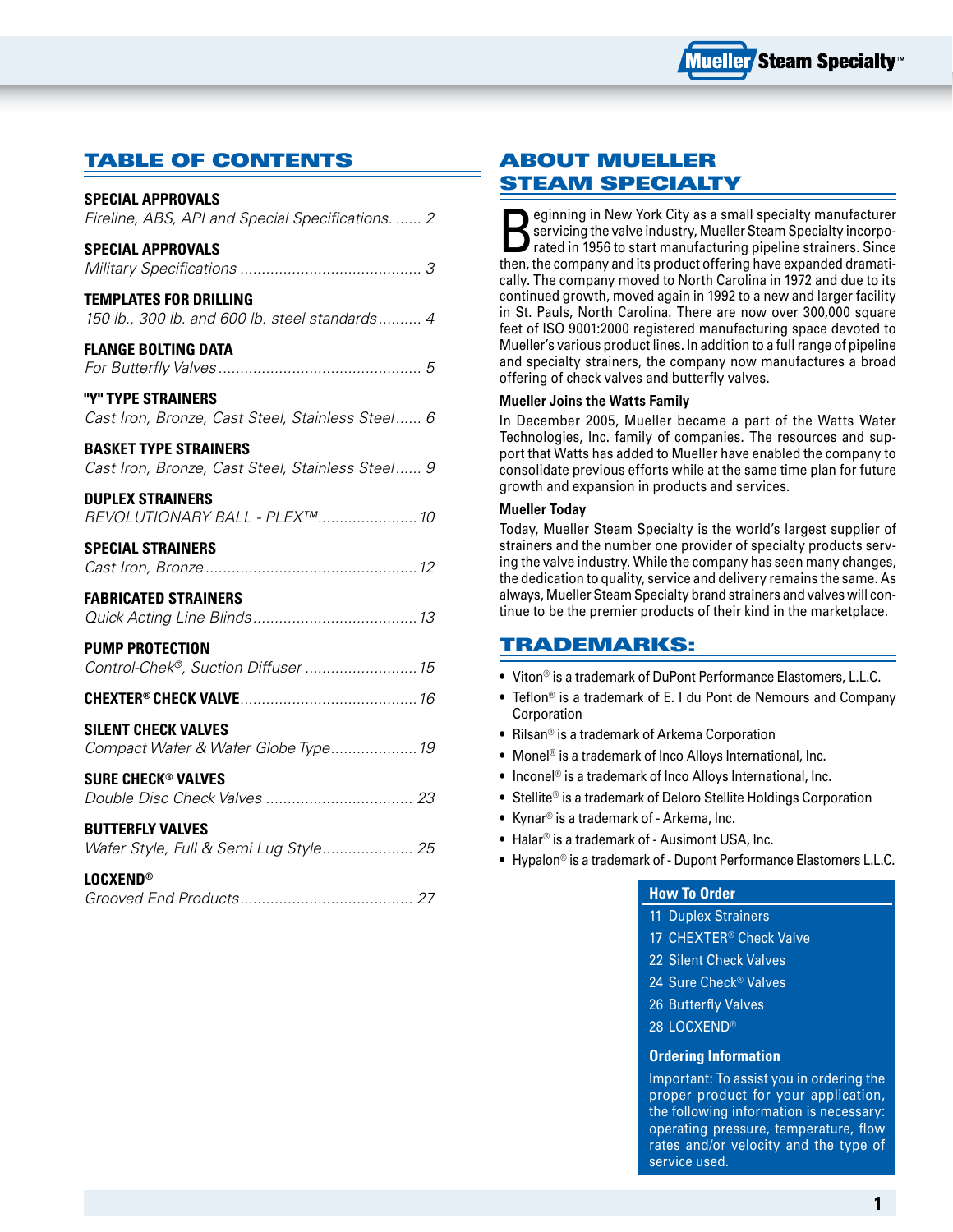### Special Approvals – **FIRE LINE, ABS, SPECIAL SPECifications, AND API**

#### **Strainers**

| <b>APPROVAL</b><br><b>TYPE</b> | <b>MODEL</b> | <b>SIZE</b>                            |                                      | <b>DESCRIPTION</b>                                       |
|--------------------------------|--------------|----------------------------------------|--------------------------------------|----------------------------------------------------------|
|                                |              | in.                                    | mm                                   |                                                          |
| FM                             | 595          | 4.6.8                                  | 100, 150, 200                        | Cast Iron body, Class 125, basket strainer, flanged ends |
| UL                             | 595          | 4, 5, 6, 8, 10, 12                     | 100, 125, 150, 200, 250, 300         | Cast Iron body, Class 125, basket strainer, flanged ends |
| UL                             | 911U         | $2\frac{1}{2}$ , 3, 4, 5, 6, 8, 10, 12 | 65, 80, 100, 125, 150, 200, 250, 300 | Cast Iron body, Class125, "Y" strainer, flanged ends     |
| UL                             | 911U         | $2\frac{1}{2}$ , 3, 4, 5, 6, 8, 10, 12 | 65, 80, 100, 125, 150, 200, 250, 300 | Cast Steel body, Class 150, "Y" strainer, flanged ends   |

#### **Sure check valves**

| <b>APPROVAL</b><br><b>TYPE</b> | <b>MODEL</b> |                                                     | <b>SIZE</b>                                           | <b>DESCRIPTION</b>                                                                                     |
|--------------------------------|--------------|-----------------------------------------------------|-------------------------------------------------------|--------------------------------------------------------------------------------------------------------|
|                                |              | in.                                                 | mm                                                    |                                                                                                        |
| <b>FM</b>                      | 71           | $2, 2\frac{1}{2}, 3, 4, 5, 6,$<br>8, 10, 12, 14, 16 | 50, 65, 80, 100, 125, 150,<br>200, 250, 300, 350, 400 | Cast Iron body, Class 125, wafer type double<br>disc check valve                                       |
| FM                             | 72           | $2, 2\frac{1}{2}, 3, 4, 5, 6,$<br>8, 10, 12, 14     | 50, 65, 80, 100, 125, 150,<br>200, 250, 300, 350      | Bronze, Carbon or Stainless Steel, Class 150,<br>200, 250, 300, 350 wafer type double disc check valve |
| FM                             | 74           | $2, 2\frac{1}{2}, 3, 4, 5, 6,$<br>8, 10, 12, 14     | 50, 65, 80, 100, 125, 150,<br>200, 250, 300, 350      | Bronze, Carbon or Stainless Steel, Class 300,<br>wafer type double disc check valve                    |
| UL                             | 71U          | 4, 6, 8, 10, 12                                     | 100, 150, 200, 250, 300                               | Cast Iron body, Class 125, wafer type double<br>disc check valve                                       |

#### **ABS Type Approved Strainers**

Includes all Mueller Steam Specialty "Y" strainers, basket strainers, duplex strainers, check valves & rubber seated butterfly valves. See ABS web site for detail: **WWW.EAGLE.ORG/TYPEAPPROVAL/CONTENTS.HTML** 

#### **Special Specifications**

ASTM F1199 Cast and Welded Pipeline Strainers - "Y" and basket strainers ASTM F1200 Fabricated Strainers

#### **API**

- Mueller Steam Specialty **Sure Check** Valves conform to API 594, API 598 & 6D.
- Mueller Steam Specialty **rubber seated butterfly valves** conform to API 609 and MSS SP 67.
- All Mueller Steam Specialty **standard butterfly valves** conform to MSS SP 25 and MSS SP 55.

#### **PED**

• Mueller Steam Specialty has PED (Pressure Equipment Directive) approval for pipeline strainers and check valves.

> All Strainers, Check Valves and Butterfly Valves can be modified to meet many customers special specifications or requirements. Consult factory for more information.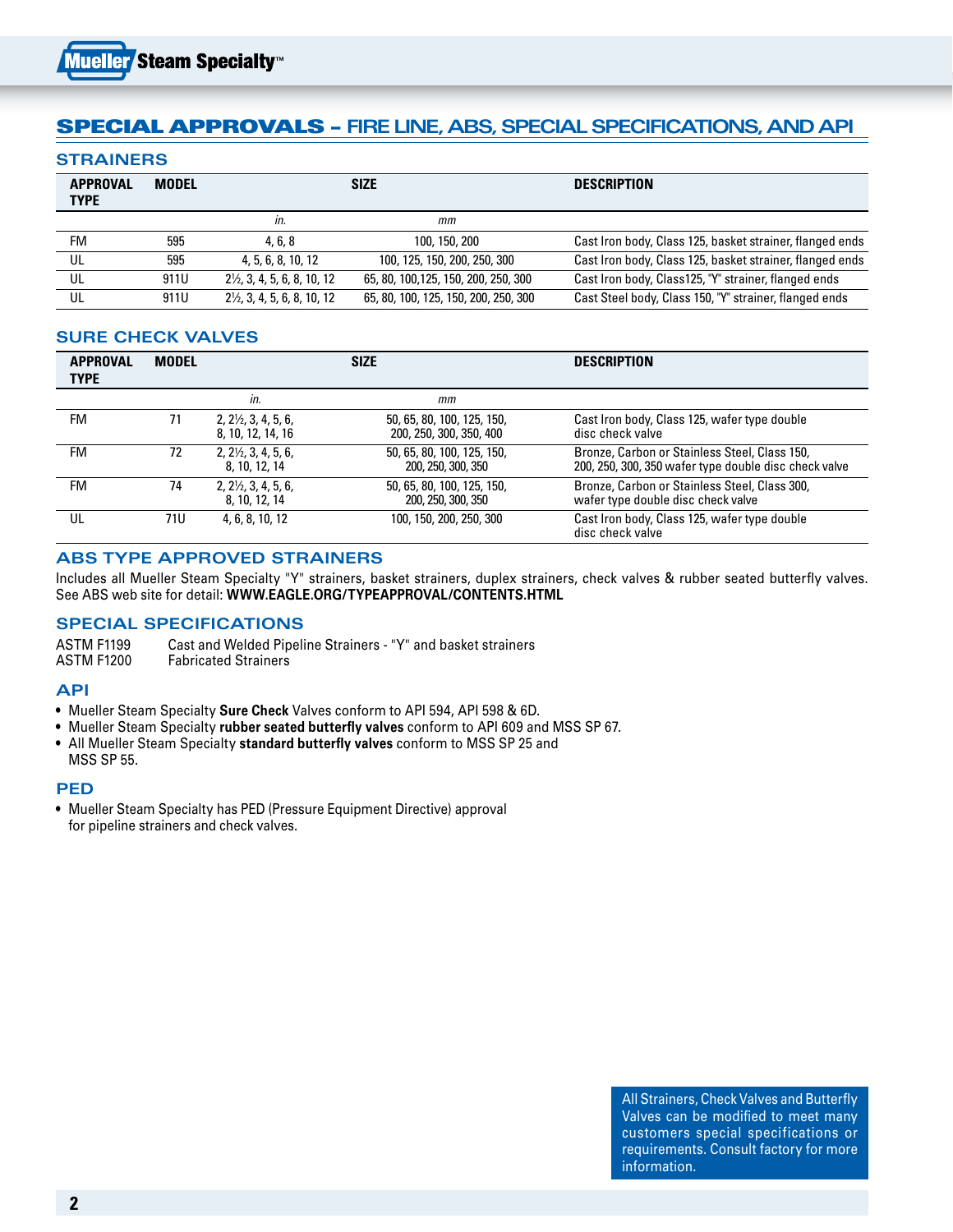

### Special Approvals – **Military Specifications**

#### **"Y" Strainers**

| <b>SPECIFICATION</b>                           | <b>MODEL</b>                          | <b>DESCRIPTION</b>                                                                                    |  |
|------------------------------------------------|---------------------------------------|-------------------------------------------------------------------------------------------------------|--|
| Mil-S-002953C:<br>Class A, B, D                | 582, 764/WE, 766M/WE,<br>862/BC, 864M | "Y" type, 3" & below, 600# & 1500# flanged, socket weld, or<br>butt weld end connection, bolted cover |  |
| WW-S-2739: Type 1                              | 11M                                   | "Y" type, iron body, screwed, bronze blow off plug                                                    |  |
| WW-S-2739: Type 2<br>758                       |                                       | "Y" type, iron body, flanged, bronze blow off plug                                                    |  |
|                                                |                                       |                                                                                                       |  |
| Mil-S-21427A                                   | 764/WE.                               | "Y" type main steam line, drilled screen, X-Ray, magnaflux, 4" & above,                               |  |
|                                                | 766M/WE                               | 600# & 1500# flanged, socket weld, or butt weld end connection                                        |  |
| Mil-B-24480<br>851M, 852<br>sea water strainer |                                       | "Y" type, bronze or nickel aluminum bronze body material,                                             |  |
| #810-8441499 Rev J<br>(NAVSHIPS)               | 352 1/2                               | "Y" type, bronze body, Silver brazing ends                                                            |  |

#### **Basket Strainers**

| <b>SPECIFICATION</b> | <b>MODEL</b>      | <b>DESCRIPTION</b>                                                                                                                                                                      |
|----------------------|-------------------|-----------------------------------------------------------------------------------------------------------------------------------------------------------------------------------------|
| Mil-S-13789A         | $125F^*$          | Basket strainer, iron body, flanged, large capacity, surge test, flanged to<br>grooved nipples often required. The specification also describes 250#<br>iron, 150#, 300# and 600# steel |
| Mil-B-24480          | 165, 125,<br>125F | Basket strainer, bronze or nickel aluminum bronze body, screwed or<br>Flanged ends, Class 125 - 300, sea water strainer                                                                 |

#### **Duplex Strainers**

| :ATION<br>SPI<br>CIFICAT | <b>MODE</b>       | TON<br>.KII                                                                      |
|--------------------------|-------------------|----------------------------------------------------------------------------------|
| 17849E<br>Mil·           | 690/790<br>Series | , all models can meet this specification<br>. Duplex Strainers .<br>Lıne<br>Pine |

#### **Silent Check Valves**

| <b>SPECIFICATION</b> | <b>MODEL</b>    | <b>DESCRIPTION</b>                                                |
|----------------------|-----------------|-------------------------------------------------------------------|
| Mil-V-18436E         | See Description | All Mueller Steam Specialty Silent Check Valves - consult factory |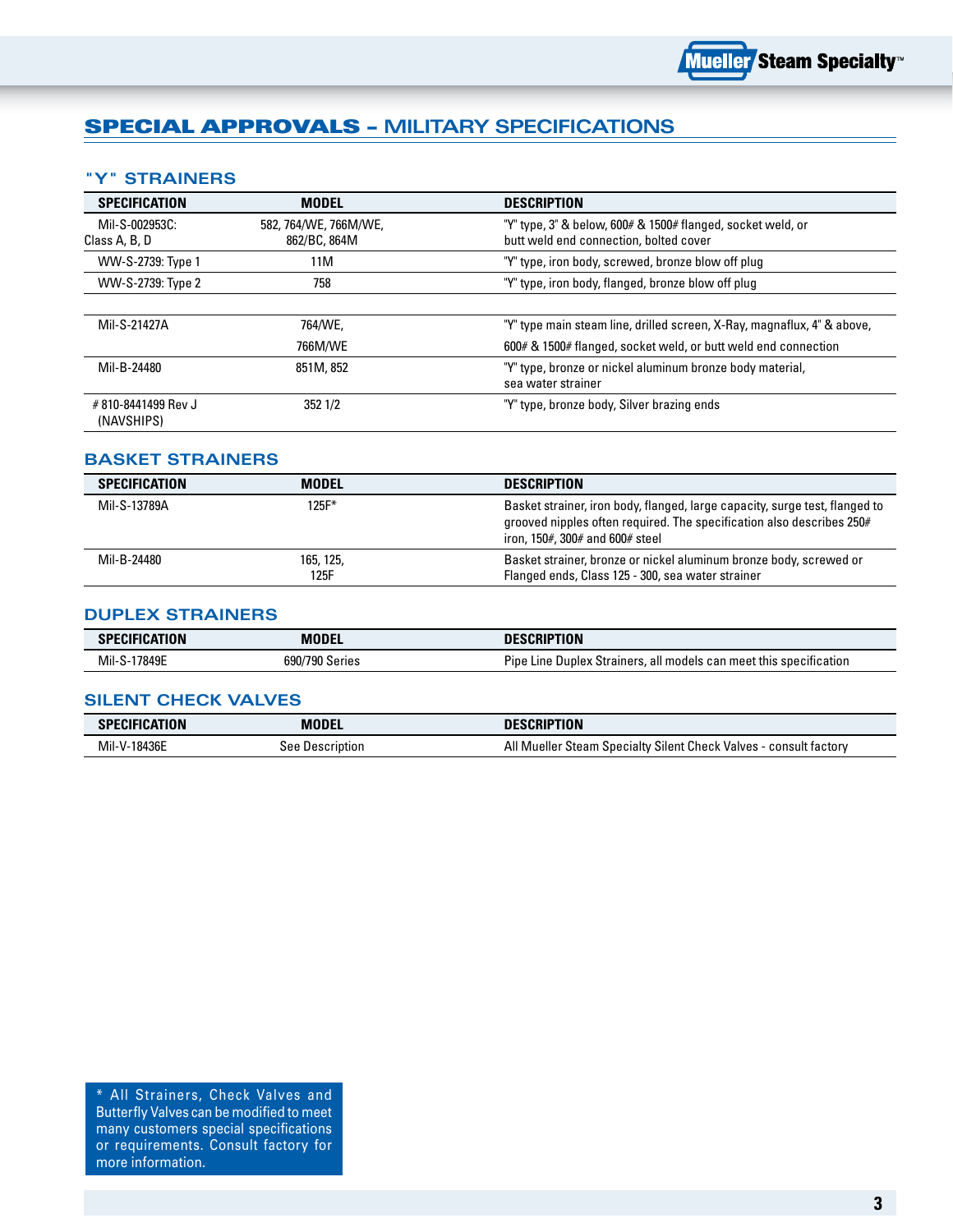### Templates for drilling – **Fire Line, ABS, Special Specifications, and API**

#### **150, 300 and 600 POUND STEEL STANDARDS**

| <b>CLASS</b> |                                  | <b>SIZE</b> | A                                | B                                | C                                | D                       | E                           | # OF BOLTS<br>0R | <b>DIA OF</b><br><b>BOLTS OR</b> | F                           | G                         |
|--------------|----------------------------------|-------------|----------------------------------|----------------------------------|----------------------------------|-------------------------|-----------------------------|------------------|----------------------------------|-----------------------------|---------------------------|
|              | in.                              | mm          |                                  |                                  |                                  |                         |                             | <b>STUDS</b>     | <b>STUDS</b>                     |                             |                           |
|              | $\frac{1}{2}$                    | 15          | $\frac{1}{2}$                    | $3^{1/2}$                        | $\frac{7}{16}$                   | $1^{3}/_{8}$            | $2^{3}/8$                   | 4                | $\frac{1}{2}$                    | $2\frac{1}{4}$              | $1^{3}/4$                 |
|              | $\frac{3}{4}$                    | 20          | $\frac{3}{4}$                    | $3\frac{7}{8}$                   | $\frac{7}{16}$                   | $1^{11}/_{16}$          | $2^{3/4}$                   | 4                | $\frac{1}{2}$                    | $2\frac{1}{4}$              | $\overline{\mathbf{c}}$   |
|              | $\mathbf{1}$                     | 25          | 1                                | $4\frac{1}{4}$                   | $\frac{7}{16}$                   | 2                       | $3^{1/8}$                   | 4                | $\frac{1}{2}$                    | $2^{1/2}$                   | $\overline{\mathbf{c}}$   |
|              | $1\frac{1}{4}$                   | 32          | $1^{1}/4$                        | $4^{5}/_8$                       | $\frac{1}{2}$                    | $2^{1/2}$               | $3^{1/2}$                   | 4                | $\frac{1}{2}$                    | $\frac{2^{1}}{2}$           | $2^{1/4}$                 |
|              | $1\frac{1}{2}$                   | 40          | $1\frac{1}{2}$                   | 5                                | $\frac{9}{16}$                   | $2\frac{7}{8}$          | $3\frac{7}{8}$              | 4                | $\frac{1}{2}$                    | $2^{1/2}$                   | $2\frac{1}{4}$            |
|              | $\overline{2}$                   | 50          | $\overline{2}$                   | 6                                | $\frac{5}{8}$                    | $3^{5}/\!$              | $4^{3}/_{4}$                | 4                | $\frac{5}{8}$                    | $3\frac{1}{4}$              | $2^{1/2}$                 |
|              | $2^{1/2}$<br>3                   | 65<br>80    | $2^{1/2}$                        | 7<br>$7\frac{1}{2}$              | 11/16<br>$^{3/4}$                | $4^{1/8}$<br>5          | $5^{1/2}$                   | 4<br>4           | $5\!/_{\text{8}}$<br>$5\!/_{8}$  | $3^{1/2}$<br>$3^{1/2}$      | $2^{3}/4$                 |
| ЯП           | $3\frac{1}{2}$                   | 95          | 3<br>$3^{1/2}$                   | $8^{1/2}$                        | $13 - 16$                        | $5\frac{1}{2}$          | 6<br>$\overline{7}$         | $\overline{8}$   | $\frac{5}{8}$                    | $\frac{1}{2}$               | 3<br>$\overline{3}$       |
|              | 4                                | 100         | 4                                | 9                                | 15/16                            | $6^{3}/_{16}$           | $7^{1/2}$                   | 8                | $\frac{5}{8}$                    | $3^{1/2}$                   | $\overline{3}$            |
| 50           | 5                                | 125         | 5                                | 10                               | $\frac{15}{16}$                  | 75/16                   | $8\frac{1}{2}$              | 8                | $\frac{3}{4}$                    | $3^{3}/_{4}$                | 3                         |
|              | 6                                | 150         | 6                                | 11                               | 1                                | $8\frac{1}{2}$          | $9\frac{1}{2}$              | 8                | $^{3/4}$                         | 4                           | $3\frac{1}{4}$            |
|              | 8                                | 200         | 8                                | $13^{1/2}$                       | $1\frac{1}{8}$                   | $10^{5}/\mathrm{s}$     | $11^{3}/4$                  | 8                | $^{3}/_{4}$                      | $4\frac{1}{4}$              | $3^{1/2}$                 |
|              | 10                               | 250         | 10                               | 16                               | $1^{3}/_{16}$                    | $12^{3/4}$              | $14^{1/4}$                  | 12               | $\frac{7}{8}$                    | $4^{3}/_{4}$                | $3^{3}/4$                 |
|              | 12                               | 300         | 12                               | 19                               | $1\frac{1}{4}$                   | 15                      | 17                          | 12               | $\frac{7}{8}$                    | $4^{3}/_{4}$                | $3\frac{3}{4}$            |
|              | 14                               | 350         | $13^{1/4}$                       | 21                               | $1^{3}/_{8}$                     | $16^{1/4}$              | $18^{3}/4$                  | 12               | 1                                | $5^{1/4}$                   | $4^{1/4}$                 |
|              | 16                               | 400         | $15\frac{1}{4}$                  | $23\frac{1}{2}$                  | $1\frac{7}{16}$                  | $18\frac{1}{2}$         | $21\frac{1}{4}$             | 16               | 1                                | $5\frac{1}{2}$              | $4\frac{1}{2}$            |
|              | 18                               | 450         | $17\frac{1}{4}$                  | 25                               | 16/16                            | 21                      | $22^{3/4}$                  | 16               | $1\frac{1}{8}$                   | 6                           | $4^{3}/_{4}$              |
|              | 20                               | 500         | $19^{1/4}$                       | $27\frac{1}{2}$                  | $1^{11}/_{16}$                   | 23                      | 25                          | 20               | $1\frac{1}{8}$                   | $6\frac{1}{4}$              | 5                         |
|              | 24                               | 600         | $23^{1/4}$                       | 32                               | $1\frac{7}{8}$                   | $27\frac{1}{4}$         | $29\frac{1}{2}$             | 20               | $1\frac{1}{4}$                   | 7                           | $5\frac{1}{2}$            |
|              | $\frac{1}{2}$                    | 15          | $\frac{1}{2}$                    | $3^{3}/4$                        | $9 - 16$                         | $1^{3}/8$               | $2^{5}/8$                   | $\overline{4}$   | $\frac{1}{2}$                    | $2\frac{1}{2}$              | $\overline{2}$            |
|              | $\frac{3}{4}$                    | 20          | $^{3}/_{4}$                      | $4^{5}/_{8}$                     | $5/8$                            | $1^{11}/_{16}$          | $3\frac{1}{4}$              | 4                | $\frac{5}{8}$                    | $\overline{3}$              | $2^{1/4}$                 |
|              | 1                                | 25          | 1                                | $4\frac{7}{8}$                   | 11/16                            | $\overline{2}$          | $3\frac{1}{2}$              | 4                | $5/8$                            | 3                           | $2^{1/2}$                 |
|              | 11/4                             | 32          | $1\frac{1}{4}$                   | $5\frac{1}{4}$                   | $^{3/4}$                         | $2^{1/2}$               | $3\frac{7}{8}$              | 4<br>4           | $\frac{5}{8}$<br>$^{3}/_{4}$     | $3\frac{1}{4}$              | $2^{1/2}$                 |
|              | $1\frac{1}{2}$<br>$\overline{2}$ | 40<br>50    | $1\frac{1}{2}$<br>$\overline{2}$ | $6\frac{1}{8}$<br>$6\frac{1}{2}$ | 13/16<br>$\frac{7}{8}$           | $2^{7}/8$<br>$3^{5}/\!$ | $4^{1/2}$<br>5              | 8                | $5/8$                            | $3^{1/2}$<br>$3\frac{1}{2}$ | $2^{3}/_{4}$<br>$2^{3/4}$ |
|              | $2\frac{1}{2}$                   | 65          | $2^{1/2}$                        | $7\frac{1}{2}$                   | 1                                | $4\frac{1}{8}$          | $5\frac{7}{8}$              | 8                | $^{3/4}$                         | 4                           | $3\frac{1}{4}$            |
|              | 3                                | 80          | 3                                | $8\frac{1}{4}$                   | $1\frac{1}{8}$                   | 5                       | $6\frac{5}{8}$              | 8                | $^{3}/_{4}$                      | $4^{1/4}$                   | $3^{1/2}$                 |
| ₫            | $3\frac{1}{2}$                   | 95          | $3\frac{1}{2}$                   | 9                                | $1^{3/16}$                       | $5\frac{1}{2}$          | $7\frac{1}{4}$              | 8                | $^{3/4}$                         | $1\frac{1}{4}$              | $3^{1/2}$                 |
|              | 4                                | 100         | 4                                | 10                               | $1\frac{1}{4}$                   | $6^{3/16}$              | $7\frac{7}{8}$              | 8                | $\frac{3}{4}$                    | $4\frac{1}{2}$              | $3^{3}/_{4}$              |
|              | 5                                | 125         | 5                                | 11                               | $1^{3}/_{8}$                     | $7^{5}/_{16}$           | $9^{1/4}$                   | 8                | $^{3}/_{4}$                      | $4^{3}/_{4}$                | 4                         |
| 300          | 6                                | 150         | 6                                | $12\frac{1}{2}$                  | $1\frac{7}{16}$                  | $8\frac{1}{2}$          | $10^{5}/\mathrm{s}$         | 12               | $^{3/4}$                         | $4^{3}/_{4}$                | 4                         |
|              | 8                                | 200         | 8                                | 15                               | 15/8                             | $10^{5/8}$              | 13                          | 12               | $\overline{\frac{7}{8}}$         | $\frac{5^{1}}{2}$           | $4\frac{1}{2}$            |
|              | 10                               | 250         | 10                               | $17^{1/2}$                       | $1\frac{7}{8}$                   | $12^{3}/4$              | $15\frac{1}{4}$             | 16               | 1                                | $6\frac{1}{4}$              | $5\frac{1}{4}$            |
|              | 12                               | 300         | 12                               | $20\frac{1}{2}$                  | 2                                | 15                      | $17^{3}/4$                  | 16               | $1\frac{1}{8}$                   | $6^{3}/_{4}$                | $5\frac{1}{2}$            |
|              | 14                               | 350         | $13\frac{1}{4}$                  | 23                               | $2\frac{1}{8}$                   | $16^{1/4}$              | $20^{1/4}$                  | 20               | $1\frac{1}{8}$                   | 7                           | 6                         |
|              | 16                               | 400         | $15\frac{1}{4}$                  | $25\frac{1}{2}$                  | $2\frac{1}{4}$                   | $18^{1/2}$              | $22^{1/2}$                  | 20               | $1\frac{1}{4}$                   | $7\frac{1}{2}$              | $6\frac{1}{4}$            |
|              | 18                               | 450         | 17                               | 28                               | $2^{3/8}$                        | 21                      | $24^{3}/4$                  | 24               | $1\frac{1}{4}$                   | $7^{3/4}$                   | $6^{1/2}$                 |
|              | 20                               | 500         | 19                               | $30\frac{1}{2}$                  | $2^{1/2}$                        | 23                      | 27                          | 24               | $1\frac{1}{4}$                   | $8\frac{1}{4}$              | $6^{3}/_{4}$              |
|              | 24                               | 600         | 23                               | 36                               | $2^{3/4}$                        | $27\frac{1}{4}$         | 32                          | 24               | $1\frac{1}{2}$                   | $9^{1/4}$                   | $7^{3}/_{4}$              |
|              | $\frac{1}{2}$                    | 15          | $\frac{1}{2}$                    | $3^{3}/4$                        | $\frac{9}{16}$                   | $1^{3}/8$               | $2^{5}/8$                   | 4                | $\frac{1}{2}$                    | 3                           | $2^{3/4}$                 |
|              | $^{3/4}$<br>$\mathbf{1}$         | 20          | $\frac{3}{4}$                    | $4^{5}/_{8}$                     | $\frac{5}{8}$<br>$\frac{11}{16}$ | $1^{11/16}$             | $3\frac{1}{4}$              | 4                | $5\!/_{\text{8}}$<br>$5/8$       | $3^{1/2}$                   | $3\frac{1}{4}$            |
|              | $1\frac{1}{4}$                   | 25<br>32    | 1<br>$1\frac{1}{4}$              | $4\frac{7}{8}$                   | 13/16                            | 2<br>$2^{1/2}$          | $3^{1/2}$<br>$3\frac{7}{8}$ | 4<br>4           | $5\!/_{8}$                       | $3^{1/2}$<br>$3^{3}/_{4}$   | $3\frac{1}{4}$            |
|              | $1\frac{1}{2}$                   | 40          | $1\frac{1}{2}$                   | $5\frac{1}{4}$<br>$6^{1/8}$      | $\frac{7}{8}$                    | $2\frac{7}{8}$          | $4\frac{1}{2}$              | 4                | $^{3/4}$                         | $4\frac{1}{4}$              | $3^{1/2}$<br>4            |
|              | $\overline{\mathbf{c}}$          | 50          | 2                                | $6^{1/2}$                        | 1                                | $3^{5}/\!$              | 5                           | 8                | $5/8$                            | $4\frac{1}{4}$              | 4                         |
|              | $2^{1/2}$                        | 65          | $2\frac{1}{2}$                   | $7\frac{1}{2}$                   | $1\frac{1}{8}$                   | $4\frac{1}{8}$          | $5\frac{7}{8}$              | 8                | $\frac{3}{4}$                    | $4^{3}/_{4}$                | $4\frac{1}{2}$            |
|              | 3                                | 80          | 3                                | $8\frac{1}{4}$                   | $1\frac{1}{4}$                   | 5                       | $6\frac{5}{8}$              | 8                | $\frac{3}{4}$                    | 5                           | $4^{3}/_{4}$              |
|              | $3^{1/2}$                        | 95          | $3^{1/2}$                        | 9                                | $1^{3}/_{8}$                     | $5\frac{1}{2}$          | $7\frac{1}{4}$              | $\overline{8}$   | $\frac{7}{8}$                    | $5\frac{3}{4}$              | $5\frac{1}{2}$            |
|              | 4                                | 100         | 4                                | $10^{3/4}$                       | 11/2                             | $6^{3}/_{16}$           | $8\frac{1}{2}$              | 8                | $\frac{7}{8}$                    | $5\frac{3}{4}$              | $5\frac{1}{2}$            |
|              | 5                                | 125         | 5                                | 13                               | $1^{3}/4$                        | 75/16                   | $10^{1/2}$                  | 8                | 1                                | $6^{1/2}$                   | $6\frac{1}{4}$            |
| 81 009       | 6                                | 150         | 6                                | 14                               | $1\frac{7}{8}$                   | $8\frac{1}{2}$          | $11^{1/2}$                  | 12               | 1                                | $6^{3}/_{4}$                | $6^{1/2}$                 |
|              | 8                                | 200         | $7\frac{7}{8}$                   | $16\frac{1}{2}$                  | $2^{3}/_{16}$                    | $10^{5}/_8$             | $13^{3}/4$                  | 12               | $1\frac{1}{8}$                   | $7^{3}/_{4}$                | $7\frac{1}{2}$            |
|              | 10                               | 250         | $9^{3}/_{4}$                     | 20                               | $2\frac{1}{2}$                   | $12^{3/4}$              | 17                          | 16               | $1\frac{1}{4}$                   | $8\frac{1}{2}$              | $8\frac{1}{4}$            |
|              | 12                               | 300         | $11^{3}/4$                       | 22                               | $2^{5/8}$                        | 15                      | $19^{1}/4$                  | 20               | $1\frac{1}{4}$                   | $8^{3}/_{4}$                | $8^{1/2}$                 |
|              | 14                               | 350         | $12\frac{7}{8}$                  | $23^{3}/4$                       | $2^{3/4}$                        | $16^{1/4}$              | $20^{3/4}$                  | 20               | $1^{3}/_{8}$                     | $9\frac{1}{4}$              | 9                         |
|              | 16                               | 400         | $14^{3}/4$                       | 27                               | 3                                | $18\frac{1}{2}$         | $23^{3}/4$                  | 20               | 11/2                             | 10                          | $9^{3}/_{4}$              |
|              | 18                               | 450         | $16^{1/2}$                       | $29^{1/4}$                       | $3\frac{1}{4}$                   | 21                      | $25^{3}/4$                  | 20               | $1^{5}/_{8}$                     | $10^{3}/4$                  | $10^{1/2}$                |
|              | 20                               | 500         | $18^{1/4}$                       | 32                               | $3\frac{1}{2}$                   | 23                      | $28\frac{1}{2}$             | 24               | 15/8                             | $11^{1/2}$                  | $11^{1/4}$                |
|              | 24                               | 600         | 22                               | 37                               | 4                                | $27\frac{1}{4}$         | 33                          | 24               | $1\frac{7}{8}$                   | 13                          | $12^{3}/4$                |

Dimensions in inches except where noted. 400 lb., 900 lb., 1500 lb. and 2500 lb. measurements on application.

### **FACING**

Unless otherwise ordered, 150 and 300 Pound Steel Flanged Strainers are regularly furnished with a  $1/16$ " high raised face.

The thickness of flange dimension (dimension "C") includes the  $\frac{1}{16}$  " high raised face.



**150 and 300 Pound**  $F =$  Length of stud G = Length of machine bolt

#### **BOLT HOLES**

Bolt holes are drilled 1/8" larger than the diameter of the bolt.

Drilling templates are in multiples of four, so that valves or fittings may be turned to face in any quarter when installed. Bolt holes are drilled to straddle the center-line unless otherwise ordered.

The bolt holes are spot faced.

#### **BOLT AND STUD LENGTHS**

The lengths indicated as dimensions F and G in the above table apply for flanged joints made up of combinations of 150lb or 300lb valves, fittings, or companion flanges with  $1/16$ " high raised faces.

Stud Length "G" also applies for Tongue to Groove Flanged Joint.



#### **600 Pound**

**FACING**  F = Male to Male Flanged Joint G = Male to Female Flanged Joint

600-Pound Steel Strainers are regularly furnished with 1⁄4" high large male face. The thickness of flange dimension (dimension "C") does not include the 1⁄4" high large male face.

#### **SPOT FACING**

The bolt holes are spot faced.

### **BOLT HOLES**

Bolt holes are drilled 1/8" larger than the diameter of the bolt.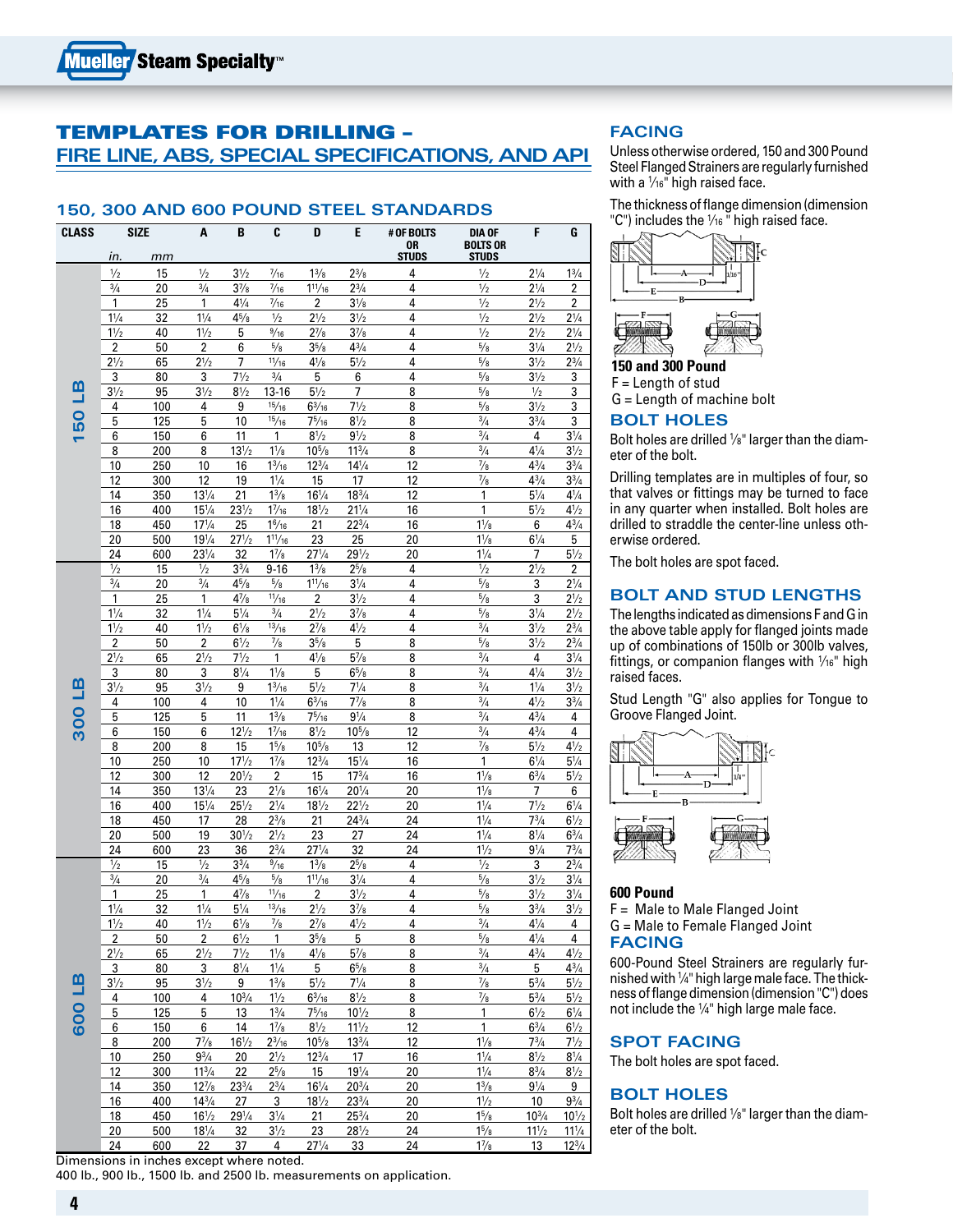### Butterfly Valve Flange Bolting Data

#### **Wafer: 51 & 87**

|          | <b>BFV SIZE</b> | <b>ITEM</b> | <b>SIZE</b>            | <b>LENGTH</b>  |     | <b>QUANTITY</b> |
|----------|-----------------|-------------|------------------------|----------------|-----|-----------------|
| in.      | mm              |             |                        | in.            | mm  |                 |
| $28.2\%$ | 50 & 65         | Bolt & Nut  | $\frac{5}{8}$ - 11 UNC | $4\frac{1}{4}$ | 114 | 4               |
| 3        | 80              | Bolt & Nut  | $% - 11$ UNC           | $4\frac{3}{4}$ | 121 | 4               |
| 4        | 100             | Bolt & Nut  | $% - 11$ UNC           | 5              | 127 | 8               |
| 5&6      | 125 & 150       | Bolt & Nut  | $\frac{3}{4}$ - 10 UNC | $5\frac{1}{2}$ | 140 | 8               |
| 8        | 200             | Bolt & Nut  | $3/4 - 10$ UNC         | 6              | 152 | 8               |
| 10       | 250             | Bolt & Nut  | $\frac{7}{8}$ - 9 UNC  | $6\frac{3}{4}$ | 171 | 12              |
| 12       | 300             | Bolt & Nut  | % - 9 UNC              | 7              | 178 | 12              |
| 14       | 350             | Bolt & Nut  | $1 - 8$ UNC            | 8              | 203 | 12              |
| 16       | 400             | Bolt & Nut  | $1 - 8$ UNC            | $8\frac{1}{2}$ | 216 | 16              |
| 18       | 450             | Bolt & Nut  | $1\% - 7$ UNC          | $9\frac{1}{4}$ | 235 | 16              |
| $20*$    | 500             | Cap Screw   | $1\% - 7$ UNC          | 3              | 76  | 8               |
|          |                 | Bolt & Nut  | $1\% - 7$ UNC          | 10             | 254 | 16              |
| $24*$    | 600             | Bolt & Nut  | $1\frac{1}{4}$ - 7 UNC | 113/4          | 298 | 16              |
|          |                 | Cap Screw   | $1\frac{1}{4}$ - 7 UNC | $3\frac{1}{2}$ | 89  | 8               |



**Bolt & Nut**

### **Full Lug: 52 & 88**

|                    | <b>BFV SIZE</b> | <b>ITEM</b> | <b>SIZE</b>              | <b>LENGTH</b>  |    | <b>QUANTITY</b> |
|--------------------|-----------------|-------------|--------------------------|----------------|----|-----------------|
| in.                | mт              |             |                          | in.            | mт |                 |
| $\overline{2}$     | 50              | Cap Screw   | $% - 11$ UNC             | $1\frac{1}{4}$ | 32 | 8               |
| $2\frac{1}{2}$ & 3 | 65 & 80         | Cap Screw   | $\frac{5}{8}$ - 11 UNC   | $1\frac{1}{2}$ | 38 | 8               |
| 4                  | 100             | Cap Screw   | $% - 11$ UNC             | $1\frac{1}{2}$ | 38 | 16              |
| 5                  | 125             | Cap Screw   | 3/ <sub>4</sub> - 10 UNC | $1\frac{3}{4}$ | 44 | 16              |
| 6                  | 150             | Cap Screw   | $\frac{3}{4}$ - 10 UNC   | 2              | 51 | 16              |
| 8                  | 200             | Cap Screw   | 3/ <sub>4</sub> - 10 UNC | $2\frac{1}{4}$ | 57 | 16              |
| 10                 | 250             | Cap Screw   | $\frac{7}{8}$ - 9 UNC    | $2\frac{1}{2}$ | 64 | 24              |
| 12                 | 300             | Cap Screw   | $\frac{7}{8}$ - 9 UNC    | $2\frac{1}{2}$ | 64 | 24              |
| 14                 | 350             | Cap Screw   | 1 - 8 UNC                | 3              | 76 | 24              |
| 16                 | 400             | Cap Screw   | 1 - 8 UNC                | 3              | 76 | 32              |
| 18                 | 450             | Cap Screw   | $1\% - 7$ UNC            | $3\frac{1}{2}$ | 89 | 32              |
| 20                 | 500             | Cap Screw   | 11/8 - 7 UNC             | $3\frac{1}{2}$ | 89 | 40              |
| 24                 | 600             | Cap Screw   | 11/4 - 7 UNC             | $3\frac{3}{4}$ | 95 | 40              |





**Cap Screw**

#### **Semi lug: 53**

|                    | <b>BFV SIZE</b> | <b>ITEM</b>      | <b>SIZE</b>            | <b>LENGTH</b>  |     | <b>QUANTITY</b> |
|--------------------|-----------------|------------------|------------------------|----------------|-----|-----------------|
| in.                | mт              |                  |                        | in.            | mт  |                 |
| $\mathbf{2}$       | 50              | Cap Screw        | $% - 11$ UNC           | $1\frac{1}{4}$ | 32  | 8               |
| $2\frac{1}{2}$ & 3 | 65 & 80         | <b>Cap Screw</b> | $\frac{5}{8}$ - 11 UNC | $1\frac{1}{2}$ | 38  | 8               |
| 4                  | 100             | Cap Screw        | $\frac{5}{8}$ - 11 UNC | $1\frac{3}{4}$ | 44  | 8               |
|                    |                 | Bolt & Nut       | $\frac{5}{8}$ - 11 UNC | 5              | 127 | 4               |
| 5&6                | 125 & 150       | Cap Screw        | $\frac{3}{4}$ - 10 UNC | $1\frac{3}{4}$ | 44  | 8               |
|                    |                 | Bolt & Nut       | $\frac{3}{4}$ - 10 UNC | $5\frac{1}{2}$ | 140 | 4               |
| 8                  | 200             | Cap Screw        | $\frac{3}{4}$ - 10 UNC | $2\frac{1}{4}$ | 57  | 8               |
|                    |                 | Bolt & Nut       | $\frac{3}{4}$ - 10 UNC | 6              | 152 | 4               |
| 10                 | 250             | Cap Screw        | $\frac{7}{8}$ - 9 UNC  | $2\frac{1}{2}$ | 64  | 8               |
|                    |                 | Bolt & Nut       | $\frac{7}{8}$ - 9 UNC  | $6\frac{3}{4}$ | 171 | 8               |
| 12                 | 300             | Cap Screw        | $\frac{7}{8}$ - 9 UNC  | $2\frac{1}{2}$ | 64  | 8               |
|                    |                 | Bolt & Nut       | $\frac{7}{8}$ - 9 UNC  |                | 178 | 8               |

All thread sizes are UNC threads. All dimensions in inches.

Note: When using stud rod, add nut thickness plus 1/2" to length shown in table. \* Model #51 guide lugs have a blind tapped hole on each side requiring cap screws. **Drilled Guide Lug**



**Stud (Optional)**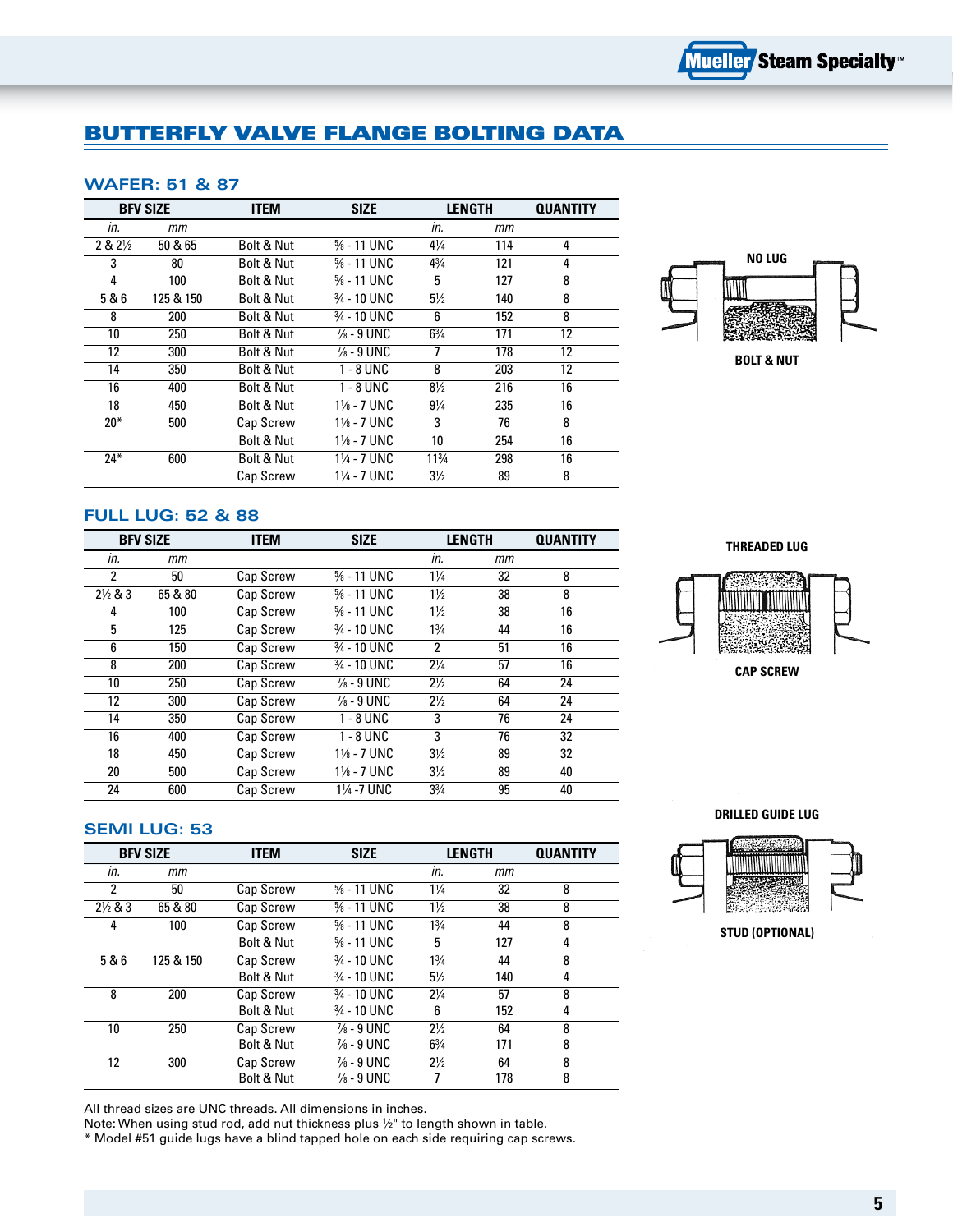

### " TYPE STRAINERS

Mueller Steam Specialty supplies customers world-wide with all of their requirements for "Y" Strainers. Whether the need is for a simple low pressure cast iron threaded strainer or a large, high pressure special alloy unit with a custom cap design, we have the "Y" strainers that fit the application.

We maintain a large stock of both standard and special sizes and materials. This stock includes end connections of threaded, flanged, socket weld, butt weld, solder, silbraze and grooved ends. We also have units with screwed caps, bolted caps, hinge type covers and swing type clamp covers.

Pressure is not a problem for Mueller Steam Specialty. "Y" strainers are available for pressures from ANSI Class 125 through Class 2500 and higher.

All of these strainers are available in a wide variety of materials. Units are maintained in stock with standard materials such as:

- Cast Iron Ductile Iron
- 316 SS 316L SS
- 
- 
- 
- Monel Hastellov
- Bronze Carbon Steel
- 304 SS Alloy 20

### **Model 11M**

#### **Class 250**

Cast Iron – NPT Ends, Screwed Cap

- Size:  $\frac{1}{4}$ " 4" (8 100mm)
- • 250psi WSP @ 400°F
- 17 bar @ 204°C
- • 400psi WOG @ 150°F
- 27 bar  $@$  65 $°C$

### **Model 351M Class 125**

Bronze – NPT, Screwed Cap

- • Size: 1 ⁄4" 3" (8 80mm)
- 150psi WSP @ 350°F
- 10 @ 176°C
- • 200psi WOG @ 150°F
- 13 bar @ 65°C

#### **Model 352M Class 250**

Bronze – NPT, Screwed Cap

- Size  $\frac{1}{4}$ " 4" (8 100mm)
- • 300psi WSP @ 350°F
- • 20 bar @ 176°C
- $\bullet$  400psi WOG @ 150°F
- $\bullet$  27 bar @ 65°C

### **Model 352 1⁄2**

#### **Class 250**

Bronze – Silbraze Ends, Screwed Cap

- Size:  $\frac{1}{4}$ " 4" (8 100mm)
- • 250psi WSP @ 425°F
- 17 bar @ 218°C



### **Class 125**

- Bronze Solder Ends, Gasket Cover
- Size:  $\frac{1}{4}$ " 4" (8 100mm)
- • 175psi WOG @ 250ºF
- • 12 bar @ 121ºC

### **Model 358S**

### **Class 125**

#### Bronze – Solder Ends, Screwed Cap

- Size: 1/4" 3" (8 80mm)
- 175psi WOG @ 250°F
- • 12 bar @ 121°C

#### **Model 758 Class 125**

Cast Iron – Flanged Ends, Bolted Flange Cover

- • Size: 3 ⁄4"-24" (20 600mm) to 12" 125psi WSP @ 450°F
	- (to 300mm) 8 bar @ 232°C
		- 200psi WOG @ 150°F 13 bar @ 65°C
	- 14"-24" 100psi WSP @ 353°F (350 - 600mm) 7 bar @ 178°C



 150psi WOG @ 150°F 10 bar @ 65°C

### **Model 752**

#### **Class 250**

Cast Iron – Flanged Ends, Bolted Flange Cover

- Size: 1⁄2" 24" (15 600mm) to 12" 250psi WSP @ 450°F (to 300mm) 17 bar @ 232°C 500psi WOG @ 150°F
- 14"-24" 200psi WSP @ 406°F (350 - 600mm) 13 bar @ 208°C 300psi WOG @ 150°F

#### 20 bar @ 65°C

34 bar @ 65°C

#### **Our Screens & Baskets are Designed to Achieve Maximum Straining Efficiency**

The most critical aspect to any strainer is straining efficiency and durability. Mueller Steam Specialty's many years of experience and continuous improvements provide the highest quality. We carry a larger inventory of perforated metals and meshes than any other strainer manufacturer in the world. Besides standard metals, we carry thousands of variations of materials and openings. Openings range from 1" to 5 microns.

**Note:** Retainer caps/covers shown are for illustration purposes only. They do not necessarily reflect actual product shipped.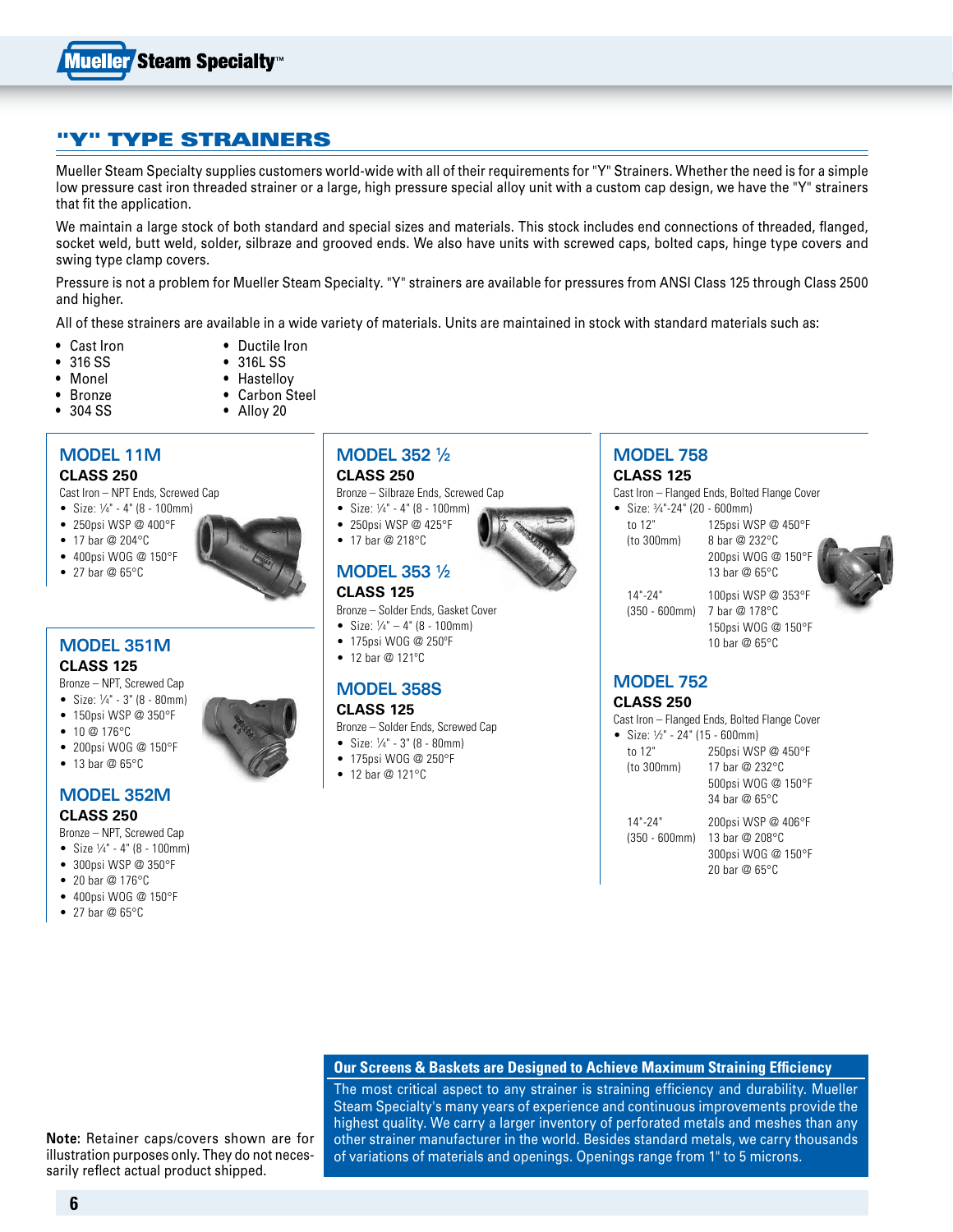

### "Y" Type Strainers

### **Model 781 Model 781-SS\***

#### **Class 150**

Cast Steel/Stainless Steel – Flanged Ends, Bolted Flange Cover

- Size: 1⁄2" 24" (15 600mm)
- 150psi WSP @ 565°F
- 10 bar @ 296°C
- • 285psi WOG @ 100°F
- 19 bar @ 38°C

#### **Model 782 Model 782-SS\***

#### **Class 300**

Cast Steel/Stainless Steel – Flanged Ends, Bolted Flange Cover

- Size: 1⁄2" 20" (15 500mm)
- 300psi WSP @ 838°F
- 20 har  $@$  448 °C
- 740psi WOG @ 100°F
- • 51 bar @ 38°C

#### **Model 764/764-SS\***

#### **Class 600**

Cast Steel/Stainless Steel – Flanged Ends, Bolted Flange Cover

- Size:  $\frac{1}{2}$ " 20" (15 500mm)
- • 600psi WSP @ 838°F
- 41 bar @ 448°C
- 1480psi WOG @ 100°F
- 102 bar @ 38°C

### **Model 781-WE Model 781-SS-WE\***

#### **Class 150**

Cast Steel/Stainless Steel Butt Weld Ends, Bolted Flange Cover

- • Size: 1 ⁄2" 24" (15 600mm)
- 150psi WSP @ 565°F
- 10 bar @ 296°C
- • 285psi WOG @ 100°F
- 19 bar @ 38°C

### **Model 782-WE Model 782-SS-WE\***

#### **Class 300**

Cast Steel/Stainless Steel Butt Weld Ends, Bolted Flange Cover

- Size: 1⁄2" 24" (15 600mm)
- 300psi WSP @ 838°F\*
- • 20 bar @ 448°C
- • 740psi WOG @ 100°F
- • 51 bar @ 38°C

### **Model 764-WE Model 764-SS-WE\***

#### **Class 600**

Cast Steel/Stainless Steel Butt Weld Ends, Bolted Flange Cover

- Size:  $\frac{1}{2}$ " 16" (15 400mm)
- • 600psi WSP @ 838°F
- 41 bar  $@$  448 $°C*$
- 1480psi WOG @ 100°F
- 102 bar @ 38°C

### **Model 765M Model 765M-SS\***

#### **Class 900**

Cast Steel/Stainless Steel – Flanged Ends, Bolted Flange Cover

- Size: 1⁄2" 10" (15 250mm)
- • 900psi WSP @ 838°F
- 62 bar  $@$  448 $°C*$
- • 2200psi WOG @ 100°F
- 151 bar @ 38°C
- 

### **Model 766M Model 766M-SS\***

#### **Class 1500**

Cast Steel/Stainless Steel – Flanged Ends, Bolted Flange Cover

- Size: 1⁄2" 12" (15 300mm)
- • 1500psi WSP @ 838°F
- 103 bar @ 448°C
- • 3705psi WOG @ 100°F
- • 255 bar @ 38°C

### **Model 767/767-SS\***

#### **Class 2500**

Cast Steel/Stainless Steel – Flanged Ends, Bolted Flange Cover

- Size:  $\frac{1}{2}$ " 12" (15 300mm)
- • 2500psi WSP @ 838°F
- • 172 bar @ 448°C
- • 6170psi WOG @ 100°F
- • 425 bar @ 38°C

#### **Model 851M Class 150**

Bronze – Flanged Ends, Bolted Flange Cover

- Size: 1⁄2" 12" (15 300mm)
- 150psi WSP @ 406°F
- 10 bar @ 208°C
- • 225psi WOG @ 150°F
- 15 bar @ 65°C

#### **Model 852**

#### **Class 300**

Bronze – Flanged Ends, Bolted Flange Cover

- Size: 1⁄2" 12" (15 300mm)
- • 350psi WSP @ 350°F
- • 24 bar @ 176°C
- • 500psi WOG @ 150°F
- • 34 bar @ 65°C

**\* Pressure-Temperature Rating for Stainless Steel Models only**

Consult factory for Carbon Steel. Optional sizes, materials, baskets, gaskets and mesh liners are available on application.

Mueller Steam Specialty "Y" strainers have generously proportioned bodies with screens that have an open area many times greater than the corresponding pipe size to ensure low pressure loss. All strainers are hydrostatically tested in accordance with applicable ANSI, API and MSS standards.





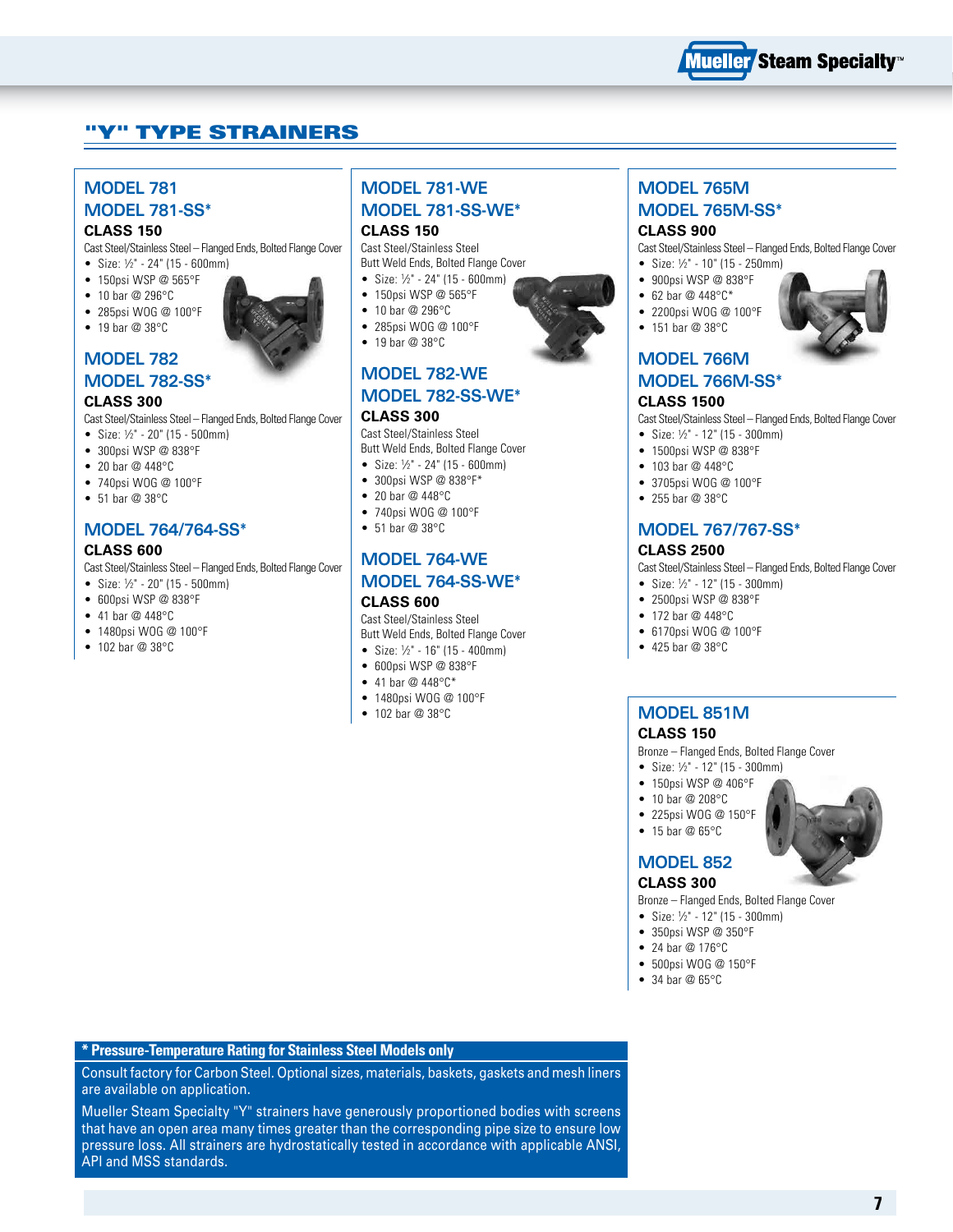

### **" TYPE STRAINERS**

### **Model 765M-WE Model 765M-SS-WE\***

**Class 900**

Cast Steel/Stainless Steel, Butt Weld Ends, Bolted Flange Cover

- • Size: 1 ⁄2" 14" (15 350mm)
- 900psi WSP @ 838°F
- 62 bar @ 448°C
- • 2220psi WOG @ 100°F
- 153 bar @ 38°C

### **Model 766M-WE Model 766M-SS-WE\***

#### **Class 1500**

Cast Steel/Stainless Steel, Butt Weld Ends, Bolted Flange Cover

- Size: 1⁄2" 16" (15 400mm)
- • 1500psi WSP @ 838°F
- 103 bar @ 448°C
- 3705psi WOG @ 100°F
- • 255 bar @ 38°C

### **Model 767-WE Model 767-SS-WE\***

#### **Class 2500**

Cast Steel/Stainless Steel, Butt Weld Ends, Bolted Flange Cover

- • Size: 1 ⁄2" 16" (15 400mm)
- • 2500psi WSP @ 838°F
- • 172 bar @ 448°C
- • 6170psi WOG @ 100°F
- 425 bar @ 38°C

### **Model 861-BC Model 861-SS-BC\***

**Class 600**

Cast Steel/Stainless Steel, NPT Ends Bolted Flange Cover

● Size: 1/4" - 2" (8 - 50mm)

### **Model 862-BC Model 862-SS-BC\***

Cast Steel/Stainless Steel, Socket Weld Ends, Bolted Flange Cover

- • Size: 1 ⁄2" 3" (15 80mm)
- • 600psi WSP @ 838°F
- 41 bar @ 448°C
- 1480psi WOG @ 100°F
- 102 bar @ 38°C

#### **Model 581/581-SS\* Model 861/861-SS\***

#### **Class 600**

Cast Steel/Stainless Steel, NPT Ends & Cap ● Size: ½" - 2" (15 - 50mm)

### **Model 582/582-SS\* Model 862/862-SS\***

#### **Class 600**

- Cast Steel/Stainless Steel, NPT Ends & Screwed Cap
- 
- 
- • 1480psi WOG @ 100°F
- • 102 bar @ 38°C

#### **Model 863M Model 863M-SS\* Class 1500**

- 
- Cast Steel/Stainless Steel, NPT Ends, Screwed Cap
- Size: ½" 2" (15 50mm) •  $1\frac{1}{4}$ ,  $1\frac{1}{2}$  & 2" (32, 40 & 50mm) have Bolted Cap

# **Model 864M**

#### **Model 864M-SS\* Class 1500**

- Socket Weld Ends, Screwed Caps
- 
- 
- 1500psi WSP @ 838°F
- • 103 bar @ 448°C
- 3705psi WOG @ 100°F
- • 255 bar @ 38°C

### **Model 865 Model 865-SS\***

Cast Steel/Stainless Steel, NPT Ends, Bolted Flange Cover **Class 2500**

• Size: 1 ⁄2" - 2" (15 - 50mm)

#### **Model 866 Model 866-SS\***

Cast Stainless Steel, Socket Weld Ends, Bolted Flange Cover

- • Size: 1 ⁄2" 2" (15 50mm)
- • 2500psi WSP @ 838°F
- 172 bar @ 448°C
- • 6170psi WOG @ 100°F
- • 425 bar @ 38°C

**8**



- Size: 1¼" 2" (32 50mm)
- 1¼", 1½" & 2" (32, 40, 50mm) have Bolted Cap
- 
- 
- 
- 



#### **\* Pressure-Temperature Rating for Stainless Steel Models only**

Consult factory for Carbon Steel. Optional sizes, materials, baskets, gaskets and mesh liners are available on application.

Mueller Steam Specialty "Y" strainers have generously proportioned bodies with screens that have an open area many times greater than the corresponding pipe size to insure low pressure loss. All strainers are hydrostatically tested in accordance with applicable ANSI, API and MSS standards.

#### • Size: 1 ⁄4" - 2" (8 - 50mm) • 600psi WSP @ 838°F • 41 bar @ 448°C

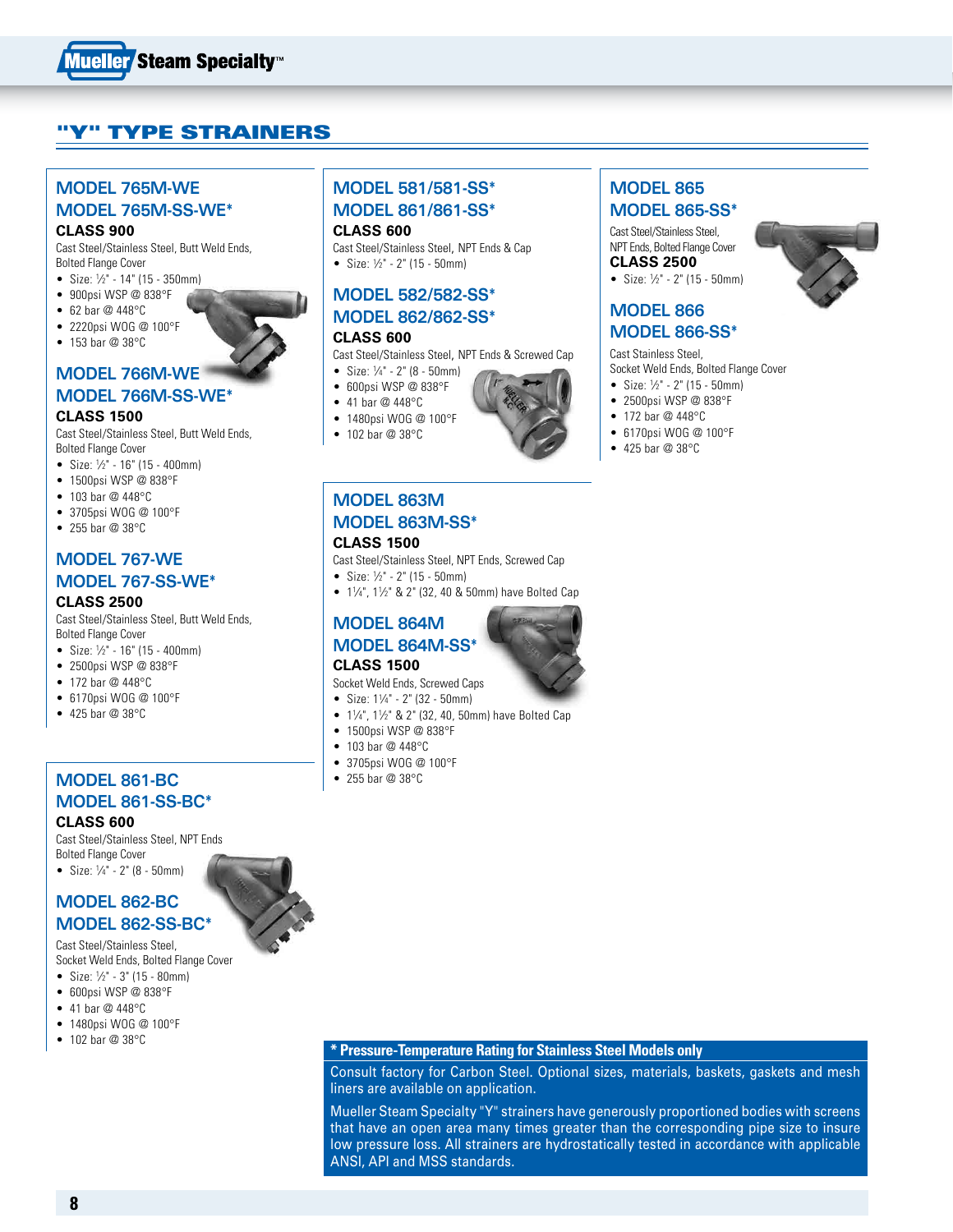

### Basket Type Strainers

Mueller Steam Specialty Simplex Basket Strainers are called for when the application requires a strainer with an extremely large capacity.

Most of these strainers have an open area ratio of 6 to 1 with even greater open area ratios available.

As with all of the Mueller Steam Specialty strainers, basket strainers are available in an almost endless combination of materials, pressures, end connections and cover configurations from 1⁄4" to 24" (72" in fabricated units). Units are also available in cast iron, bronze, carbon steel, stainless steel, Alloy 20 and most other alloys. The baskets in the Mueller Steam Specialty simplex basket strainers share the same quality of construction as the Mueller Steam "Y" strainers.

From threaded end connections to offset flanged connections, we can provide the exact basket strainer to meet your needs.

### **Model 125/125-B\*\* Model 125-CS/125-SS\*\***

#### **Class 125 - 250\***

Cast Iron, Bronze, Cast Steel, Stainless Steel NPT Ends, Quick Open Cover with Non-Yoke knobs, O-ring Seal , Bolted Cover

- • Size: 3 ⁄8" 3" (10 80mm)
- • 200psi WOG @ 150°F
- • 13 bar @ 65°C



#### **Model 125F/125F-B\*\* Model 125F-CS/125F-SS\*\* Class 125 - 250\***

Cast Iron, Bronze, Cast Steel, Stainless Steel Flanged Ends, Quick Open Cover with Non-Yoke Knobs on most sizes, O-ring Seal

- • Size: 1" 12" (25 300mm)
- • 200psi WOG @ 150°F

• 125psi WSP @ 350ºF • 9 bar @ 177°C

- 13 bar @ 65°C
- 

### **Model 155M Class 125**



Cast Iron Flanged Ends, Side Swing Clamps on 2"- 12", Vertical Swing Clamps on 14" and 16", Bolted Cover

| • Size: $2" - 16"$ (50 - 400mm) |                    |
|---------------------------------|--------------------|
| to 12"                          | 200psi WOG @ 150°F |
| (to 300mm)                      | 13 har $@$ 65 $°C$ |
| $14" - 16"$                     | 150psi WOG @ 150°F |

(350 - 400mm) 10 bar @ 65ºC

#### \* with bolted cover

#### **\*\*Pressure-Temperature Rating for Cast Iron Models**

Consult factory for other materials. Optional sizes, materials, baskets, gaskets and mesh liners are available on application.

#### **† Pressure-Temperature Rating for Stainless Steel Models only**

Consult factory for Carbon Steel. Optional sizes, materials, baskets, gaskets and mesh liners are available on application.

#### **Model 165 Class 125**

### Cast Iron

Flanged Ends, Bolted Flange Cover

• Size: 1<sup>1</sup> ⁄4" - 24" (32 - 600mm)

to 12" For Steam

(to 300mm) Consult Factory 200psi WOG @ 150°F 13 bar @ 65°C

14"-24" For Steam (350 - 600mm) Consult Factory 150psi WOG @ 150°F 10 bar @ 65°C

#### **Model 166**

#### **Class 250**

Cast Iron

| Flanged Ends, Bolted Flange Cover |  |  |
|-----------------------------------|--|--|
|                                   |  |  |

|            | • Size: $2" - 24"$ (50 - 600mm) |
|------------|---------------------------------|
| to 12"     | 250psi WSP @ 406°F              |
| (to 300mm) | 17 har @ 208°C                  |
|            | 500psi WOG @ 150°F              |
|            | 34 bar @ 65°C                   |
|            |                                 |

14"-24" 200psi WSP @ 406°F 300psi WOG @ 150°F 20 bar @ 65°C

#### **Model 165-B Class 150**

Bronze

- Flanged Ends, Bolted Flange Cover
- • Size: 2" 12" (50 300mm)
- 150psi WSP @ 406°F
- 10 bar @ 208°C
- • 225psi WOG @ 150°F
- 15 bar @ 65°C

### **Model 166-B**

#### **Class 300** Bronze

Flanged Ends, Bolted Flange Cover

- • Size: 2" 12" (50 300mm)
- • 350psi WSP @ 350°F
- • 24 bar @ 176°C
- • 500psi WOG @ 150°F
- $\bullet$  34 bar @ 65°C
- • 300psi WSP @ 406ºF
- • 20 bar @ 208ºC

#### **Model 185/185-SS† Class 150**

Cast Steel/Stainless Steel Flanged Ends, Bolted Flange Cover

- • Size: 11 ⁄4" 20" (32 500mm) • 150psi WSP @ 565°F
- 10 bar @ 296°C
- • 285psi WOG @ 100°F
- 19 har  $@.38°C$

### **Model 186/186-SS†**

#### **Class 300**

Cast Steel/Stainless Steel Flanged Ends, Bolted Flange Cover

- • Size: 11 ⁄4" 16" (32 400mm)
- • 505psi WSP @ 750°F
- $\bullet$  20 bar @ 448°C
- • 740psi WOG @ 100°F
- • 51 bar @ 38°C

### **Model 126F-CS**

#### **Class 300** Cast Steel/Stainless Steel

Flanged Ends, Bolted Flange Cover ● Size: 3⁄4" - 18" (20 - 450mm)

- • 300psi WSP @ 838°F
- • 21 bar @ 448°C
	- • 740psi WOG @ 100°F
	- $\bullet$  51 bar @ 38°C

#### **Model 126F-SS Class 300**

### Cast Steel/Stainless Steel

Flanged Ends, Bolted Flange Cover • Size: 3 ⁄4" - 18" (20 - 450mm)

- • 300psi WSP @ 838°F
- $\bullet$  21 bar @ 48°C
- • 720psi WOG @ 100°F
- 50 bar  $@38°C$



- 
- 





(350 - 600mm) 13 bar @ 208°C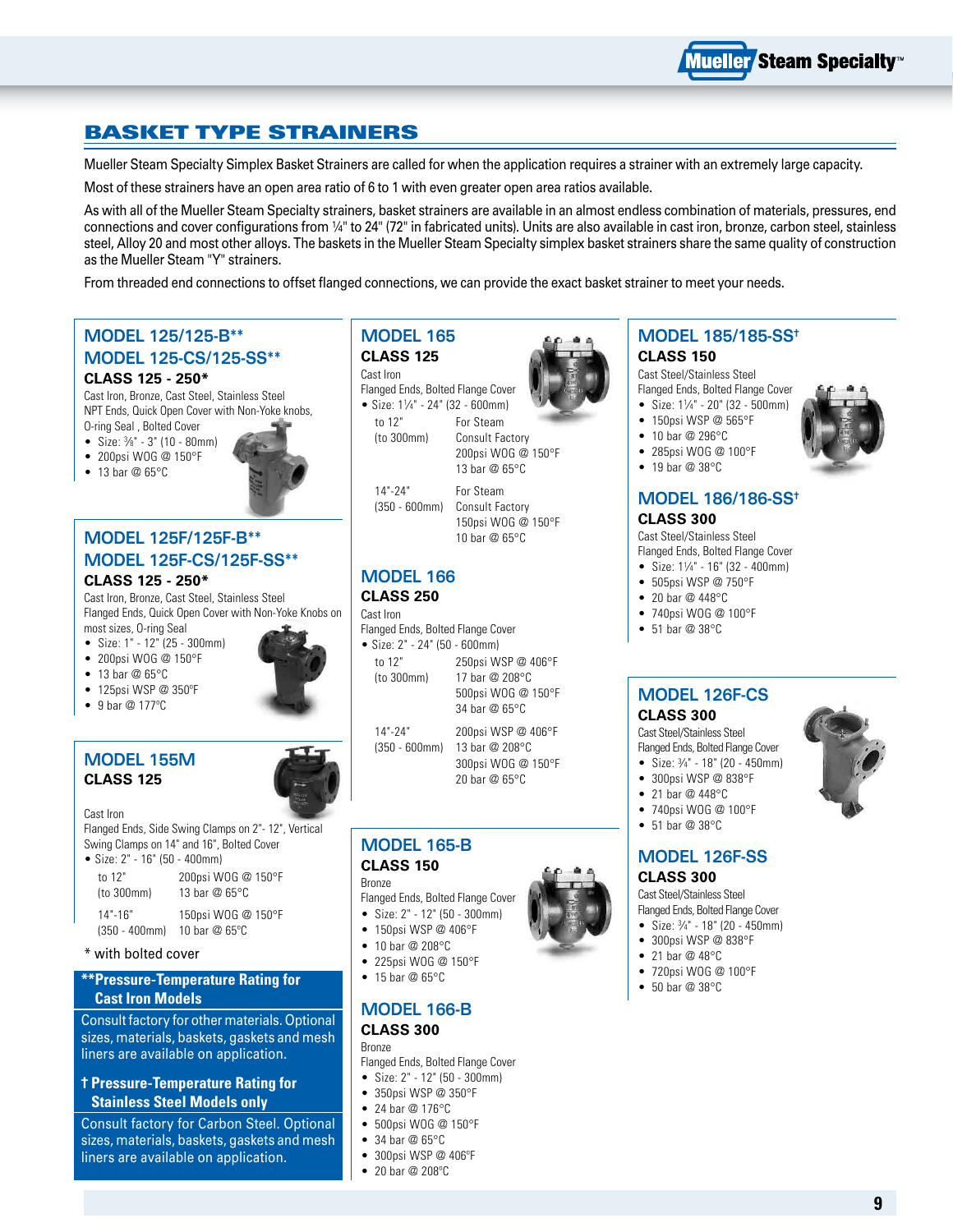

### Duplex Strainers

Many times, critical systems cannot be shut down for strainer basket cleaning. These systems include cooling water, compressors, condensers, fire lines, fuel lines, chemical process systems, pump suction applications and other similar services. For these applications, the Mueller Steam Specialty Duplex Strainer is the perfect choice.

For sizes 3⁄4" through 6", the Revolutionary Ball-Plex™ duplex strainer from Mueller Steam Specialty has all of the features you need. Bubble tight seating, true in-line maintainability, extremely easy seat replacement and long, trouble-free service life in a very simple and rugged design.

Available from stock in cast iron, bronze, carbon steel and stainless steel. Other alloys are also available.

All of the Ball-Plex™ units are standard with 316 SS balls and PTFE seats. Other alloys are also available for the balls.

Threaded and flanged units are available with full rated pressures from Class 125 to Class 300 (Class 600 flanges also available). With the floating ball design and relatively low torque requirements, it is very easy to automate these units for remote operation.

#### **Mueller Steam Specialty's Revolutionary Ball-Plex™ Strainer**



**3 ⁄4" - 6" (20 - 150mm)**

# **Model 791-SAH**

#### **Class 125** Cast Iron

NPT Ends, Knob Type Cover 316 SS Balls,

- • Size: 3 ⁄4" 3" (20 80mm) • 200psi WOG @ 150°F
- $\bullet$  13 bar @ 65°C

### **Model 792-SBH**

#### **Class 150** Bronze

• Size: <sup>3</sup> ⁄4" - 3" (20 - 80mm)

#### **Model 792-SDH\***

#### **Class150**

- Carbon Steel
- • Size: <sup>3</sup> ⁄4" 3" (20 80mm)
- • 285psi WOG @ 100°F
- $\bullet$  19 har @ 38°C

#### **Model 792-SHh**

#### **Class150** Stainless Steel

• Size: 3 ⁄4" - 3" (20 - 80mm)

### **Model 791-FAH**

#### **Class 125** Cast Iron

Flanged Ends, Knob Type Cover 316 SS Balls

- • Size: 1" 6" (25 150mm)
- • 200psi WOG @ 150°F
- 13 bar @ 65°C

### **Model 794-SBH**

**Class 300** Bronze

# • Size: 3 ⁄4" - 3" (20 - 80mm)

#### **Model 794-SDH\* Class 300**

Carbon Steel

- • Size: 3 ⁄4" 3" (20 80mm)
- • 740psi WOG @ 100°F
- • 51 bar @ 38°C

#### **Model 794-SHH**

**Class 300** Stainless Steel •Size: <sup>3</sup> ⁄4" - 3" (20 - 80mm)

#### **Model 796-SDH\* Class 600**

#### Carbon Steel

- • Size: 3 ⁄4" 3" (20 80mm)
- • 740psi WOG @ 100°F
- • 51 bar @ 38°C

#### **Model 796-SHH**

#### **Class 600** Stainless Steel

• Size: 3 ⁄4" - 3" (20 - 80mm)

# **Model 792-FBH**

#### **Class 150**

Bronze • Size 1"-6" (25 - 150mm)

### **Model 792-FDH\***

### **Class 150**

- Carbon Steel • Size 1"-6" (25 - 150mm)
- • 285psi WOG @ 100°F
- 19 bar @ 38°C

### **Model 792-FHH**

#### **Class 150** Stainless Steel

• Size 1"-6" (25 - 150mm)

#### **Model 794-FBH Class 300**

Bronze

• Size 1"-6" (25 - 150mm)

### **Model 794-FDH\***

**Class 300**

- Carbon Steel
- • Size 1"-6" (25 150mm)
- • 740psi WOG @ 100°F
- 51 bar @ 38°C

#### **Model 794-FHH**

**Class 300** Stainless Steel

• Size 1"- 6" (25 - 150mm)

### **Model 796-FDH\***

#### **Class 600**

- Carbon Steel
- • Size: 1" 6" (25 150mm)
- • 740psi WOG @ 100°F
- • 51 bar @ 38°C

#### **Model 796-FDH\***

### **Class 600**

- Stainless Steel
- • Size: 1" 6" (25 150mm)

#### **\* Pressure-Temperature Rating for Stainless Steel Models only**

Consult factory for Carbon Steel. Optional sizes, materials, baskets, gaskets and mesh liners are available on application.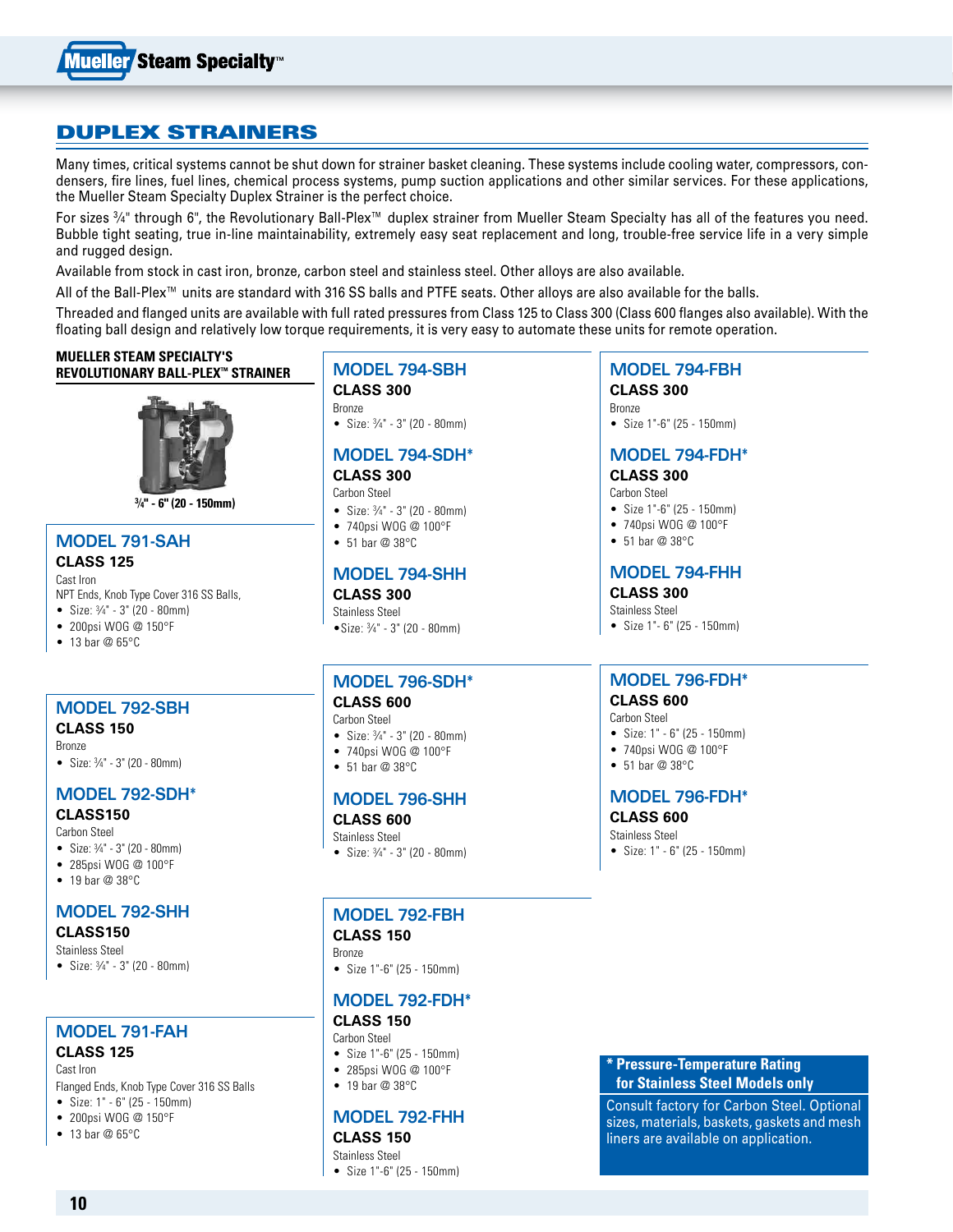

### Duplex Strainers – **8" – 24" (200 – 600mm)**

For sizes from 8" - 24" (200 - 600mm), the larger Mueller Steam Specialty duplex strainer is the unit of choice. Using an in-line plug design, quick flow transfer is accomplished with less than a 90° rotation of the handle. Economical actuation of the unit is also available.

Sizes 8" - 16" (200 - 400mm) are available in cast iron, bronze, carbon steel and stainless steel and Class 125 and 150.

Sizes 18" - 24" (450 - 600mm) are fabricated. All units can be supplied with special materials, baskets and coatings.

### 8" – 24" Duplex Strainers

### **Model 691 MFA**

**Class 125**

- **Body:** Cast Iron Flanged Ends, Bolted or Clamped Flange Cover • Size: 8" - 16"
- (200 400mm)
- 150psi @ 150°F
- 10 bar @ 65°C



#### **Model 692 MF**

**Class 150 Body:** Bronze, Carbon Steel, Stainless Steel Flanged Ends, Bolted or Clamped Flange Cover

#### **Clamp Cover**

- • Size: 8" 16" (200 400mm)
- 150psi WOG @ 100°F\*
- 10 bar  $@38^{\circ}C^*$

#### **Bolted Cover**

- • Size: 8" 16" (200 400mm)
- 200psi WOG @ 100°F\*
- 13 bar  $@38^{\circ}C*$
- • Size 14" 16" (350 400mm)
- 150psi WOG @ 100°F\*
- 10 bar  $@38^{\circ}C^{*}$

#### How To Order

Mueller Steam Specialty **Ball-Plex™** Duplex Strainer basic model numbers are based on ANSI Class connections as follows:

791 for Class 125 792 for Class 150 794 for Class 300 796 for Class 600

For Marine and other larger styles:

690 for 50psi (marine duplex with Class 125 flanges)

691 for Class 125 692 for Class 150

#### **Example**

Three inch Model 791S-AH (see above) with some special feature such as special baskets, blow-off connections, special Orings, etc.

This is a Class 125 duplex strainer with NPT Ends, cast iron body and covers, stainless steel balls. The ordering and tagging number is written as follows:

**Model # Code Example 3.0 791 S A H X Pipe Size Model No End Body Ball**

**Special Feature**

Consult factory for all special features. If no special features are required use "O" in place of "X" in the ordering and tagging number.

|             | MATERIAL               | <b>CODE</b> |
|-------------|------------------------|-------------|
| End         | Flanged                | F           |
|             | <b>NPT</b>             | S           |
|             | <b>Cast Iron</b>       | А           |
| <b>Body</b> | <b>Bronze</b>          | B           |
|             | <b>Carbon Steel</b>    | D           |
|             | <b>Stainless Steel</b> | Н           |
|             | Monel                  | 0           |
| Ball        | Bronze                 | B           |
|             | <b>Stainless Steel</b> | н           |

#### **\* Pressure-Temperature Rating for Stainless Steel Models only**

Consult factory for Carbon Steel. Optional sizes, materials, baskets, gaskets and mesh liners are available on application.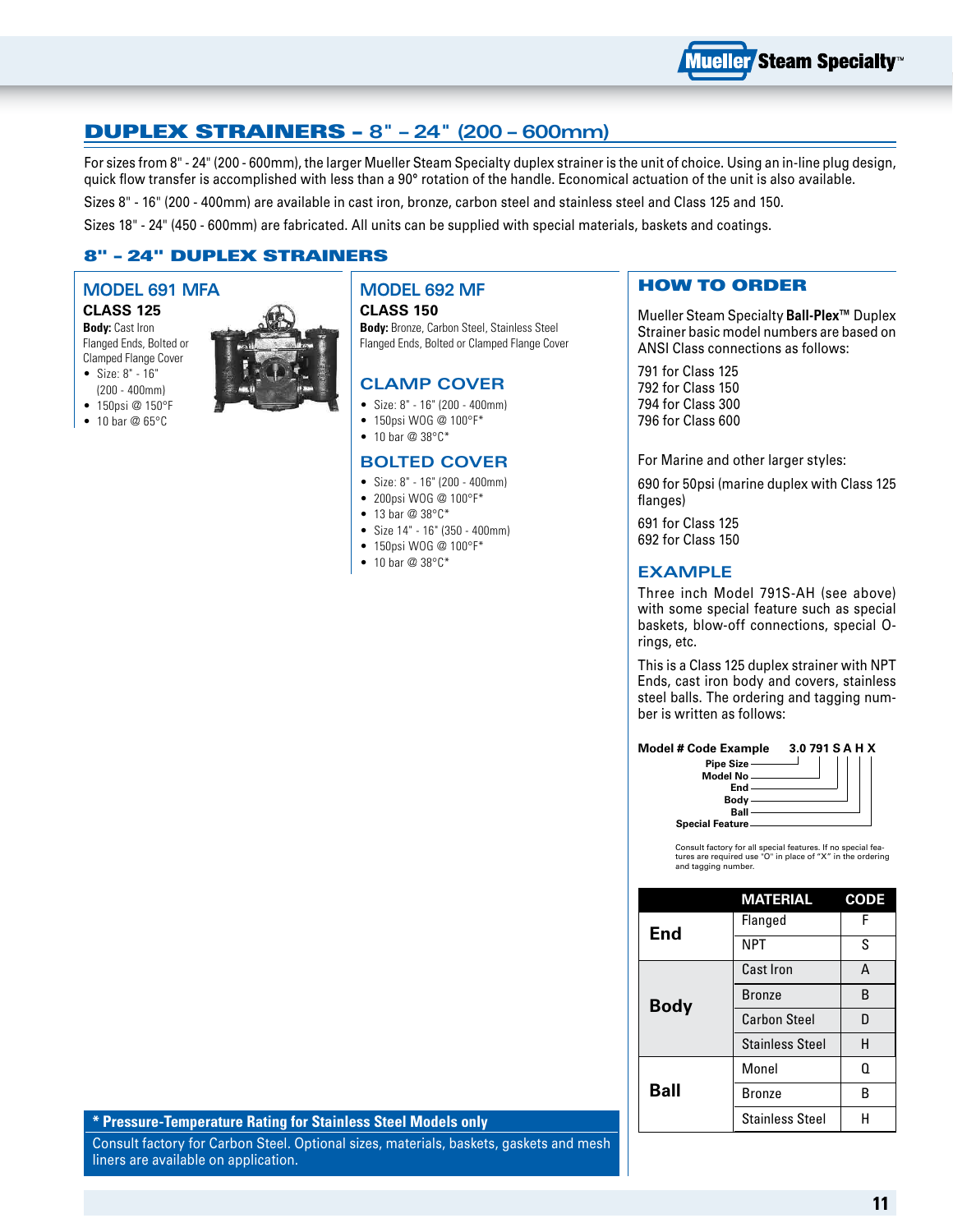

### Special Strainers

#### Fireline strainers

U.L. approved strainers for fireline service are designed specifically for applications such as automatic water sprinklers and spray systems in firelines. The very large open area ratio helps prevent problems due to clogging of the screen. These units are available with open areas up to seven times the corrsponding pipe size. This exceeds the AWWA requirements by almost 200%.

Whether the need is for a "Y" strainer or a basket strainer, Mueller cast iron fireline strainers from  $2^{1}/2$ " to 12" can meet your needs.

#### Meter Strainers

When expensive displacement water meters and other sensitive fluid monitoring devices need to be protected from damage due to particles and debris in the line and space is a problem, the Mueller Steam Specialty meter strainers are the solution.

These units have been designed to meet AWWA requirements of a straining area at least twice the size of the main meter case inlet of turbine type meters.

Available in cast iron and bronze from  $1\frac{1}{2}$ " to 8", these units are designed to eliminate your meter protection problems.

#### Fabricated Strainers

Mueller Steam Specialty has a long history of providing the highest quality, economical fabricated strainers to meet every need.

Whether the requirement is for a basket strainer, large "Y" strainer, "Tee" type strainer, temporary strainer or large duplex strainer, Mueller will custom engineer and fabricate the exact strainer required.

Some of the special features available include:

- Special Dimensions
- Special Baskets
- Special Covers (Lifting Davits, Quick Opening etc.)
- Special End Connections
- Special Corrosion Allowances
- Special Draining and Cleaning
- Special Certifications:

**ASME code stamped, etc.**

#### **Model 595 Class 125**

Cast Iron Flanged Ends, U.L. Approved for Fireline Service

- • Size: 4" 12" (100 300mm)
- • 175psi WOG @ 150°F
- $\bullet$  12 bar @ 65°C
- 



Cast Iron Flanged Ends

U.L. Approved for Fireline Service

- Size: 2½" 12" (65 300mm)
- 



- • 175psi WOG @ 150°F
- $\bullet$  12 bar @ 65°C

### **Model 625**

**Class 125** Cast Iron

- Flanged Ends, Bolted Cover,
- • Size: 3" 8" (80 200mm)

**Model 781 FAB**

• Size: 4" - 36" (100 - 900mm)

• Size: 4" - 24" (100 - 600mm)

• Size: 4" - 24" (100 - 600mm)

**Model 784 FAB**

Carbon Steel, Stainless Steel, and other Alloys,

Carbon Steel, Stainless Steel, and other Alloys,

**Model 782 FAB**

**Class 150**

**Class 300**

**Class 600**

Flanged Ends

Flanged Ends

Flanged Ends

- • 175psi WOG @ 150°F
- $\bullet$  12 bar @ 65°C



#### **Model 625-B Class 150**

- Bronze Flanged Ends, Bolted Cover
- Size: 1½" 8" (40 200mm)
- • 175psi WOG @ 150°F
- $\bullet$  12 bar @ 65°C



# **Model 781 WE-FAB**

**Class 150**

Carbon Steel, Stainless Steel, and other Alloys, Weld Ends

• Size: 4" - 36" (100 - 900mm)

### **Model 782 WE-FAB**

#### **Class 300**

Carbon Steel, Stainless Steel, and other Alloys, Weld Ends

• Size: 4" - 24" (100 - 600mm)

#### **Model 784 WE-FAB**

#### **Class 600**

Carbon Steel, Stainless Steel, and other Alloys, Weld Ends

• Size: 4" - 24" (100 - 600mm)

#### **Class 900 and higher available**

**12**

Carbon Steel, Stainless Steel, and other Alloys,



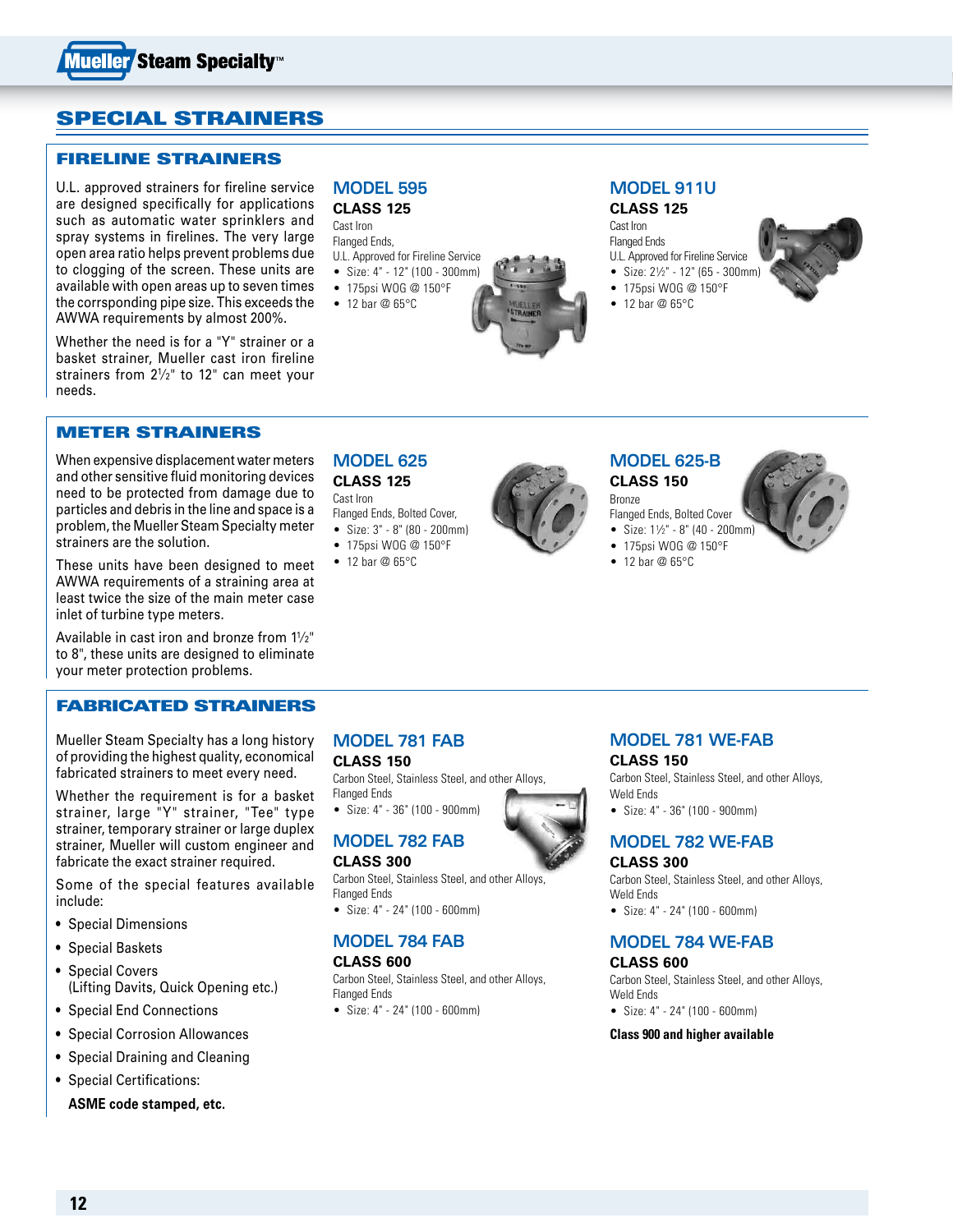

### Fabricated Strainers

#### **Model 22**

#### **Basket Type**

Carbon Steel, Stainless Steel and other Alloys ● Size: 3⁄4" - 60" (20 - 1500mm)

#### **Model 23**

**Conical Type** Carbon Steel, Stainless Steel and

other Alloys • Size: 3 ⁄4" - 60" (20 - 1500mm)

### **Model 24**

#### **Plate Type**

- • Carbon Steel, Stainless Steel and other Alloys
- • Size: 3 ⁄4" 60" (20 1500mm)

# **Model 185 FAB-B**

**Class 150** Carbon Steel, Stainless Steel,

and other Alloys Bolted Cover • Size: 4" - 54" (100 - 1350mm)

### **Model 186 FAB-B**

#### **Class 300**

Carbon Steel, Stainless Steel, and other Alloys Bolted Cover

• Size: 4" - 48" (100 - 1200mm)

#### **Model 188 FAB-B**

#### **Class 600**

Carbon Steel, Stainless Steel, and other Alloys Bolted Cover • Size: 4" - 36" (100 - 900mm)

#### **Model 185 FAB-Q Class 150**

Carbon Steel, Stainless Steel, and other Alloys Quick Opening Cover • Size: 4" - 36" (100 - 900mm)



### **Model 41 T-B**

**Class 150** Carbon Steel, Stainless Steel, and other Alloys Bolted Cover • Size: 2" - 36" (50 - 900mm)



#### **Model 42 T-B**

**Class 300** Carbon Steel, Stainless Steel, and other Alloys Bolted Cover

• Size: 2" - 36" (50 - 900mm)

### **Model 44 T-B**

**Class 600** Carbon Steel, Stainless Steel, and other Alloys Bolted Cover • Size: 2" - 36" (50 - 900mm)

### **Model 46 T-B**

**Class 900** Carbon Steel, Stainless Steel, and other Alloys Bolted Cover

• Size: 2" - 36" (50 - 900mm)

#### **Model 48 T-B Class 1500**

Carbon Steel, Stainless Steel, and other Alloys Bolted Cover

• Size: 2" - 36" (50 - 900mm)

### **Model 41 T-Q**

**Class 150** Carbon Steel, Stainless Steel, and other Alloys

Quick Opening Cover • Size: 2" - 36" (50 - 900mm)

#### **Mueller Steam Specialty**

has a long history of providing the highest quality, economical fabricated strainers to meet every need. From Class 150 to Class 2500, we produce steel and alloy fabricated strainers to your exact requirements.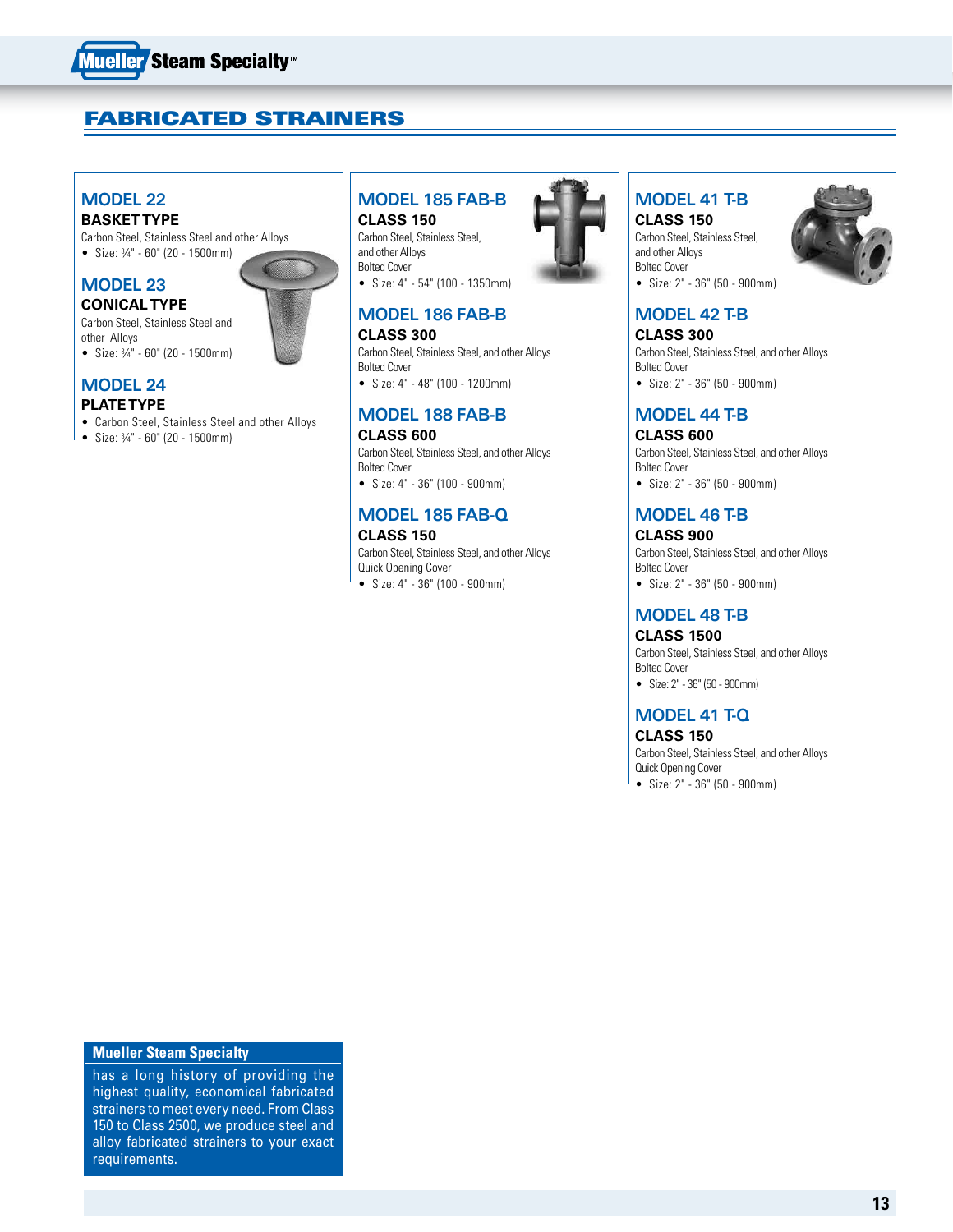

### Quick Acting Strainers

### **Model 15A**

**Class 150 Available Body Material:** Carbon Steel, Stainless Steel, and other Alloys, Butt Weld

• Size: 1" - 48" (25 - 1200mm)

#### **Model 15AF Class 150**

**Available Body Material:** Carbon Steel, Stainless Steel,

and other Alloys Flanged Ends

• Size: 1" - 48" (25 - 1200mm)

## **Model 30A**

**Class 300 Available Body Material:** Carbon Steel, Stainless Steel, and other Alloys Butt Weld • Size: 1" - 48" (25 - 1200mm)

#### **Model 30AF**

**Class 300 Available Body Material:** Carbon Steel, Stainless Steel, and other Alloys Flanged Ends

• Size: 1" - 48" (25 - 1200mm)

### **Model 60A Class 600**

**Available Body Material:** Carbon Steel, Stainless Steel, and other Alloys Butt Weld • Size: 1" - 48" (25 - 1200mm)

### **Model 60AF**

**Class 600**

**Available Body Material:** Carbon Steel, Stainless Steel, and other Alloys Flanged Ends

• Size: 1" - 48" (25 - 1200mm)

### **Model 90A**

**Class 900 Available Body Material:** Carbon Steel, Stainless Steel, and other Alloys Butt Weld • Size: 1" - 48" (25 - 1200mm)

### **Model 90AF**

**Class 900 Available Body Material:** Carbon Steel, Stainless Steel, and other Alloys Flanged Ends • Size: 1" - 48" (25 - 1200mm)

#### **Model 150A Class 1500**

**Available Body Material:** Carbon Steel, Stainless Steel, and other Alloys Butt Weld • Size: 1" - 48" (25 - 1200mm)

#### **Model 150AF**

**Class 1500**

**Available Body Material:** Carbon Steel, Stainless Steel, and other Alloys Flanged Ends • Size: 1" - 48" (25 - 1200mm)

### **Model 250A**

**Class 2500 Available Body Material:** Carbon Steel, Stainless Steel, and other Alloys Butt Weld

• Size: 1" - 48" (25 - 1200mm)

### **Model 250AF**

**Class 2500 Available Body Material:**

Carbon Steel, Stainless Steel, and other Alloys Flanged Ends

• Size: 1" - 48" (25 - 1200mm)

#### **Trust Mueller Steam Specialty**

strainers & valves to handle the most demanding needs of the marine industry. We have a vast knowledge of product/ service compatibility combined with an endless array of materials, sizes, pressures and end connections to meet your application requirements.

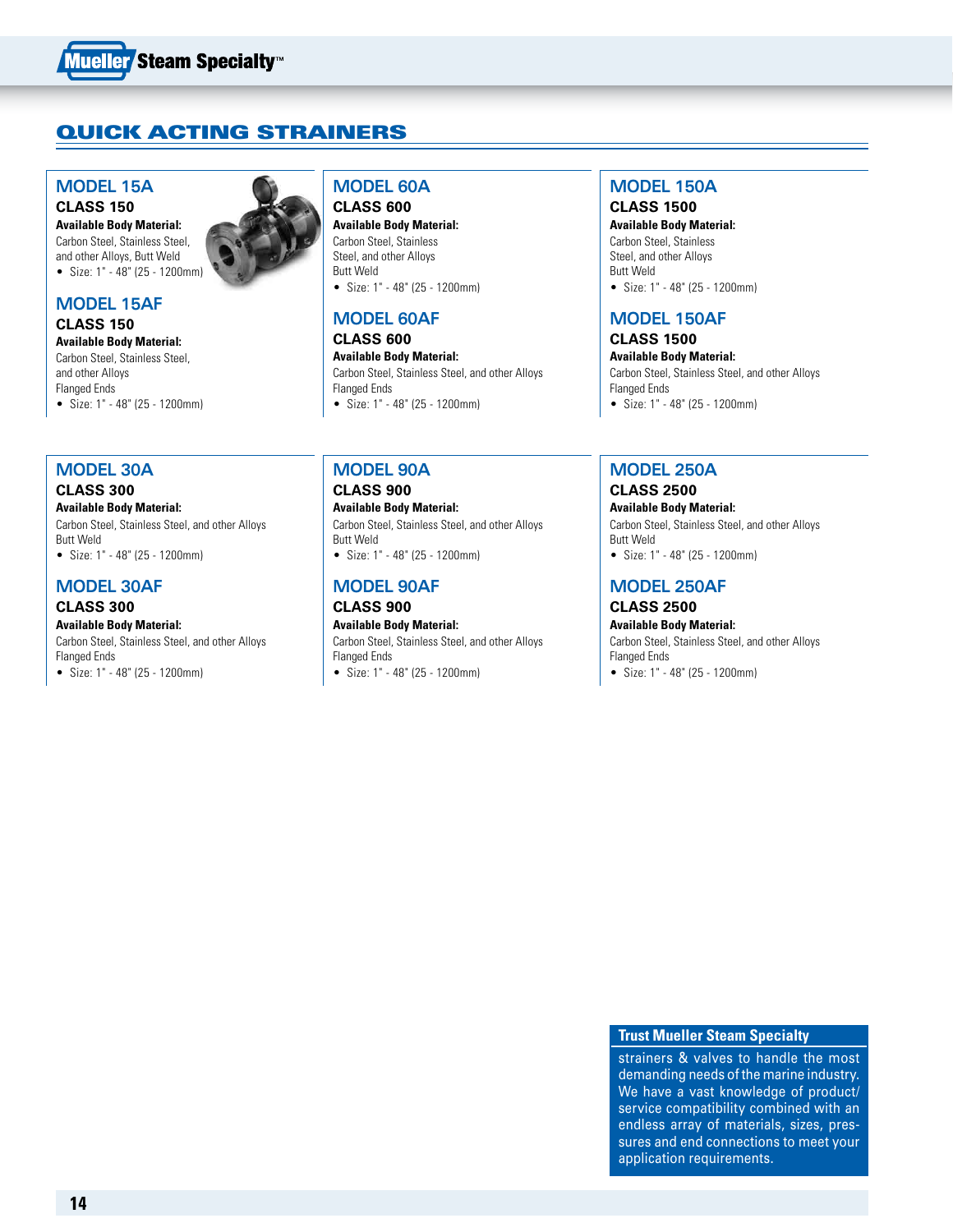

### Pump Protection



Mueller Steam Specialty Control-Chek Combination Valve and Suction Diffuser.

The Mueller Steam Specialty Pump Protection Package is a compact, effective and economical way to simplify the maze of piping found in most pump locations.

Our Control-Chek® valve has been specifically designed to incorporate balancing, shut off and check valve functions into one compact, easily installed unit. This saves space, installation cost and maintenance time.

The Suction Diffuser does more than just strain out particles that could damage your pump. By replacing the elbow, strainer and entry pipe on the suction side of the pump, a tremendous savings in space, equipment and labor will be realized. Our Control-Chek® and Suction Diffuser, together with an inlet control valve, can replace up to six costly, space-robbing pipe components. That does not include the savings due to fewer welds, hangers, flanges, ease of maintenance and improved access in the mechanical room. Both units are also available in our LOCXEND® line (See page 27).

Contact us for more information on these products.

#### **Model 721 Class 125**

Cast Iron Control-Chek®, Flanged Ends, Bolted Yoke Cover with Position Indicator

• Size: 2" - 14" (50 - 350mm) 2"-12" 200psi WOG @ 150°F (50 - 300mm) 13 bar @ 65°C

(350mm) 10 bar @ 65°C

14" 150psi WOG @ 150°F

### **Model 722 Model 722G (LOCXEND®) Class 300**

Ductile Iron Control-Chek®

• Size: 2" - 12" 2"-10" 640psi WOG @ 100°F (50 - 250mm) 44 bar @ 38°C 12" 500psi WOG @ 100°F (300mm) 34 bar @ 38°C

### **Model 1011**

**Class 125** Cast Iron Flanged Ends, Knob Cover through 8" x 8" Bolted Available through 18" x 18"



• Size:  $2" \times 1\frac{1}{4}$ " - 12" x 12" (50 x 32mm - 300 x 300mm) 200psi WOG @ 150ºF 13 bar @ 65ºC

Consult factory for temperature & pressure data for bolted cover, larger sizes.

#### **Model 1012 Class 300**

Ductile Iron Flanged Ends, Knob Cover through 8" x 8" Bolted Available through 18" x 18"

• Size:  $2" \times 1\frac{1}{4}$ " - 12" x 12" (50 x 32mm - 300 x 300mm) 300psi WOG @ 100ºF 20 bar @ 38ºC

Consult factory for temperature & pressure data for bolted cover, larger sizes.

#### **Model1011G (LOCXEND®) Class 300**

Ductile Iron, Knob Cover through 8" x 8", Bolted Available through 14" x 14" Ends: Grooved Inlet - Flanged Outlet

• Size:  $2" \times 1\frac{1}{4} - 12" \times 12"$ (50 x 32mm - 300 x 300mm) 300psi WOG @ 100ºF 20 bar @ 38ºC Consult factory for temperature & pressure data for bolted cover, larger sizes.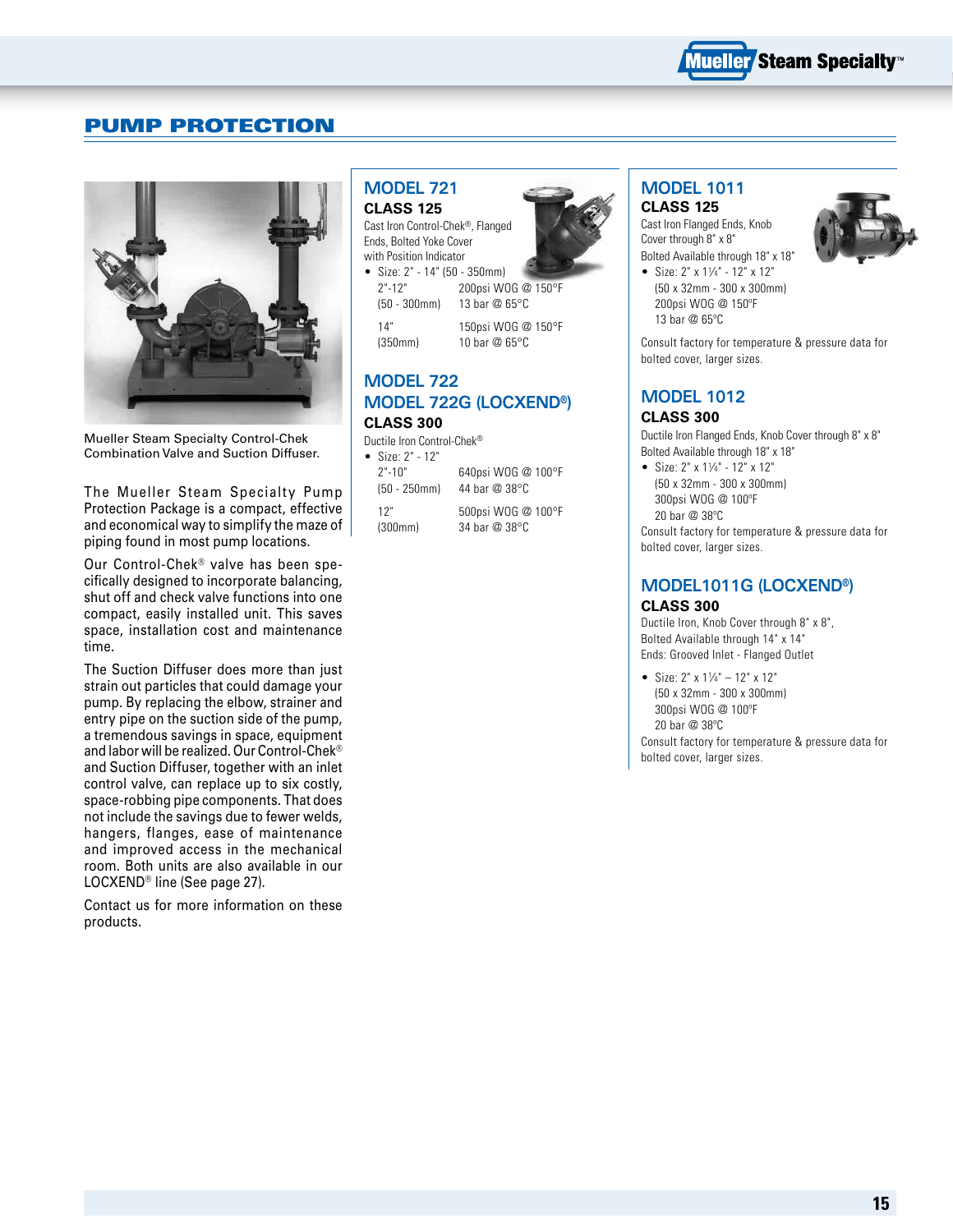### CHEXTER® Check Valve

The CHEXTER® Check Valves are designed to be used economically in a variety of commercial and industrial applications - including commercial construction, industrial, marine, utilities and process industries.

CHEXTER® Check valves meet the requirements of, and are approved for use by:

- General Services Administration
- U.S. Navy, the U.S. Coast Guard, U.S. Air Force and NASA
- Utility industry requirements for performance-Water, gas and compressed air lines

The CHEXTER® Check valve may be outfitted in a broad combination of metal trims allowing quick selection of the right valve for your application.





#### **MODEL 1600-D CLASS 125**

Cast Iron body/Buna-N Seal Facing: Flat Face Flange

| • Size: $2" - 36"$ (50 - 900mm) |                                                  |
|---------------------------------|--------------------------------------------------|
| $2" - 12"$                      | 200psi WOG @150°F                                |
| $50 - 300$ mm                   | 14 har @ 66°C                                    |
| $14" - 24"$<br>$350 - 600$ mm   | 150psi WOG@150°F<br>10 har @ 66°C                |
| 30" & Up<br>900mm               | 150psi WOG @ 150°F<br>10 har $@$ 66 $^{\circ}$ C |

# **MODEL 1600-DE**

**CLASS 125**

| Cast Iron body/Buna-N Seal |  |  |
|----------------------------|--|--|
| Facing: Flat Face Flange   |  |  |

| • Size: 2"-36" (50 - 900mm) |                        |
|-----------------------------|------------------------|
| $2" - 12"$                  | 200psi WOG @150°F      |
| $50 - 300$ mm               | 14 har @ 66°C          |
| $14" - 24"$                 | 150psi WOG@150°F       |
| $350 - 600$ mm              | 10 har @ 66°C          |
| 30" & Up                    | 150psi WOG @ 150°F     |
| 900mm                       | 10 har $@66^{\circ}$ C |

#### **MODEL 1602-D CLASS 250**

| Cast Iron body/Buna-N Seal    |                    |
|-------------------------------|--------------------|
| Facing: Raised Flange         |                    |
| • Size: 2" - 30" (50 - 760mm) |                    |
| $2" - 12"$                    | 500psi WOG @150°F  |
| $50 - 300$ mm                 | 34 bar @ 66°C      |
| $14" - 24"$                   | 300psi W0G@150°F   |
| 350 - 600mm                   | 21 bar @ 66(C      |
| 30"                           | 300psi WOG @ 150°F |
| 900mm                         | 21 bar @ 66°C      |

### **MODEL 1602-DE**

#### **CLASS 250**

Cast Iron body/Buna-N Seal

| Facing: Raised Flange           |                        |
|---------------------------------|------------------------|
| • Size: $2" - 24"$ (50 - 600mm) |                        |
| $2" - 12"$                      | 500psi WOG @150°F      |
| $50 - 300$ mm                   | 34 har @ 66°C          |
| $14" - 24"$                     | 300psi WOG@150°F       |
| 350 - 600mm                     | 21 har $@66^{\circ}$ C |

#### **MODEL 1601-A CLASS 150**

Carbon Steel body/Buna-N Seal

- Facing: Raised Flange
- • Size: 2" 30" (50 750mm)
- • 285psi WOG @ 100(F
- • 20 bar @ 38(C

#### **MODEL 1601-AC CLASS 150**

Carbon Steel body/Teflon seal Facing: Raised Flange

- • Size: 2" 30" (50 750mm)
- • 285psi WOG @ 100ºF
- • 20 bar @ 38ºC

### **MODEL 1601-AF**

#### **CLASS 150**

Carbon steel body/Metal-to-metal seal Facing: Raised Flange

- • Size: 2" 30" (50 750mm)
- • 285psi WOG @ 100ºF
- • 20 bar @ 38ºC

### **MODEL 1601-C**

#### **CLASS 150**

316 SS body/Teflon seal Facing: Raised Flange

- • Size: 2" 12" (50 300mm)
- • 275psi WOG @ 100ºF
- • 19 bar @ 38ºC

#### **MODEL 1601-E CLASS 150**

Aluminum bronze body/Teflon seal Facing: Raised Flange

- • Size: 2" 12" (50 300mm)
- • 195psi WOG @ 100ºF
- • 13 bar @ 38ºC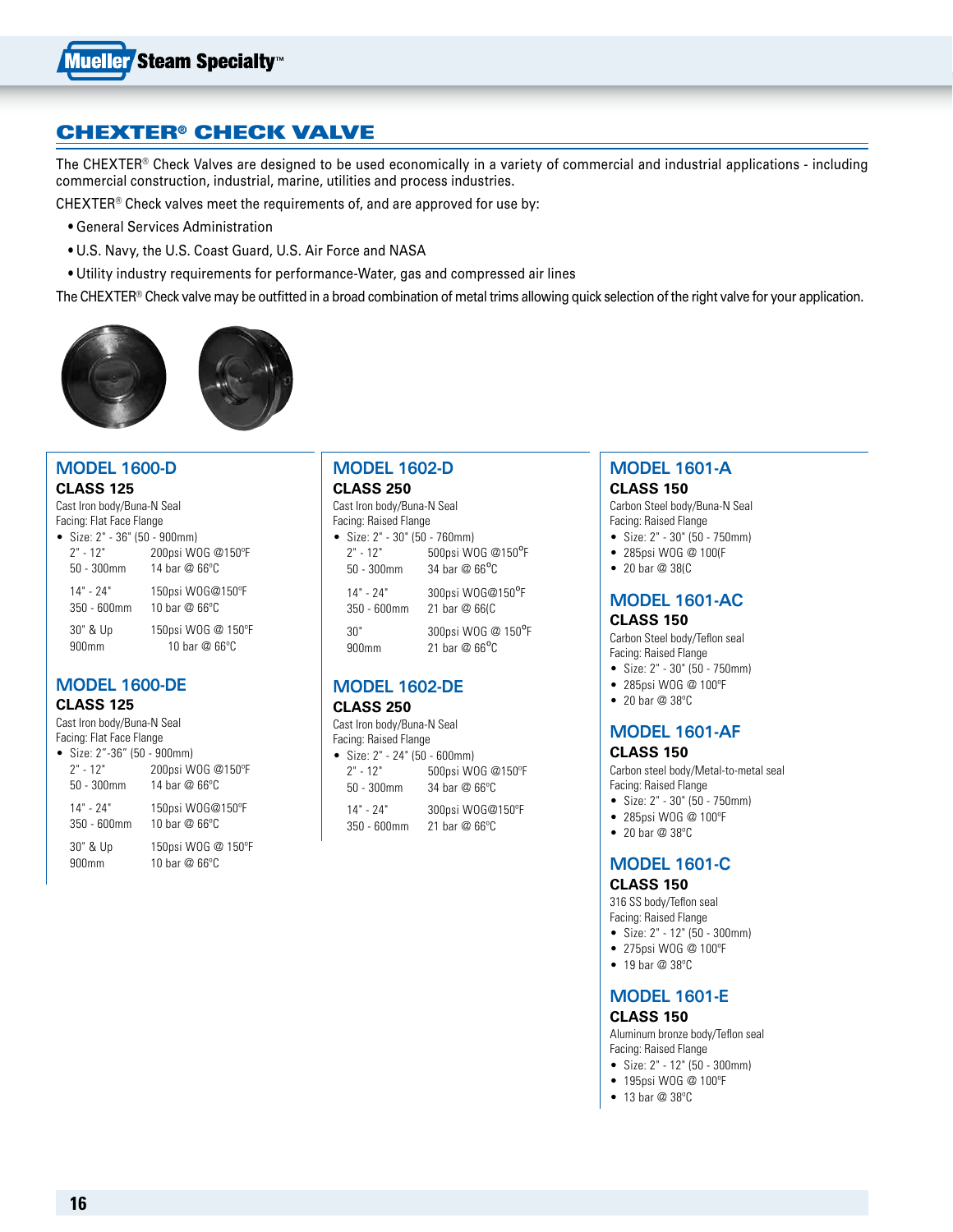

### CHEXTER® Check Valve

#### **MODEL 1603-A CLASS 300**

Carbon steel body/Buna-N seal Facing: Raised Flange

- • Size: 2" 24" (50 600mm)
- • 740psi WOG @ 100ºF
- • 51 bar @ 38ºC

#### **MODEL 1603-AC CLASS 300**

### Carbon steel body/Teflon seal

Facing: Raised Flange

- • Size: 2" 24" (50 600mm)
- • 740psi WOG @ 100ºF
- • 51 bar @ 38ºC

#### **MODEL 1603-AF**

#### **CLASS 300**

Carbon steel body/Metal-to-metal seal Facing: Raised Flange

- • Size: 2" 24" (50 600mm)
- • 740psi WOG @ 100ºF
- 51 bar @ 38°C

### **MODEL 1603-C**

#### **CLASS 300**

316 SS body/Teflon seal Facing: Raised Flange

- • Size: 2" 12" (50 300mm)
- • 720psi WOG @ 100ºF
- $50 \text{ har} \textcircled{2} 38^{\circ} \text{C}$

### **MODEL 1603-E**

#### **CLASS 300**

Aluminum Bronze body/Teflon seal Facing: Raised Flange

- • Size: 2" 12" (50 300mm)
- • 515psi WOG @ 100ºF
- 36 bar @ 38°C

# **MODEL 1604-A**

**CLASS 400** Carbon Steel body/Buna-N seal

Facing: Raised Flange

- • Size: 2" 24" (50 600mm)
- • 990psi WOG @ 100ºF
- • 68 bar @ 38ºC

#### **MODEL 1605-A CLASS 600**

Carbon steel body/Buna-N seal Facing: Raised Flange

- • Size: 2" 24" (50 600mm)
- • 1480psi WOG @ 100ºF
- • 102 bar @ 38ºC

### **MODEL 1605-AC**

#### **CLASS 600** Carbon steel body/Teflon seal

Facing: Raised Flange

- • Size: 2" 24" (50 600mm) • 1480psi WOG @ 100ºF
- 102 bar @ 38°C
- 

### **MODEL 1605-AF**

#### **CLASS 600**

Carbon steel body/Metal-to-Metal seal Facing: Raised Flange

- • Size: 2" 24" (50 600mm)
- • 1480psi WOG @ 100ºF
- 102 bar @ 38°C

### **MODEL 1605-C**

#### **CLASS 600**

316 SS body/Teflon seal Facing: Raised Flange

- • Size: 2" 12" (50 300mm)
- • 1480psi WOG @ 100ºF
- • 99 bar @ 38ºC

#### **MODEL 1606-A CLASS 900**

Carbon steel body/Buna-N seal Facing: Raised Flange

- • Size: 2" 12" (50 300mm)
- • 2120psi WOG @ 100ºF
- • 146 bar @ 38ºC

### **MODEL 1606-AC**

#### **CLASS 900**

Carbon steel body/Teflon seal Facing: Raised Flange

- • Size: 2" 12" (50 300mm)
- • 2120psi WOG @ 100ºF
- 146 bar @ 38°C

### **MODEL 1606-AF**

#### **CLASS 900**

Carbon steel body/Metal-to-metal seal Facing: Raised Flange

- • Size: 2" 12" (50 300mm)
- • 2120psi WOG @ 100ºF
- 146 bar @ 38°C

#### **MODEL 1606-C**

#### **CLASS 900**

316 SS body/Teflon seal Facing: Raised Flange

- • Size: 2" 12" (50 300mm)
- • 2010psi WOG @ 100ºF
- • 139 bar @ 38ºC

### How To order CHEXTER® Check Valve

|                               |                                 | 12 | 600                                                                                                    | 16 | 0 | 5 | AC                         | CHX CS_SOFT |  |
|-------------------------------|---------------------------------|----|--------------------------------------------------------------------------------------------------------|----|---|---|----------------------------|-------------|--|
| Size                          |                                 |    |                                                                                                        |    |   |   |                            |             |  |
| $2" - 30"$                    |                                 |    |                                                                                                        |    |   |   |                            |             |  |
| <b>Pressure Class</b>         |                                 |    |                                                                                                        |    |   |   |                            |             |  |
| $150 - 900#$                  |                                 |    |                                                                                                        |    |   |   |                            |             |  |
| Figure 16 = CHEXTER           |                                 |    |                                                                                                        |    |   |   |                            |             |  |
| <b>Check Valve</b>            |                                 |    |                                                                                                        |    |   |   |                            |             |  |
|                               | 0 - Raised Face Flange Facing   |    |                                                                                                        |    |   |   |                            |             |  |
| 4- Ring Joint Flange Facing   |                                 |    |                                                                                                        |    |   |   |                            |             |  |
| <b>Pressure Class</b>         |                                 |    |                                                                                                        |    |   |   |                            |             |  |
| 1- Class 150<br>5 - Class 600 | 3 - Class 300"<br>6 - Class 900 |    |                                                                                                        |    |   |   |                            |             |  |
| 7 - Class 1500                |                                 |    |                                                                                                        |    |   |   |                            |             |  |
|                               |                                 |    | <b>Standard CHEXTER Materials</b>                                                                      |    |   |   |                            |             |  |
|                               |                                 |    | "A" - Carbon Steel Body/BUNA-N Seal<br>"AC" - Carbon Steel Body/TEFLON Seal                            |    |   |   |                            |             |  |
|                               |                                 |    | "AF" - Carbon Steel Body/Metal to Metal Seal                                                           |    |   |   | <b>Abbreviation</b>        |             |  |
|                               |                                 |    | "C" - 316SS Body/TEFLON Deals<br>"D" - Cast Iron Body/BUNA-N Seal<br>"DE" - Cast Iron Body/BUNA-N Seal |    |   |   | <b>CHEXTER Check Valve</b> |             |  |
|                               |                                 |    | "E" - Aluminum Bronze Body/TEFLON Seal                                                                 |    |   |   | <b>Last 11 Spaces</b>      |             |  |
|                               |                                 |    |                                                                                                        |    |   |   | Miscellaneous              |             |  |

Miscellaneous Information (ie: Material Type, Spft/ Hard Seat, etc.)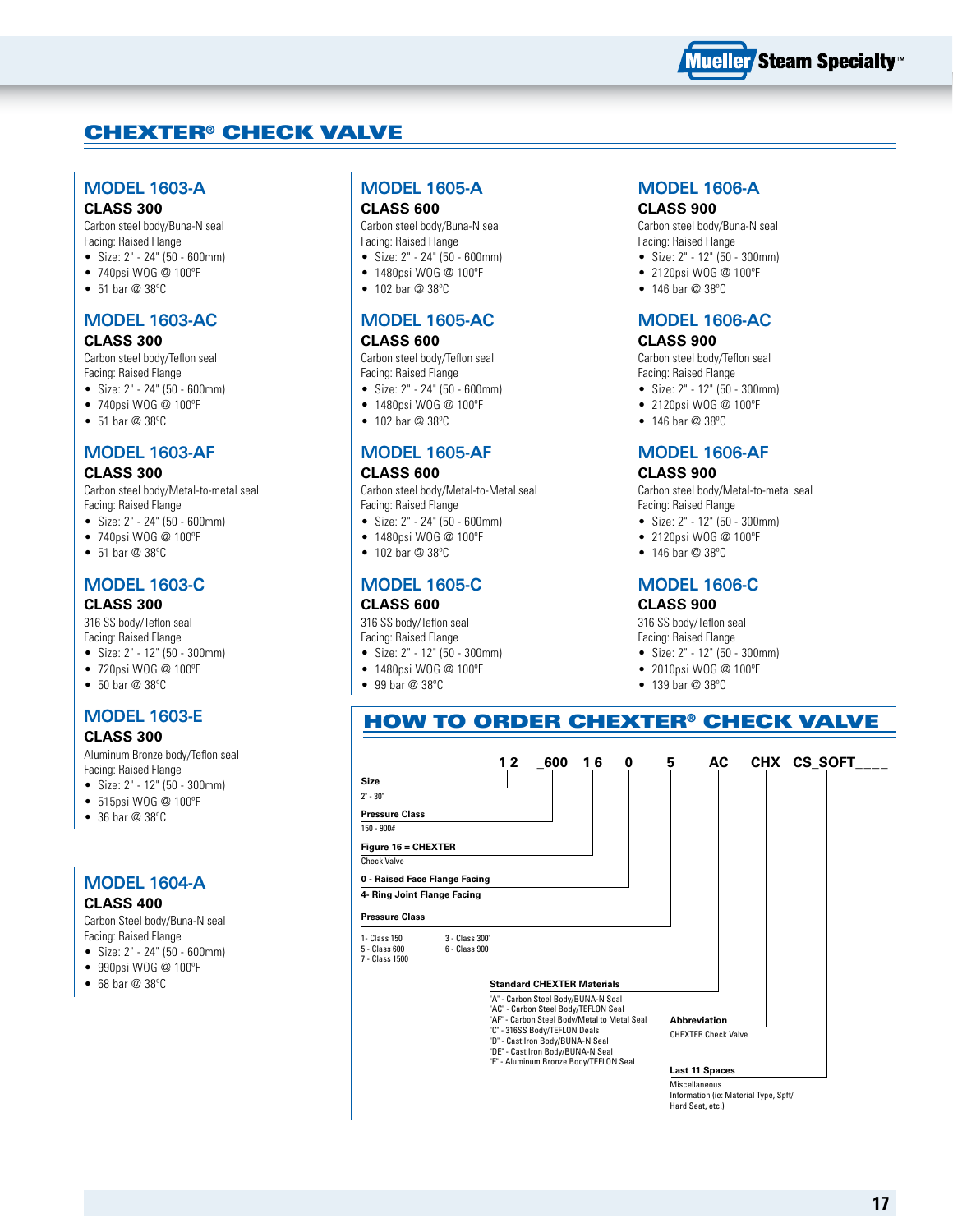

### CHEXTER® Check Valve

#### **MODEL 1645-A CLASS 600**

Carbon steel body/Buna-N seal Facing: Ring Type Joint

- • Size: 2" 12" (50 300mm)
- • 1480psi WOG @ 100ºF
- 102 bar @ 38°C

### **MODEL 1645-AC**

#### **CLASS 600**

Carbon steel body/Teflon seal Facing: Ring Type Joint

- • Size: 2" 12" (50 300mm)
- 1480psi WOG @ 100°F
- 102 bar @ 38°C

### **MODEL 1645-AF**

#### **CLASS 600**

Carbon steel body/Metal-to-Metal seal Facing: Ring Type Joint

- • Size: 2" -12" (50 300mm)
- 1480psi WOG @ 100°F
- 102bar @ 38°C

### **MODEL 1645-C**

#### **CLASS 600**

316 SS body/Teflon seal Facing: Ring Type Joint

- • Size: 2" 12" (50 300mm)
- • 1440psi WOG @ 100ºF
- • 99 bar @ 38ºC

#### **MODEL 1646-A CLASS 900**

Carbon steel body/Buna-N seal Facing: Ring Type Joint

- • Size: 2" 12" (50 300mm) • 2120psi WOG @ 100ºF
- • 146 bar @ 38ºC

# **MODEL 1646-AC**

#### **CLASS 900**

Carbon steel body/Teflon seal Facing: Ring Type Joint

- • Size: 2" 12" (50 300mm)
- • 2120psi WOG @ 100ºF
- 146 bar @ 38°C

### **MODEL 1646-AF**

#### **CLASS 900**

Carbon steel body/Metal-to-metal seal Facing: Ring Type Joint

- • Size: 2" 12" (50 300mm)
- • 2120psi WOG @ 100ºF
- 146 bar @ 38°C

### **MODEL 1646-C**

#### **CLASS 900**

316 SS body/Teflon seal Facing: Ring Type Joint

- • Size: 2" 12" (50 300mm)
- • 2120psi WOG @ 100ºF
- • 146 bar @ 38ºC

#### **MODEL 1696-A**

#### **CLASS 2000 lb. API WOG**

Carbon steel body/Buna-N seal Facing: Ring Type Joint Unibody Style

- • Size: 2" 4" (50 100mm)
- • 2000psi WOG @ 100ºF
- 138 bar @ 38°C

### **MODEL 1607-A**

#### **CLASS 1500**

Carbon steel body/Buna-N seal Facing: Raised Flange Unibody Style

- • Size: 2" 10" (50 250mm)
- 3705psi WOG @ 100°F
- • 255 bar @ 38ºC

### **MODEL 1647-A**

#### **CLASS 1500**

Carbon steel body/Buna-N seal Facing: Ring Type Joint Unibody Style

- • Size: 2" 10" (50 250mm)
- • 3705psi WOG @ 100ºF
- • 255 bar @ 38ºC

#### **MODEL 1697-A**

#### **CLASS 3000 lb API WOG**

Carbon steel body/Buna-N seal Facing: Ring Type Joint Unibody Style

- • Size: 2" 4" (50 100mm)
- 3000psi WOG @ 100°F
- • 207 bar @ 38ºC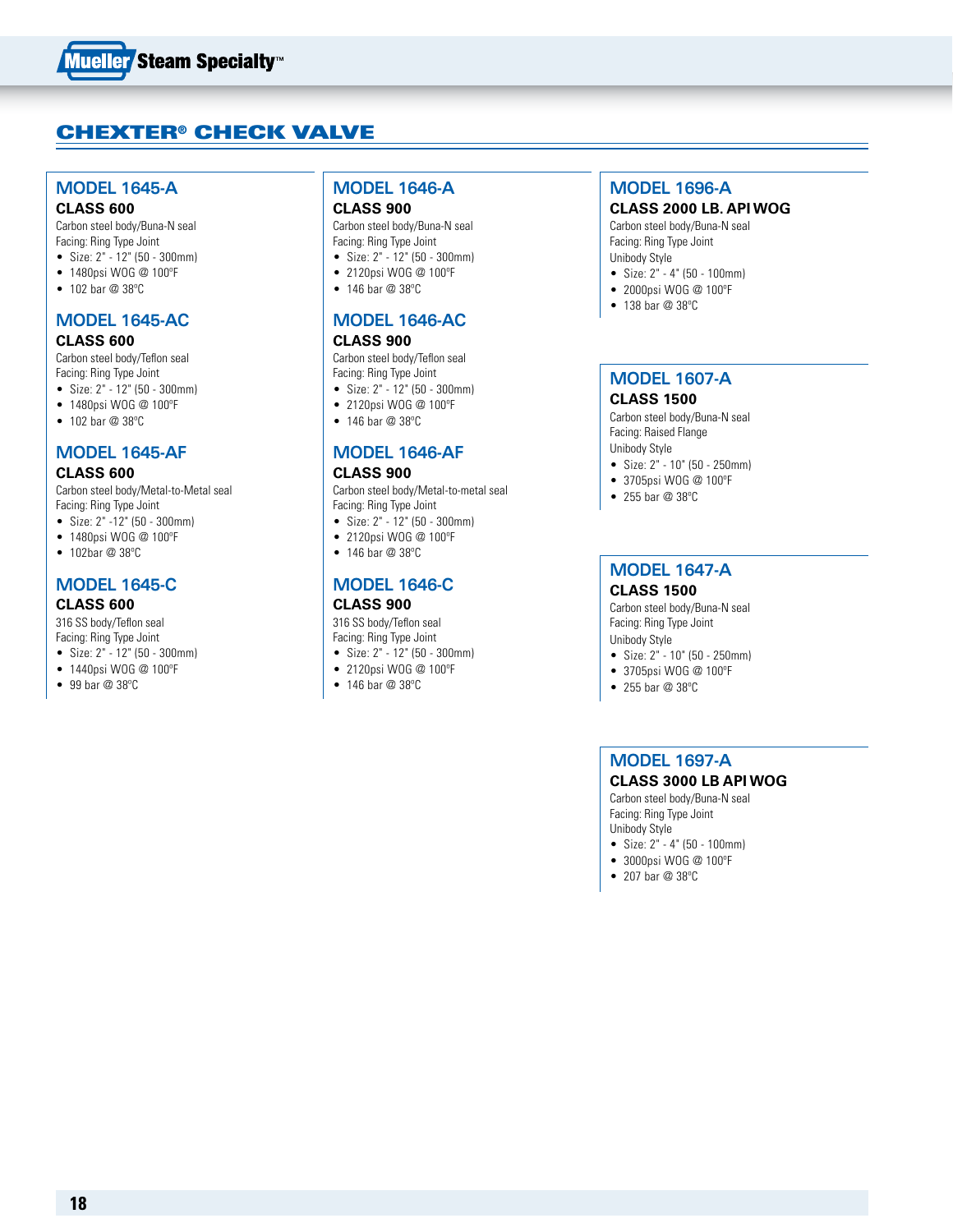### Silent Check Valves – **Wafer Style**

Mueller Steam Specialty has redesigned our Silent Check Valves in order to offer better flow efficiency, lower pressure drop and improved cost. Designed with compact springs, the valve prevents flow reversal to eliminate water hammer, vibrations, system surges and noise. These units can be installed horizontally or vertically. Please consult factory for vertical downward flow applications.

The latest Mueller Wafer Silent Check Valve keeps the traditional design for short faceto-face dimensions and fits conveniently between two matching flanges, easily replacing our existing 100 Series wafer silent check valves. Now with a more simplistic design, parts are easily field repairable or replaceable without special tooling.

The 92M, 94M and 96M series wafer checks are suitable for normal liquid, air and gas applications. These units are available in ductile iron, bronze, carbon steel and stainless steel, all with stainless steel trim as a standard.



#### Features:

- Units fully ANSI rated.
- Consistent cracking pressure: .5psi net
- Unique check valve seal is independent of flange gasket.
- Disc travel full open is approximately  $\frac{1}{4}$ " per inch of valve size.
- Metal-to-metal seat meets or exceeds API 598 leakage requirements.
- Soft seat provides bubble tight shut off at as low as 5 ft. of water head.
- Simple design enables field parts replacement without special tools.
- PN16, PN25 and PN40 flange drilling available.



#### 94 Series Wafer Check

#### **Model 92M-IP**

Ductile Iron body, Bronze Trim

• Size: 1" - 10" (25 - 250mm)

• 250psi WOG @ 100˚F / 17 bar @ 38ºC

#### **Model 92M-HT**

Stainless Steel body, Stainless Steel Trim

• Size: 8" - 12" (200 - 300mm)

• 275psi WOG @ 100˚F / 19 bar @ 38ºC For use with Class 150 or 300 flanges

### **Model 94M-IT**

Ductile Iron body, Stainless Steel Trim • Size: 2" - 10" (50 - 250mm) For use with Class 150 or 300 flanges

### **Model 94M-IP**

- Ductile Iron body, Bronze Trim
- • Size: 8" 10" (200 300mm)
- • 640psi WOG @ 100˚F / 44 bar @ 38ºC
- For use with Class 150 or 300 flanges

#### **Model 94M-HT**

Stainless Steel body, Stainless Steel Trim

- • Size: 1" 10" (25 250mm)
- • 720psi WOG @ 100˚F / 50 bar @ 38ºC

For use with Class 150 or 300 flanges

### **Model 96M-DT**

- Carbon Steel body, Stainless Steel Trim
- • Size: 1" 6" (25 150mm)
- 1480psi WOG @ 100°F / 102 bar @ 38°C For use with Class 600 flanges

#### **Model 96M-HT**

Stainless Steel body, Stainless Steel Trim

- • Size: 1" 6" (25 150mm)
- • 1440psi WOG @ 100˚F / 99 bar @ 38ºC
- For use with Class 600 flanges



**92M-94M-96M sizes 1" - 11 ⁄2" (25 - 40mm)**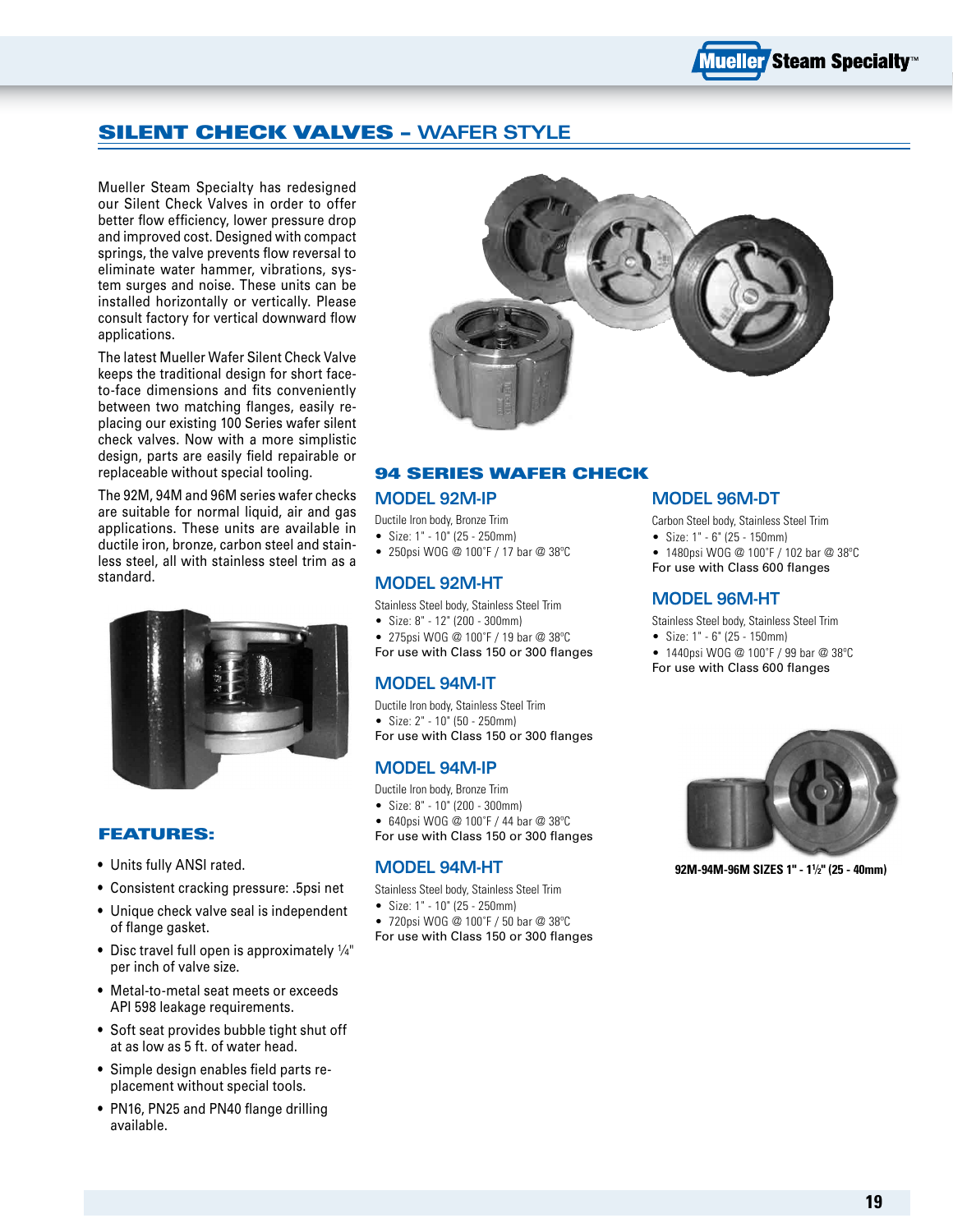

### Silent Check valves – **Wafer style**

Mueller Steam Specialty Silent Check Valves are designed with a spring assisted in-line disc that is guided both upstream and downstream. This design feature allows valve closure at zero flow. Flow reversal does not occur and check valve induced water hammer is eliminated.

The Mueller Wafer Silent Check Valve is designed with a short face-to-face dimension and fits conveniently between two matching flanges. Only a limited amount of space is needed for installation and installation time is reduced. The valves are used in a variety of liquid, air and gas applications. These units are available in cast iron, bronze, carbon steel, stainless steel and other alloys.

#### STANDARD WAFER **COMPACT WAFER**



#### **Model 101 MAP**

#### **Class 125**

- Cast Iron Body/Bronze Trim
- • Size: 1" 10" (25 250mm) • 200psi WOG @ 150°F
- $\bullet$  13 bar @ 65°C
- 

#### **Model 103 MAP Class 250**

Cast Iron Body/Bronze Trim

- • Size: 1" 10" (25 250mm)
- • 500psi WOG @ 150°F
- $\bullet$  34 bar @ 65°C

### **Model 101 MAT**

#### **Class 125**

Cast Iron Body/Stainless Steel Trim

- • Size: 1" 10" (25 250mm)
- • 200psi WOG @ 150°F • 13 bar @ 65°C
- 

### **Model 103 MAT**

#### **Class 250**

Cast Iron Body/Stainless Steel Trim

• Size: 1" - 10" (25 - 250mm)

- • 500psi WOG @ 150°F
- 34 bar @ 65°C

### **Model 101 MBP**

#### **Class 150**

Bronze Body/Bronze Trim

- • Size: 1" 10" (25 250mm)
- • 225psi WOG @ 150°F
- $\bullet$  15 bar @ 65°C

#### **Model 103 MBP Class 300**

- Bronze Body/Bronze Trim
- • Size: 1" 6" (25 150mm)
- • 500psi WOG @ 150°F
- $\bullet$  34 bar @ 65°C

#### **Model 101 MDT Class 150**

- Carbon Steel Body/316 SS Trim
- • Size: 1" 10" (25 250mm)
- • 285psi WOG @ 100°F
- 19 bar @ 38°C

#### **Model 103 MDT Class 300**

- Carbon Steel Body/316 SS Trim
- • Size: 1" 10" (25 250mm)
- • 740psi WOG @ 100°F
- • 51 bar @ 38°C

### **Model 131 DT**

#### **Class 600**

- Carbon Steel Body/316 SS Trim
- • Size: 1" 6" (25 150mm)
- 1480psi WOG @ 100°F
- 102 har  $@.38^{\circ}$ C

#### **Model 101 MHT Class 150**

Carbon Steel Body/316 SS Trim

- • Size: 1" 10" (25 250mm)
- • 275psi WOG @ 100°F
- $\bullet$  19 bar @ 38°C

### **Model 103 MHT**

#### **Class 300**

Carbon Steel Body/316 SS Trim

- • Size: 1" 10" (25 250mm)
- • 720psi WOG @ 100°F
- • 49 bar @ 38°C

# **Model 131 HT**

#### **Class 600**

- Carbon Steel Body/316 SS Trim
- • Size: 1" 6" (25 150mm)

#### • 1440psi WOG @ 100°F

• 99 bar @ 38°C



#### **MODEL 91AP**

#### **For use with Class 125, 150, 250 or 300 flanges** Cast Iron Body/Bronze Trim

- 
- Size:  $1\frac{1}{2}$ " 6" (40 150mm) • 150psi WOG @ 150°
- $\bullet$  10 bar  $@$  65°

#### **MODEL 91AT**

#### **For use with Class 125, 150, 250 or 300 flanges**

- Cast Iron Body/316 SS Trim
- Size:  $1\frac{1}{2}$ " 6" (40 150mm)
- 150psi WOG @ 150°
- $\bullet$  10 bar @ 65°

#### **Model 92AP**

#### **For use with Class 125 or 150 flanges**

- Cast Iron Body/Bronze Trim
- • Size: 8" -12" (200 300mm)

#### **Model 93AP**

#### **For use with Class 250 or 300 flanges**

- Cast Iron Body/Bronze Trim
- • Size: 8" -10" (25 250mm)
- 150psi WOG @ 150°F
- $\bullet$  10 bar @ 65 $\degree$ C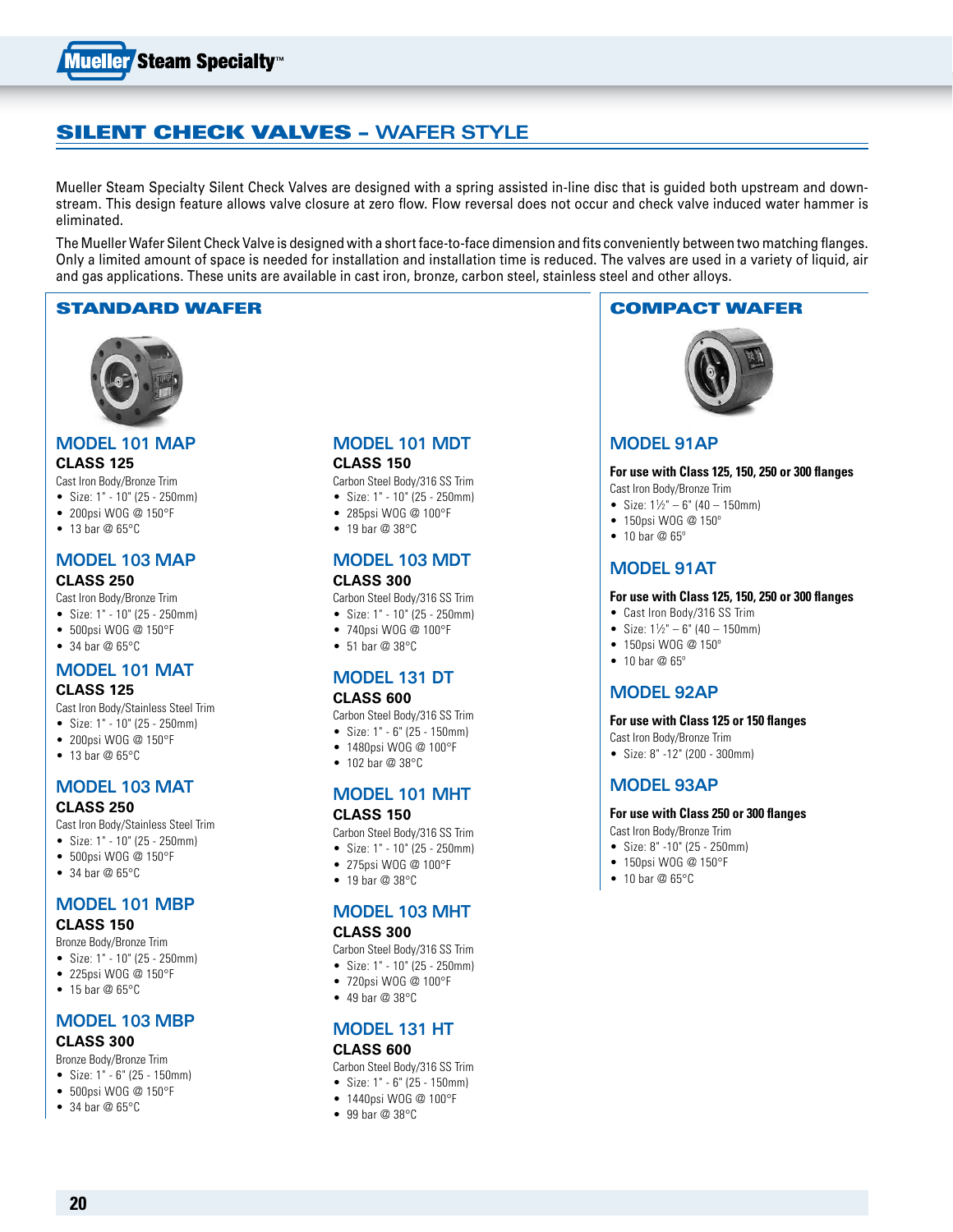### Silent Check Valves **– Globe Style**

With the same design features as the wafer silent check valves, the Globe style valves offer a more streamlined flow and lower pressure drop figures.

The valves are designed for liquid, air and gas service\* and are available in a complete range of sizes, body trim materials and pressure classes. These valves are engineered to be partially open at 0.5psi and fully open at 1psi differential pressure at a liquid velocity of 8 feet per second.

Mueller Globe Style Silent Check Valves can be installed in horizontal or vertical flow. Each valve is 100% tested in accordance with ANSI, API and MSS standards.

### Globe Styles

#### **Model 105 MAP**

#### **Class 125**

Cast Iron Body/Bronze Trim Size: 2" - 30" (50 - 750mm) 2" - 12" 200psi WOG @ 150°F 13 bar @ 65°C



#### 14"-24" 150psi WOG @ 150°F 10 bar @ 65°C

#### **Model 107 MAP Class 250**

Cast Iron Body/Bronze Trim Size: 2" - 24" (50 - 600mm) 2" - 12" 500psi @ 150°F (to 300mm) 34 bar @ 65°C 14" - 24" 300psi @ 150°F (350 - 600mm) 20 bar @ 65°C

### **Model 105 MBP**

#### **Class 150**

Bronze Body/Bronze Trim

- • Size: 2" 30" (50 750mm)
- • 225psi WOG @ 150°F
- $\bullet$  15 bar @ 65°C

### **Model 109 MBP**

#### **Class 300**

Bronze Body/Bronze Trim

- • Size: 2" 20" (50 500mm)
- 500psi WOG @ 150°F
- $\bullet$  34 bar @ 65°C

#### **Model 105 MDT Class 150**

Carbon Steel Body/316 SS Trim

- • Size: 2" 30" (50 750mm)
- • 285psi WOG @ 100°F
- 19 bar @ 38°C

### **Model 109 MDT**

#### **Class 300**

Carbon Steel Body/316 SS Trim

- • Size: 2" 24" (50 600mm)
- • 740psi WOG @ 100°F
- $\bullet$  51 bar @ 38°C

## **Model 113 DT**

### **Class 600**

Carbon Steel Body/316 SS Trim

- • Size: 2" 10" (50 250mm)
- • 1480psi WOG @ 100°F
- 102 bar @ 38°C

### **Model 117 DT**

#### **Class 1500**

- Carbon Steel Body/316 SS Trim
- • Size: 2" -24" (50 600mm)
- • 3705psi WOG @ 100°F
- • 255 bar @ 38°C

### **Model 105 MHT**

### **Class 150**

- 316 SS Body/316 SS Trim
- • Size: 2" 30" (50 750mm)
- • 275psi WOG @ 100°F
- 18 bar @ 38°C

#### **Model 109 MHT Class 300**

- 316 SS Body/316 SS Trim
- • Size: 2" 24" (50 600mm)
- 720psi WOG @ 100°F
- $\bullet$  49 har @ 38°C

#### **Model 113 HT Class 600**

#### 316 SS Body/316 SS Trim

- • Size: 2" 10" (50 250mm)
- 1440psi WOG @ 100°F
- • 99 bar @ 38°C

### **Model 117 HT**

#### **Class 1500**

- 316 SS Body/316 SS Trim
- • Size: 2" -24" (50 600mm)
- 3600psi WOG @ 100°F
- • 248 bar @ 38°C

#### NPT Type

#### **MODEL 303 AP**

#### **Class 250**

Cast Iron Body/Bronze Trim EPDM Soft Seat Option Available

- Size:  $\frac{1}{4}$ " 2" (8 50mm)
- • 200psi WOG @ 150ºF
- • 13 bar @ 65ºC

### **MODEL 303 AT**

#### **Class 250**

 Cast Iron Body/316 SS Trim EPDM Soft Seat Option Available

- Size:  $\frac{1}{4}$ " 2" (8 50mm)
- • 200psi WOG @ 150ºF
- • 13 bar @ 65ºC

#### **MODEL 303 BP**

#### **Class 300**

Bronze Body/Bronze Trim Optional EPDM Soft Seat Available

- Size:  $\frac{1}{4}$ " 2" (8 50mm)
- • 400psa WOG @150ºF
- 27 bar @ 65°

#### **MODEL 303 HT**

#### **Class 300**

316 SS Body/316 SS Trim Optional Viton® Soft Seat Available

• Size:  $\frac{1}{4}$ " – 2" (8 – 50mm)

- • 600psi WOG @ 100ºF
- • 41 bar @ 38ºC

\* Do not use directly on discharge of reciprocating compressors.

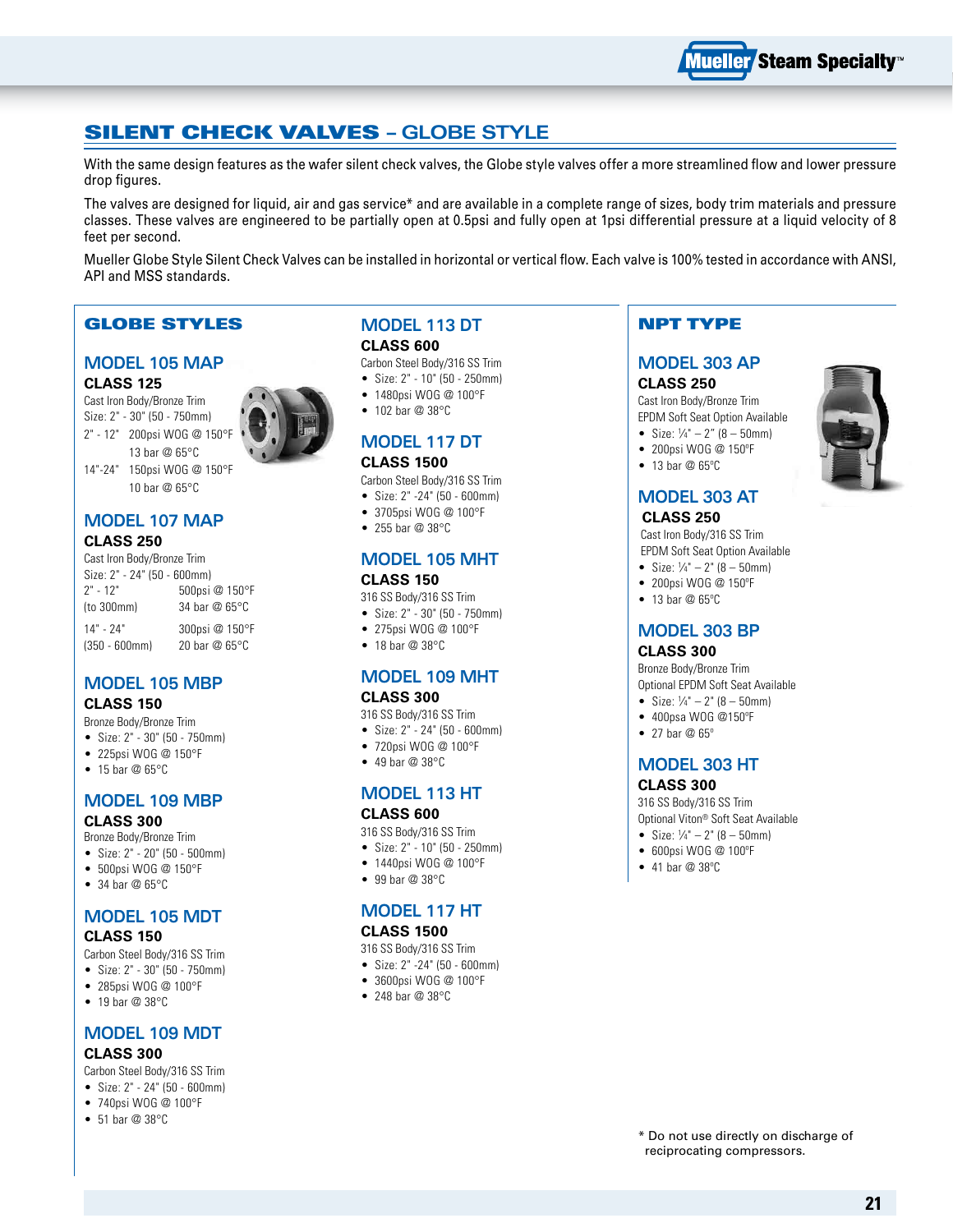### Silent check valves

#### How To Order

#### **Model Numbers**

These numbers describe valves furnished with standard trim. For any other type of trim refer to "BODY MATERIALS" table and "TRIM MATERIALS" table on this page. Substitute the correct letter indicating the trim materials which you require.

| <b>BODY</b><br><b>MATERIAL</b> | <b>TRIM</b>               | <b>ANSI</b><br><b>CLASS</b> | <b>COMPACT</b><br><b>WAFER</b><br><b>TYPE</b> | <b>FULL</b><br><b>FACE</b><br><b>WAFER</b><br><b>TYPE</b> | <b>GLOBE</b><br><b>TYPE</b> | <b>NPT</b> |
|--------------------------------|---------------------------|-----------------------------|-----------------------------------------------|-----------------------------------------------------------|-----------------------------|------------|
| Cast Iron                      | <b>Bronze</b>             | 125                         | $91AP*$                                       |                                                           |                             |            |
| Cast Iron                      | <b>Bronze</b>             | 125                         | $92AP+$                                       |                                                           |                             |            |
| Cast Iron                      | <b>Bronze</b>             | 250                         | $93AP+$                                       |                                                           |                             |            |
| Cast Iron                      | <b>Stainless</b><br>Steel | 125                         | $91AT*$                                       |                                                           |                             |            |
| Cast Iron                      | <b>Bronze</b>             | 125                         |                                               | 101MAP                                                    | 105MAP                      |            |
| Cast Iron                      | <b>Bronze</b>             | 250                         |                                               | 103MAP                                                    | 107MAP                      | 303AP      |
| Cast Iron                      | <b>Stainless</b><br>Steel | 250                         |                                               |                                                           |                             | 303AT      |
| <b>Bronze</b>                  | <b>Bronze</b>             | 150                         |                                               | 101MBP                                                    | 105MBP                      |            |
| <b>Bronze</b>                  | <b>Bronze</b>             | 300                         |                                               | 103MBP                                                    | 109MBP                      | 303BP      |
| Carbon<br>Steel                | <b>Stainless</b><br>Steel | 150                         |                                               | 101MDT                                                    | 105MDT                      |            |
| Carbon<br>Steel                | <b>Stainless</b><br>Steel | 300                         |                                               | 103MDT                                                    | 109MDT                      |            |
| Carbon<br>Steel                | <b>Stainless</b><br>Steel | 600                         |                                               | 131DT                                                     | 113DT                       |            |
| Carbon<br>Steel                | <b>Stainless</b><br>Steel | 1500                        |                                               |                                                           | 117DT                       |            |
| 316 SS                         | <b>Stainless</b><br>Steel | 150                         |                                               | 101MHT                                                    | 105MHT                      |            |
| 316 SS                         | <b>Stainless</b><br>Steel | 300                         |                                               | 103MHT                                                    | 109MHT                      | 303HT      |
| 316 SS                         | <b>Stainless</b><br>Steel | 600                         |                                               | 131HT                                                     | 113HT                       |            |
| 316 SS                         | <b>Stainless</b><br>Steel | 1500                        |                                               |                                                           | 117HT                       |            |

|                  | <b>Description</b>     | Code |
|------------------|------------------------|------|
|                  | Cast Iron (Semi-Steel) | А    |
|                  | Bronze, 85-5-5-5       | В    |
|                  | Bronze, "M" Metal      | C    |
|                  | Carbon Steel, Gr. WCB  | D    |
| Body<br>Material | Carbon Moly, Gr. WCI   | E    |
|                  | Stainless, Type 410    | F    |
|                  | Stainless, Type 304    | G    |
|                  | Stainless, Type 316    | н    |
|                  | Ductile Iron           | ı    |
|                  | Aluminum               | J    |
|                  | Other - Specify        | X    |
|                  | Bronze, 85-5-5-5       | P    |
| Trim<br>Material | Bronze, "M" Metal      | Q    |
|                  | Stainless, Type 410    | R    |
|                  | Stainless, Type 304    | S    |
|                  | Stainless, Type 316    | T    |
|                  | Monel                  | U    |
|                  | <b>Carbon Steel</b>    | V    |
|                  | Other - Specify        | Χ    |

Soft Seat available in EPDM, Buna-N and Viton®\*\*. Consult Factory.

\* Sizes 11⁄2" - 6" (40 - 150mm)

+ Sizes 8" - 12" (200 - 300mm)

\*\* DuPont Trademark



Consult factory for all special features. If no special features are required use "O" in place of "X" in the ordering and tagging number.

#### **Ordering Information**

**Important!** To assist you in ordering the proper product for your application, the following information is necessary: operating pressure, temperature, flow rates and/or velocity and the type of service used.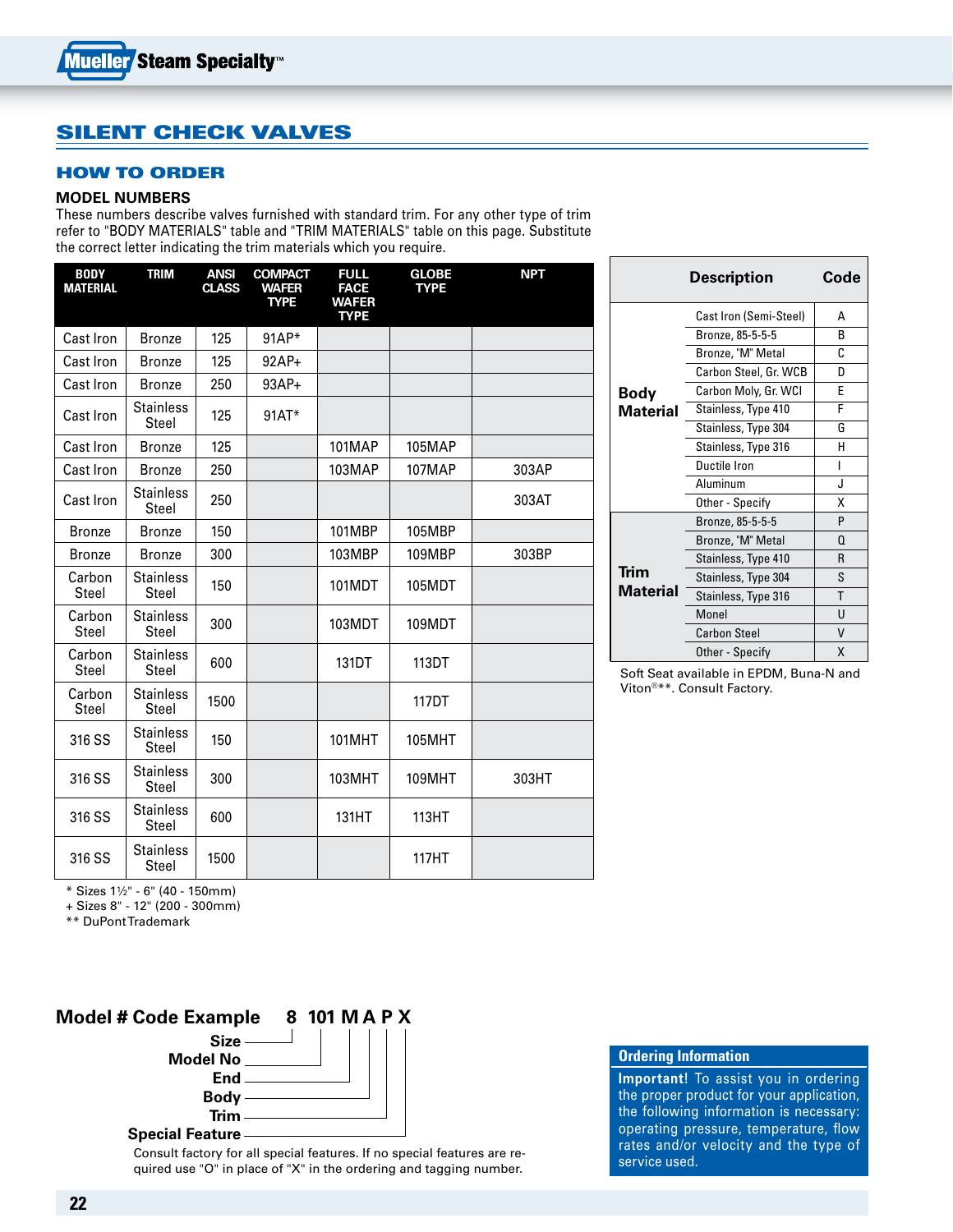

### double disc check valves – **sure check®**

The unique torsion spring arrangement on this valve forces the heel of the discs against the seat for a complete seal. It also helps close the disc on flow stoppage, minimizing flow reversal and water hammer.

Elastomer seats for each disc are molded to the body allowing complete sealing. Metal-to-metal seating is also available on request. The dual shaft design provides a positive disc stop. This feature minimizes flutter and wear at the disc hinge and maximizes the life of the valve.

All steel, stainless steel and alloy models conform to API 594 and API 6D specifications. (Also available as LOCXEND. See pages 27 & 28)

The Sure Check valves are designed for horizontal and vertical flow applications. Units are available in cast iron, ductile iron, carbon steel, stainless steel and other alloys.

#### sure check®

### **Model 71 Class 125**

Cast Iron Body/Bronze Disc

- • Size: 2" 54" (50 1350mm) • SS Discs available 2"- 12" 200psi @ 150°F
	- (50 300mm) 13 bar @ 65°C 14"-54" 150psi @ 150°F
	- (350 7350mm) 10 bar @ 65°C

### **Model 71U**

Ductile Iron Body/Bronze Disc U.L. & FM Approved

- • Size: 4" 12" (100 300mm)
- 175psi WOG @ 150°F
- $\bullet$  12 bar @ 65°C

### **Model 72**

#### **Class 150**

Bronze, 2" - 54" (50 - 1350mm) Ductile Iron, Carbon Steel, Stainless Steel bodies available

- • Size: 2" 56" (50 1400mm)
- • 285psi WOG @ 100°F\*
- $\bullet$  19 bar @ 38°C\*

### **Model 74**

#### **Class 300**

Bronze, Carbon Steel, Stainless Steel bodies available

- • Size 2" 48" (50 1200mm)
- 740psi WOG @ 100°F\*
- 51 bar @ 38°C\*



#### **Model 76 Class 600**

Carbon Steel, Stainless Steel bodies available

- • Size: 2" 42" (50 1050mm)
- • 1480psi @ 100°F
- • 102 bar @ 38°C

### **Model 77**

#### **Class 900**

Carbon Steel, Stainless Steel bodies available

- • Size: 2" 24" (50 600mm)
- • 2220psi WOG @ 100°F\*
- 151 bar @ 38°C\*

#### **Model 78**

#### **Class 1500**

Carbon Steel, Stainless Steel bodies available

- • Size: 2" 18" (50 450mm)
- 3705psi WOG @ 100°F\*
- 255 bar @ 38°C\*

### **Model 79**

#### **Class 2500**

Carbon Steel, Stainless Steel bodies available

- • Size: 2" 12" (50 300mm)
- • 6170psi WOG @ 100°F
- • 425 bar @ 38°C

**\* Pressure-Temperature Rating for Carbon Steel Models only**

Consult factory for Stainless Steel or other materials.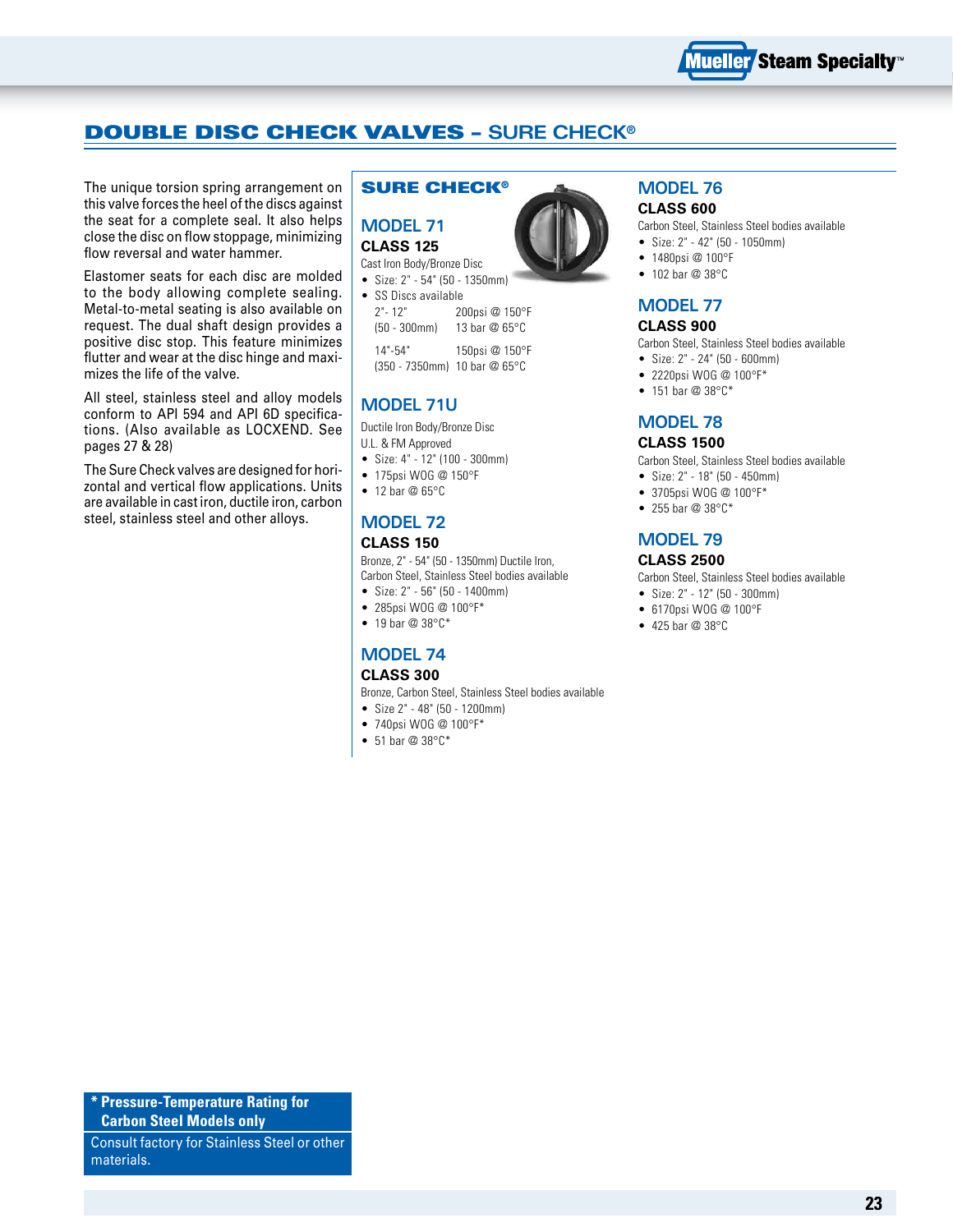

### double disc check valves – **sure check®**

#### How to order

#### **Example**

Six inch, Model 71, cast iron body, 316 SS shaft, ductile iron disc, Buna-N seat, 316 SS spring, no special features.

### **Model # Code Example** 6.0 71 A H I 3 H 0



Consult factory for all special features. If no special features are required, use "O" in place of "X" in the ordering and tagging number.

|               | <b>MATERIAL</b>                                                                     | <b>CODE</b> | <b>MATERIAL</b>                   | <b>CODE</b> |
|---------------|-------------------------------------------------------------------------------------|-------------|-----------------------------------|-------------|
| <b>RODY</b>   | <b>Carbon Steel</b>                                                                 | D           | Bronze B-62                       | B           |
|               | Cast Iron                                                                           | A           | Aluminum                          | J           |
|               | 316 SS                                                                              | н           | Ductile Iron                      | I           |
| <b>SHAFT</b>  | 316 SS                                                                              | H           | Monel                             | $\Omega$    |
| DISC          | Carbon Steel                                                                        | D           | 316 SS                            | н           |
|               | Ductile Iron                                                                        | I           | Aluminum                          | J           |
|               | Bronze B-62                                                                         | B           | Overlay -See "Special Feature"    | X           |
| SEAT          | Buna-N (-20°<br>TO 250 $\textdegree$ F)                                             | 3           | <b>Monel Overlay</b>              | $\Omega$    |
|               | Neoprene<br>(-40° TO 250°<br>F)                                                     | 8           | 316L SS Overlay                   | T           |
|               | EPDM $(-40^\circ$<br>TO 300° F)                                                     | 6           | 410 SS Overlay                    | F           |
|               | Viton®* (-20°<br>TO 400 $\degree$ F)                                                | 4           | Aluminum-Bronze Overlay           | K           |
|               |                                                                                     |             | Stellite #6 Overlay               | V           |
|               | Repeat Body Material code in this position for metal-to-metal seat without overlay. |             |                                   |             |
| <b>SPRING</b> | 316 SS (up to<br>$250^\circ$ F)                                                     | н           | Inconel 600 (up to $650^\circ$ F) | W           |
|               | Inconel X (up<br>to 1000°F)                                                         | x           | Monel                             | Q           |

#### **Ordering Information**

**Important:** To assist you in ordering the proper product for your application, the following information is necessary: operating pressure, temperature, flow rates and/or velocity and the type of service used.

#### **MATERIAL SPECIFICATIONS**

#### **Body**

Cast Iron ASTM A126-B (Semi- Steel) Carbon Steel ASTM A216 WCB 316 SS (CF8M) ASTM A351 Bronze (85-5-5-5) ASTM B62 Aluminum ASTM B26-52T Gr. SG 70A Ductile Iron ASTM A536

#### **shaft**

316 SS ASTM A479 Monel ASTM B164

#### **Discs**

Ductile Iron ASTM A536 Bronze (85-5-5-5) ASTM B62 316 SS (CF8M) ASTM A351 Carbon Steel ASTM A216 WCB Aluminum ASTM B26-52T Gr. SG 70A

#### **Elastometer Seats**

Buna-N Neoprene EPDM Viton®

#### **Special Features**

Welded Metal Overlays Micron Smooth Finished Ends Ring Joint Ends Epoxy Coated Drain Connections

Consult Factory, we can overlay with most weldable materials.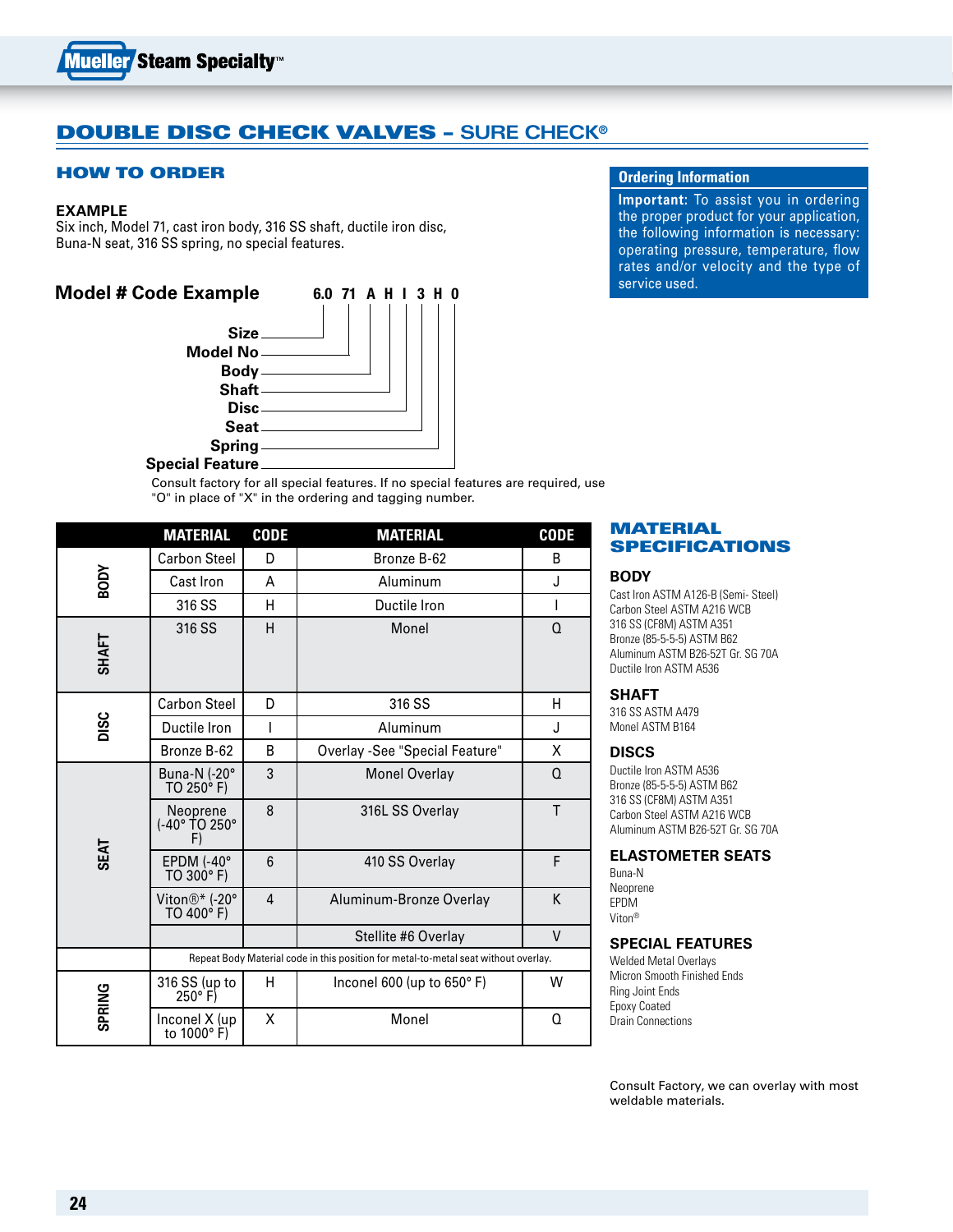

### butterfly valves

Mueller Steam Specialty Butterfly Valves are designed for ANSI Class 125/150 flanges and in compliance with MSS-SP-25, MSS-SP-67, API-609 and MIL-V-22122C ships, Type 1, Classes A-D. MSS Butterfly Valves are also approved by the American Bureau of Shipping (ABS).

All valves are 100% factory tested to guarantee bi-direction, drop tight shutoff at full rated pressure.

The Mueller Steam Specialty Butterfly Valve offers numerous features, such as blow out proof stems, primary and secondary stem seals and multiple combinations of materials and configurations.

Our butterfly valve requires no modifications for vacuum service (Models 51, 52, 51M, 52M, 53 & 58).

Ease of repair and actuation are just a few more reasons why Mueller Steam Specialty is an industry leader.

#### **Model 53**

Semi-Lug Style Carbon or Stainless Steel, Seats: Buna-N, EPDM, PTFE Viton® Disc: Bronze, Ductile Iron, 316SS Stems: 316 SS, Cartridge Seat

- • Size: 2" 12" (50 300mm) • 250psi WOG @ 100°F
- 17 bar @ 38°C

### **Model 51**

Wafer Style, Cast Iron Body, Seats: Buna-N, EPDM, Viton®, PTFE Stems: 416 SS with Ductile Iron or Bronze Discs, 316 SS with 316 SS Discs

- • Size: 2" 12" (50 300mm)
- • 250psi WOG @ 100° F
- 17 bar @ 38° C

### **Model 51M**

Wafer Style, Cast Iron Body, Seats: Buna-N, EPDM, Viton®\*, PTFE, Stems: 416 SS with Ductile Iron or Bronze Discs, 316 SS with 316 SS Discs

- • Size: 14" 24" (350 600mm)
- 150psi WOG @ 150° F
- 10 bar @ 65° C
- 

### **Model 52**

Full Lug Style, Ductile Iron Body Seats: Buna-N, EPDM, Viton®, PTFE Stems: 416 SS with Ductile Iron or Bronze Discs, 316 SS with 316 SS Discs

• Size: 2" - 12" (50 - 300mm)

- • 250psi WOG @ 150°F
- 17 bar @ 65°C

#### **Model 52M**

Full Lug Style, Ductile Iron Body Seats: Buna-N, EPDM, Viton®, PTFE Stems: 416 SS with Ductile Iron or Bronze Discs, 316 SS with 316 SS Discs Cartridge Seat

- • Size: 14" 36" (350 900mm)
- • 150psi WOG @ 150°F
- $\bullet$  10 bar @ 65°C

### **Model 87**

Wafer Style, Ductile Iron Body, 2" - 24", Seats: Buna-N, EPDM, Viton® Stems: 416 SS, 316 SS,

Disc: Aluminum Bronze, Stainless Steel

- • Size: 2" 12" (50 300mm)
- • 200psi WOG @ 100°F
- $\bullet$  14 bar @ 38°C
- • Size: 14" 24" (350 600mm)
- • 150psi (10 bar) WOG @ 100ºF WOG @ (38°C)

### **Model 88**

Lug style, Ductile Iron Body, 2" - 24" Seats: Buna-N, EPDM, Viton®

Stems: 416 SS, 316 SS Disc: Aluminum Bronze, Stainless Steel



- • Size: 2" 12" (50 300mm) • 200psi WOG @ 100°F 13 bar @ 38°C
- • Size: 14"- 24" (350 600mm)
- 150psi WOG @ 100°F
- 10 bar @ 38°C

### **Model 58**

Full Flanged, Carbon Steel or Stainless Steel Body Seats: Buna-N, EPDM, Viton®

- Stems & Disc: 316 SS, 416SS
- • Size: 14" 18" (350 450mm)
- • 150psi WOG @ 100°F
- 10 bar @ 38°C





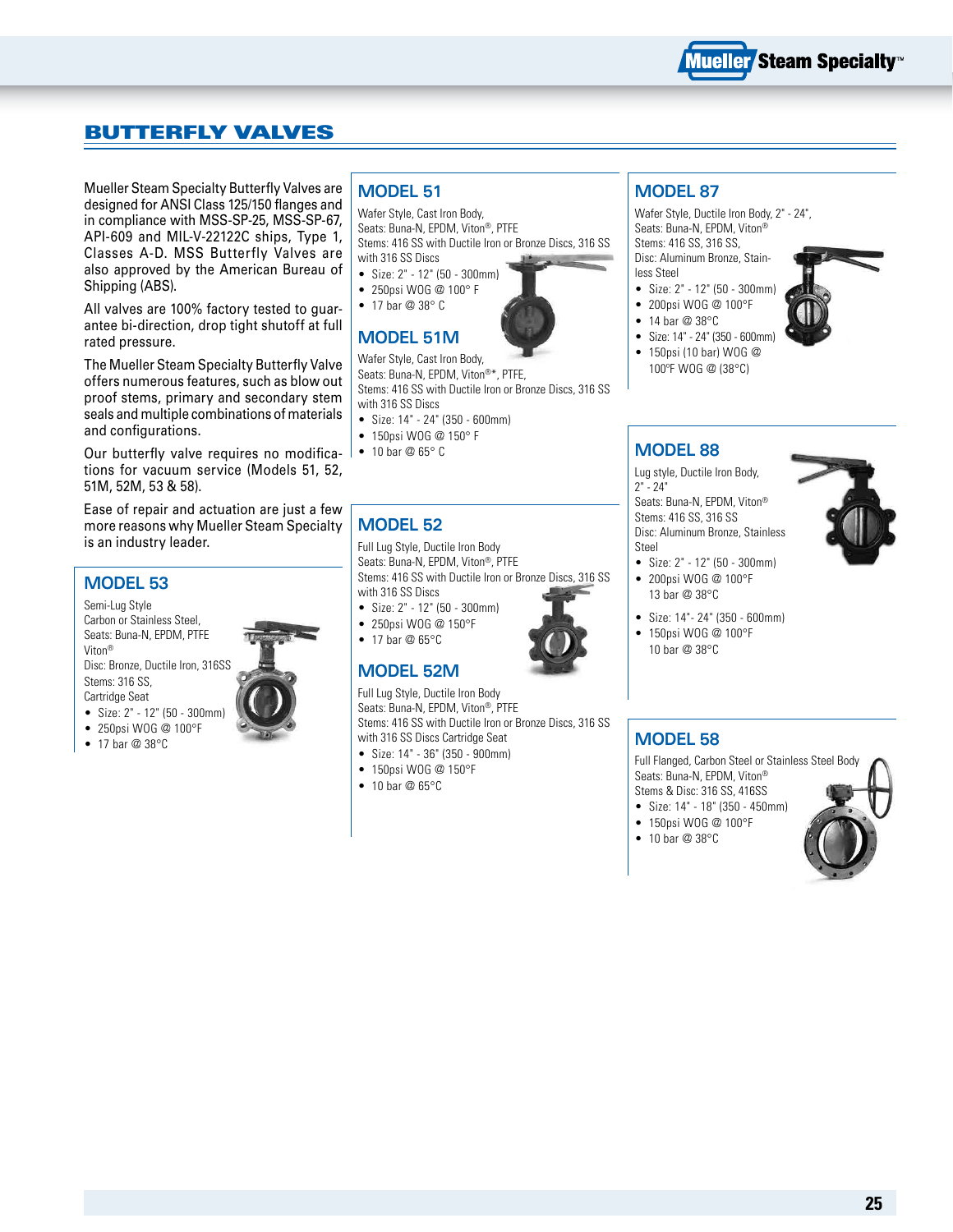### how to order Mueller Steam Specialty Model 87M, 88M Butterfly Valves

#### **Example: 04.0-88IHH31**

This is a 4" lugged body valve with a ductile iron body, 316 SS stem, 316 SS Disc, Buna-N Seat and a ten position handle

4.0 - 88 - I H H - 3 - 1 **SIZE: MODEL: 87**-Full Wafer *(Replaces previous Model 65M)* **88**-Full Lug *(Replaces previous Model 66M)* **body: -I**-Ductile Iron **Stem: H**-316SS *(Available 2" – 12" only. Specify 431 SS for 14" – 48" sizes)* **N**-416SS *(Available 2" – 24" only. Specify 431 SS for 30" – 48" sizes)* **P**-431SS **Disc: H**-316SS **B**-Aluminum Bronze **Seat: 3**-Buna-N **4**-Viton **6**-EPDM *(Must Specify 316 SS Disc)* **7**-Teflon (Buna-N Base) *(Must Specify 316 SS Disc)* **Operator:**

**1**- 10-Position Lever handle *(Lockable in both open and closed positions)*

**5**-Gear Operator *(Reccomended for 10" and above)*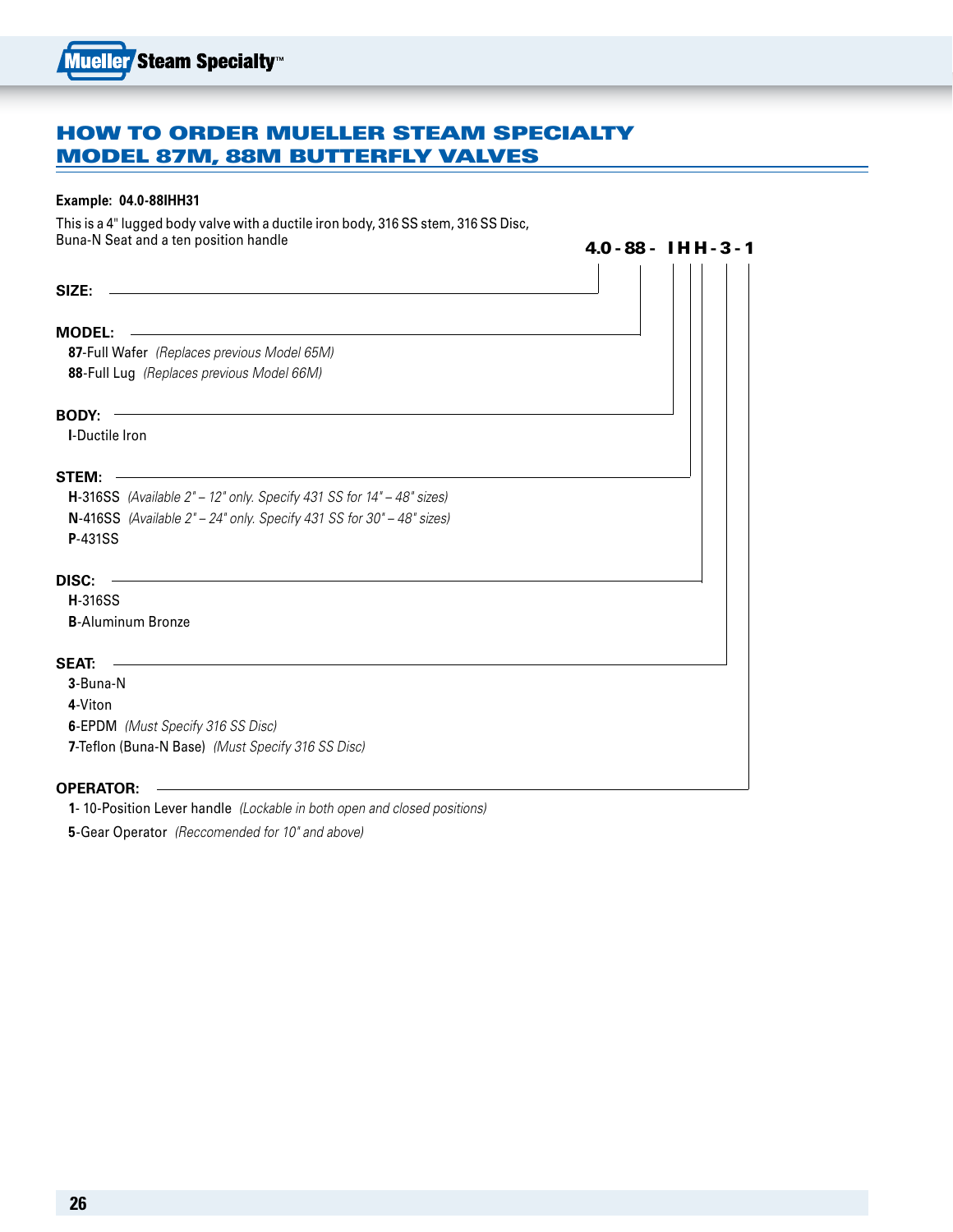

### Locxend® – **Grooved End Products**

For fast and economical installation of piping systems, grooved end equipment is often specified. The Mueller Steam Specialty LOCXEND® family of products is the economical choice. With over 60 years of experience in flow control products, Mueller Steam Specialty has designed and produced a complete line of grooved end pipeline products. This line includes the Sure Check® check valve, the Mueller butterfly valve, pump protection products (Control-Chek® combination valve and the suction diffuser) and both "Y" and Tee strainers.

As with all Mueller products, the LOCXEND® products are 100% hydrostatically tested so that our customers are assured of consistent high quality materials and construction.

#### **Model 74G**

Ductile Iron Body Sure Check®, Bronze Discs, Grooved End Connections Seat: Buna-N Vulcanized Seat • Size: 3" - 6" (80 - 150mm) • 640psi WOG @ 100°F

- 44 bar @ 38°C
- $8" 12"$
- 500psi WOG @ 100ºF

#### **Model 722G**

Ductile Iron Control-Chek®, Combination Valve, Grooved End Connections Bolted Yoke Cover, with Position Indicator

• Size 2" - 12" (50 - 300mm) 2"- 10" 640psi WOG @ 100°F (50- 250mm) 44 bar @ 38°C

12" 500psi WOG @ 100°F

(300mm) 34 bar @ 38°C



#### **Model 89GEN**

Butterfly Valve, Ductile Iron Body with Epoxy Coating Grooved End Connections, EPDM Encapsulated Ductile Iron Disc

- Size: 2½" 12" (65 300mm)
- $\bullet$  175psi CWP @ 275°F
- 1.2 bar @ 135°C



### **Model 42T-G-Q**

Ductlle Iron Body "Tee" Strainer, Grooved End Connections, Clamped Ductile Iron Cover

• Size: 2" - 12" (50 - 300mm)



| $2" - 5"$      | 750psi WOG @ 100°F |
|----------------|--------------------|
| $(50 - 125mm)$ | 51 bar @ 38°C      |
| 6"             | 700psi WOG @ 100°F |
| (150mm)        | 48 bar @ 38°C      |
| 8"             | 600psi WOG @ 100°F |
| (200mm)        | 41 bar @ 38° C     |
| 10"            | 500psi WOG @ 100°F |
| (250mm)        | 34 har @ 38° C     |
| 12"            | 400psi WOG @ 100°F |
| (300mm)        | 27 bar @ 38°C      |

**Model 1011G Class 150** Ductile Iron Body Suction Diffuser Grooved Inlet, Flanged Outlet, Knob Cover

through 8" x 8" (200 x 200mm) Bolted available for all sizes

- Size:  $2" \times 1\frac{1}{4}$ " 12" x 12" (50 x 32mm – 300 x 300mm)
- 300psi WOG @ 100°F
- • 20 bar @ 38°C

#### **Model 758G**

Ductile Iron Body "Y" Strainer Grooved End Connections Bolted Ductile Iron Cover

- • Size: 2" 12" (50 300mm)
- • 640psi WOG @ 100°F
- $\bullet$  44 bar @ 38°C

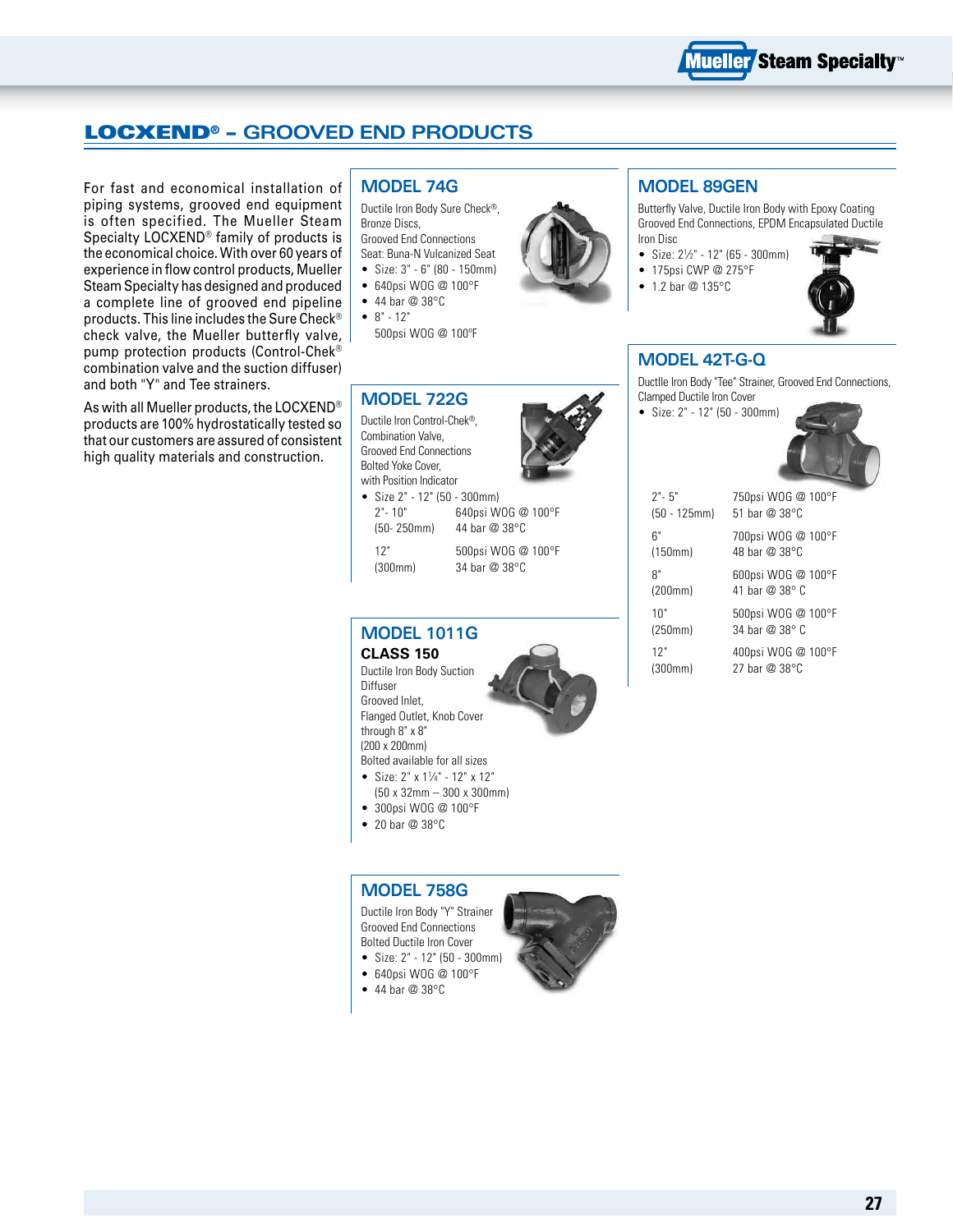## Locxend® – **Grooved End Products**

#### How to order

Since the LOCXEND® Sure Check® Valve can be ordered with a choice of disc and seat materials, the table shown should be used for ordering.

**Example:** Six inch Model 74G, with ductile iron body, bronze disc, Buna-N seat, 316 SS spring, with no special features would have the ordering number shown with the table.

|                 | <b>MATERIAL</b>                         | <b>CODE</b> |
|-----------------|-----------------------------------------|-------------|
| <b>NOD8</b>     | Ductile Iron                            | I           |
| SHAFT           | 316 Stainless Steel                     | Н           |
|                 | <b>Carbon Steel</b>                     | D           |
| <b>DISC</b>     | Ductile Iron                            | I           |
|                 | Bronze B62                              | B           |
|                 | 316 Stainless Steel                     | Н           |
|                 | Buna-N (-20 to 250° F)                  | 3           |
|                 | Neoprene (-40 to 250°F)                 | 8           |
| SEAT            | EPDM (-40 to 300°F)                     | 6           |
|                 | Teflon*(-200 to 450°F)                  | 7           |
|                 | Viton®* (-20 to 400°F)                  | 4           |
| <b>SPRING</b>   | 316 Stainless Steel                     | Н           |
|                 | <b>DESCRIPTION</b>                      | <b>CODE</b> |
| STEM BODY       | Ductile Iron, Epoxy<br>Coated           | E           |
|                 | 316 Stainless Steel                     | н           |
|                 | 416 Stainless Steel                     | Ν           |
| <b>DISC</b>     | Ductile Iron, Buna-N<br>Encapsulated    | 3           |
|                 | Ductile Iron, EPDM<br>Encapsulated      | 6           |
|                 | Repeat Body code for<br>seat            | E           |
|                 | Without operator                        | 0           |
|                 | 10 position handle                      | 1           |
|                 | 10 position handle with<br>memory       | 2           |
|                 | Infinite position handle                | 3           |
| <b>OPERATOR</b> | Infinite position handle<br>with memory | 4           |
|                 | Gear operator                           | 5           |
|                 | Electric actuator                       | 6           |
|                 | Hydraulic actuator                      | 7           |
|                 | Pneumatic actuator                      | 8           |
|                 | Other operator                          | 9           |



tures are required use "O" in place of "X" in the ordering and tagging number.

The LOCXEND® Butterfly Valve can be ordered with a choice of operators. The table below should be used when ordering.

**Example:** Two inch Model 89GEN with EPDM encapsulated disc and no operator.



#### **Ordering information**

**Important:** To assist you in ordering the proper LOCXEND® product for your application, the following information is necessary: operating pressure, temperature, flow rates and/ or velocity and the type of pump used in the installation. If special screens are required for suction diffusers, "Y" Strainers or "Tee" Strainers, the particle retention size should be specified. Advise factory when corrosive fluids are involved.